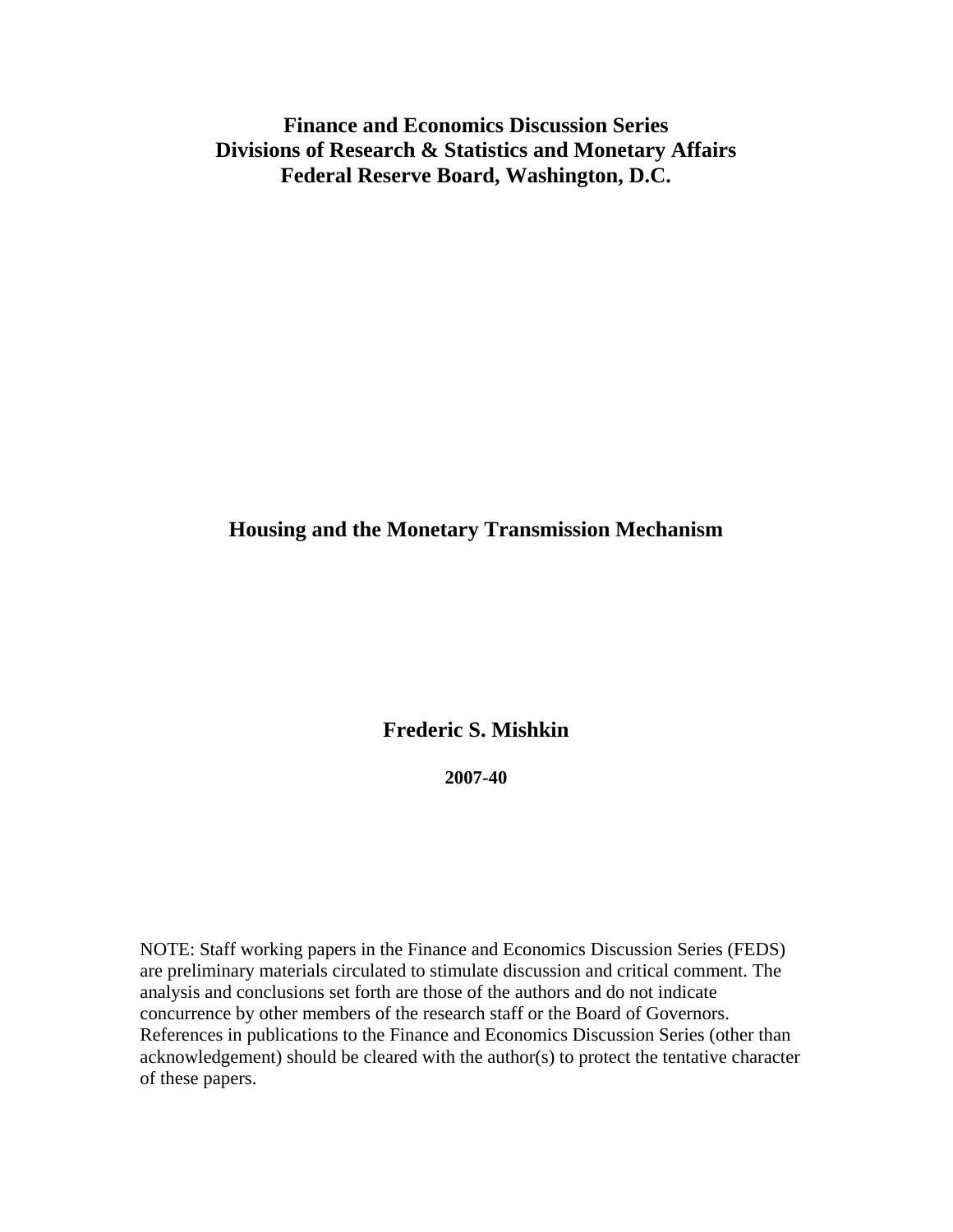# Housing and the Monetary Transmission Mechanism

Frederic S. Mishkin

### Member

# Board of Governors of the Federal Reserve System

## August 2007

Prepared for Federal Reserve Bank of Kansas City's 2007 Jackson Hole Symposium, Jackson Hole, Wyoming. The views expressed here are my own and are not necessarily those of the Board of Governors or the Federal Reserve System. For their helpful comments and other contributions, I would like to thank Sally Davies, Brian Doyle, Wendy Edelberg, Rochelle Edge, Linda Kole, Andreas Lehnert, Michael Palumbo, Richard Peach, David Reifschneider, Raven Saks, and Robert Tetlow.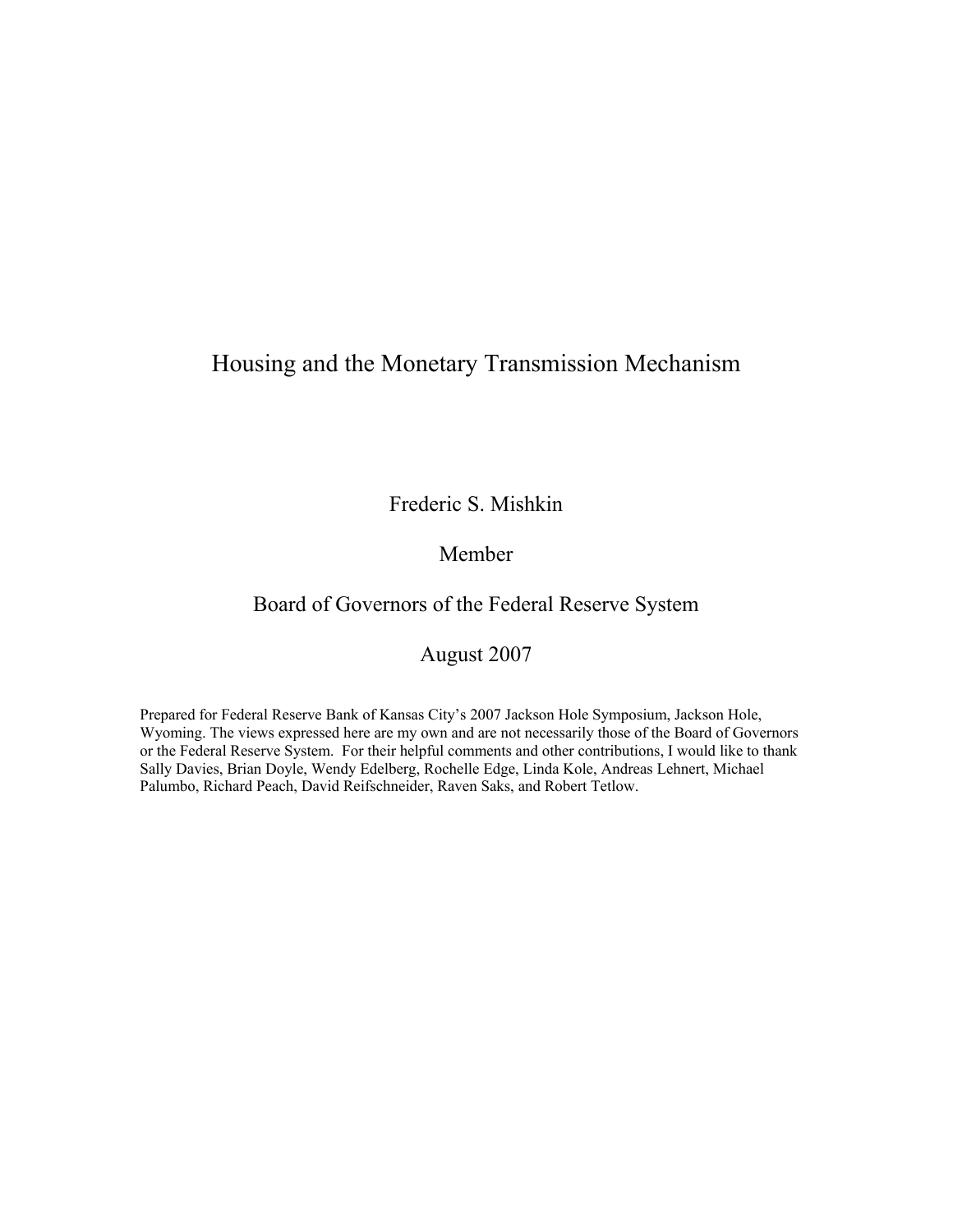The housing market seems to be on everybody's mind these days, and for good reason: Developments in the housing market have a major effect on economic activity. For example, as single-family housing starts in the United States dropped from their peak of 1.84 million units in January 2006 to the current level of 1.15 million units, the accompanying contraction in residential investment is estimated to have lowered the growth of gross domestic product over the last four quarters by a full percentage point. The big gains in housing prices we have seen here and in many other countries (figure 1) have raised concerns about what might happen to economic activity if those price gains are reversed. Developments in the housing market can also affect credit markets. In the United States, rising delinquencies of subprime residential mortgages have led to substantial losses to holders of securities backed by those mortgages and to sharp increases in credit spreads for those securities. Furthermore, problems in the subprime mortgage market have led investors to reassess credit risk and risk pricing, thereby widening spreads in general and weakening the balance sheets of some financial institutions. Fortunately, the overall financial system appears to be in good health, and the U.S. banking system is well positioned to withstand stressful market conditions.

Given its important role in the economy, the housing market is of central concern to monetary policy makers. To achieve the dual goals of promoting price stability and maximum sustainable employment, monetary policy makers must understand the role that housing plays in the monetary transmission mechanism if they are to appropriately set policy instruments.

In this paper, I examine what we know about the role of housing in the monetary transmission mechanism and then explore the implications of this knowledge for the conduct of monetary policy.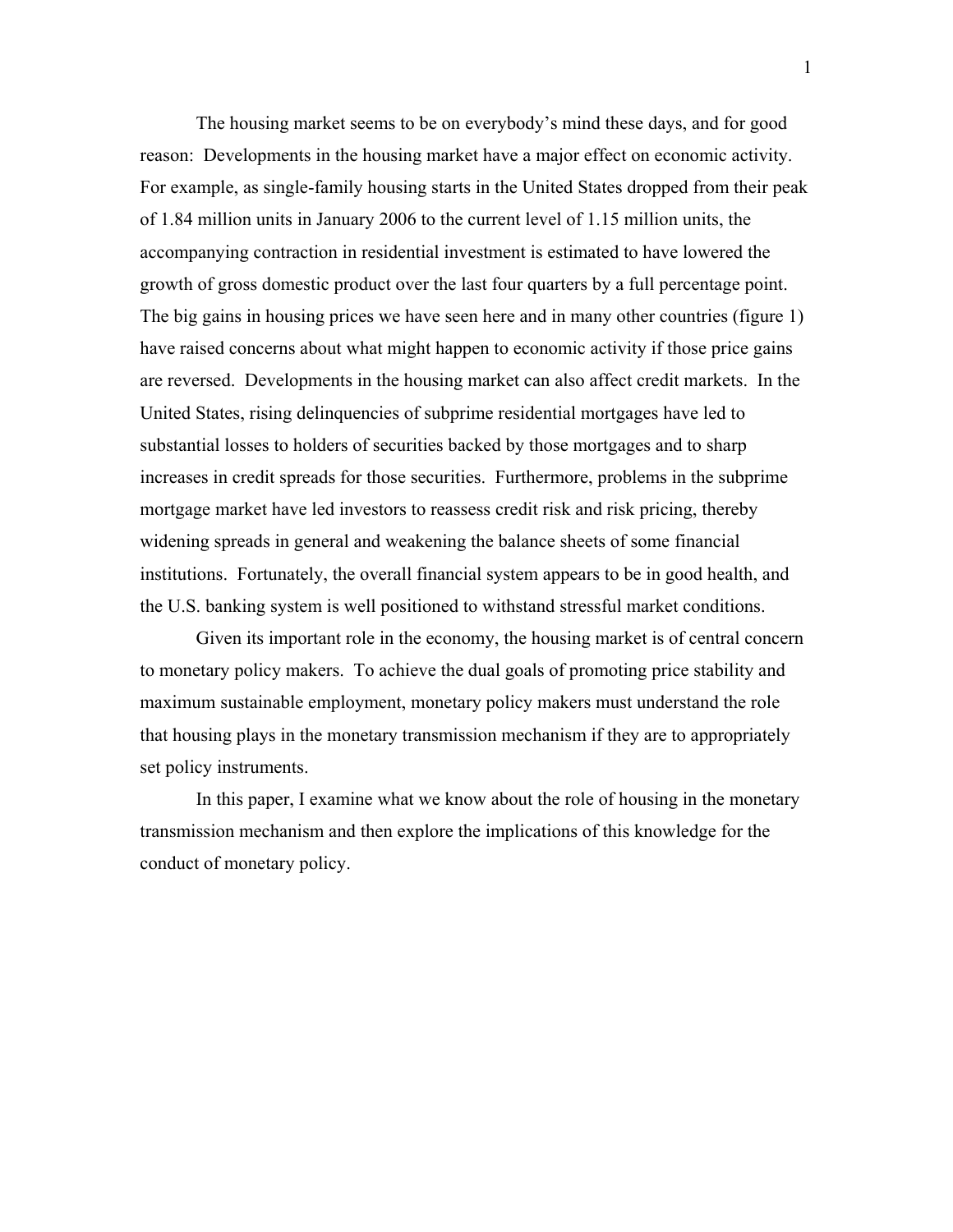

<sup>2</sup>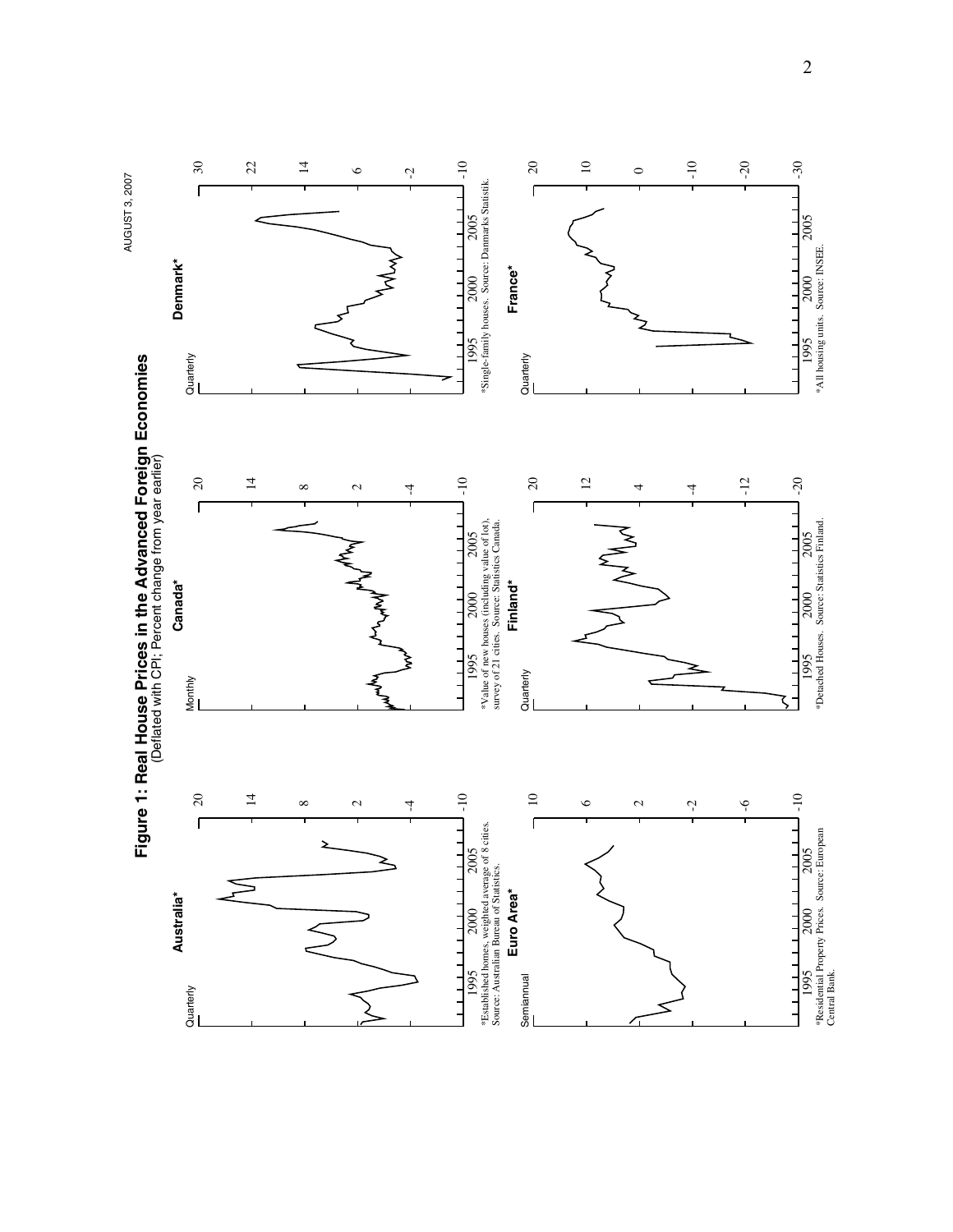

3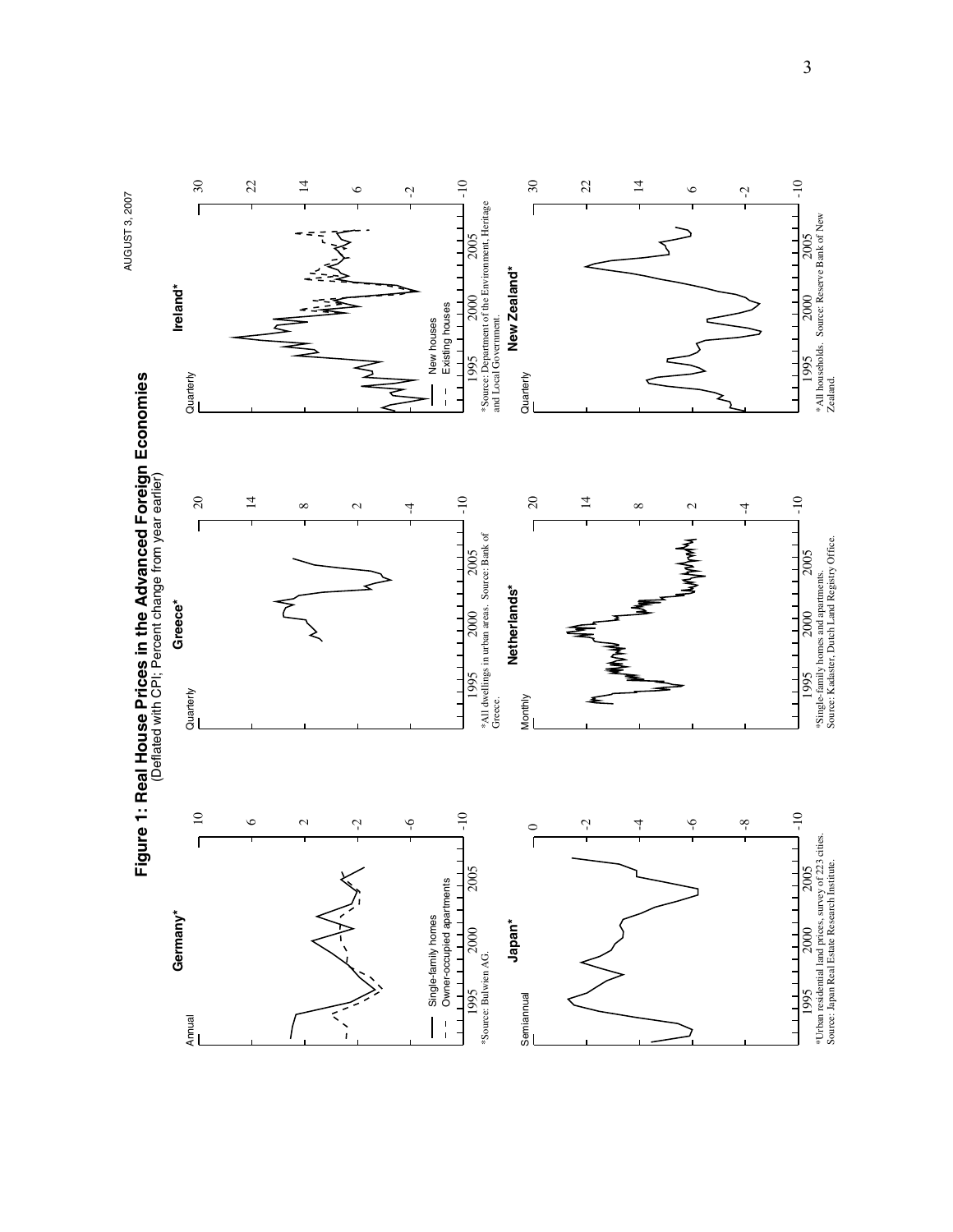

4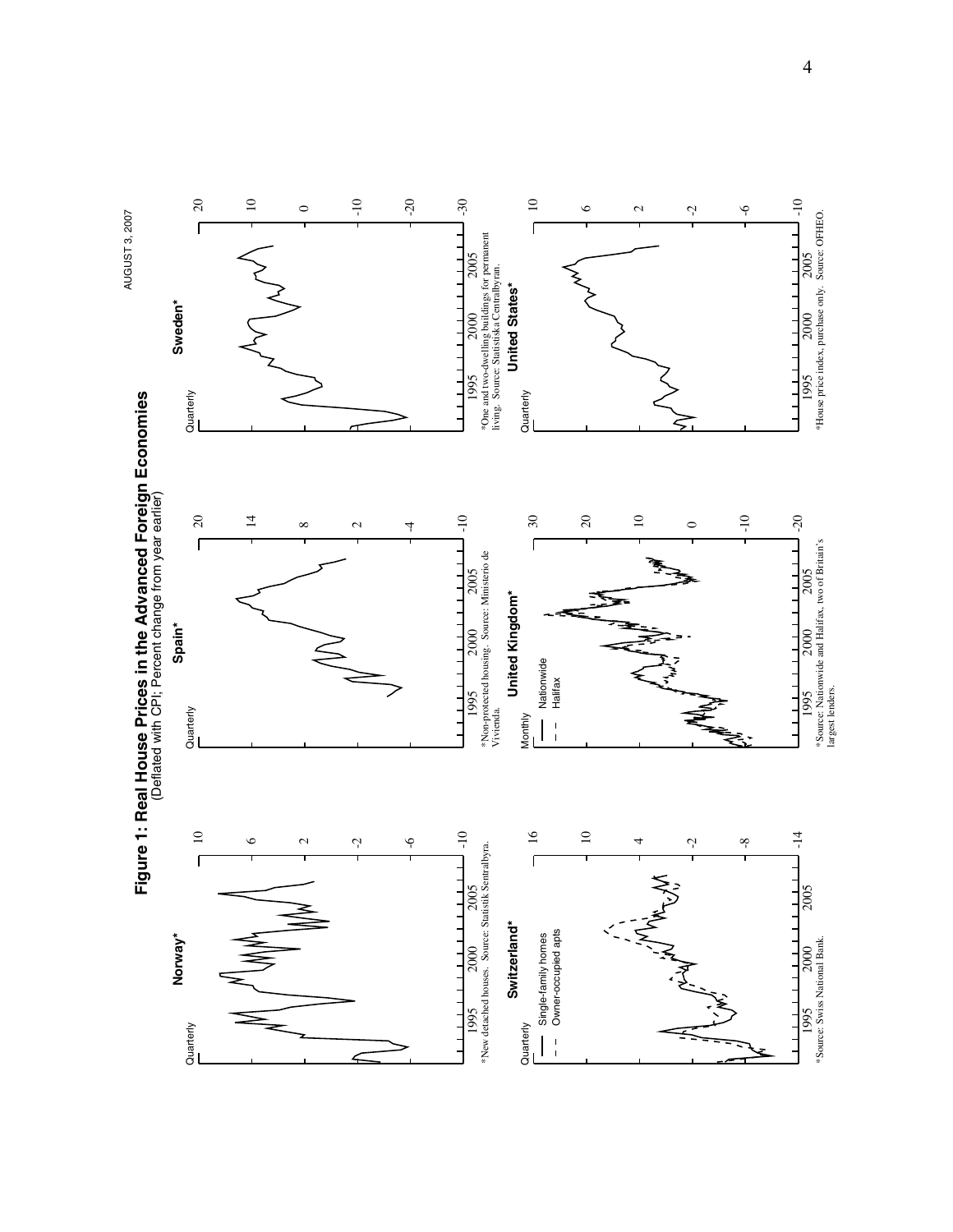### **Basic Monetary Transmission Mechanisms**

By raising or lowering short-term interest rates, monetary policy affects the housing market, and in turn the overall economy, directly or indirectly through at least six channels: through the direct effects of interest rates on (1) the user cost of capital, (2) expectations of future house-price movements, and (3) housing supply; and indirectly through (4) standard wealth effects from house prices, (5) balance sheet, credit-channel effects on consumer spending, and (6) balance sheet, credit-channel effects on housing demand.

#### **Direct Interest Rate Effects through the User Cost of Capital**

Standard neoclassical models of housing activity view the user cost of capital as an important determinant of the demand for residential capital.<sup>1</sup> The user cost of capital (*uc)* takes account of several factors and can be written as

$$
uc = ph [(1-t)i - \pi_h^e + \delta]
$$

where *ph* is the relative purchase price of new housing capital, *i* is the mortgage rate,  $\pi_h^e$ is the expected rate of appreciation of housing prices, and  $\delta$  is the depreciation rate for housing. The formula also controls for the deductibility of mortgage interest (where applicable) by adjusting the nominal mortgage rate by the marginal tax rate, *t*. By regrouping terms, the user cost of capital can be rewritten in terms of after-tax real interest rates,  $\{(I-t)i - \pi^e\}$ , and the expected real rate of appreciation of housing prices,  ${\pi_h}^e - {\pi}^e$ , where  ${\pi}^e$  is the expected inflation rate:

$$
uc = ph \left[ \{ (1-t)i - \pi^e \} - \{ \pi_h^e - \pi^e \} + \delta \right]
$$

<sup>&</sup>lt;sup>1</sup> The classic reference is Jorgenson (1963); alternatively, see Poterba (1984).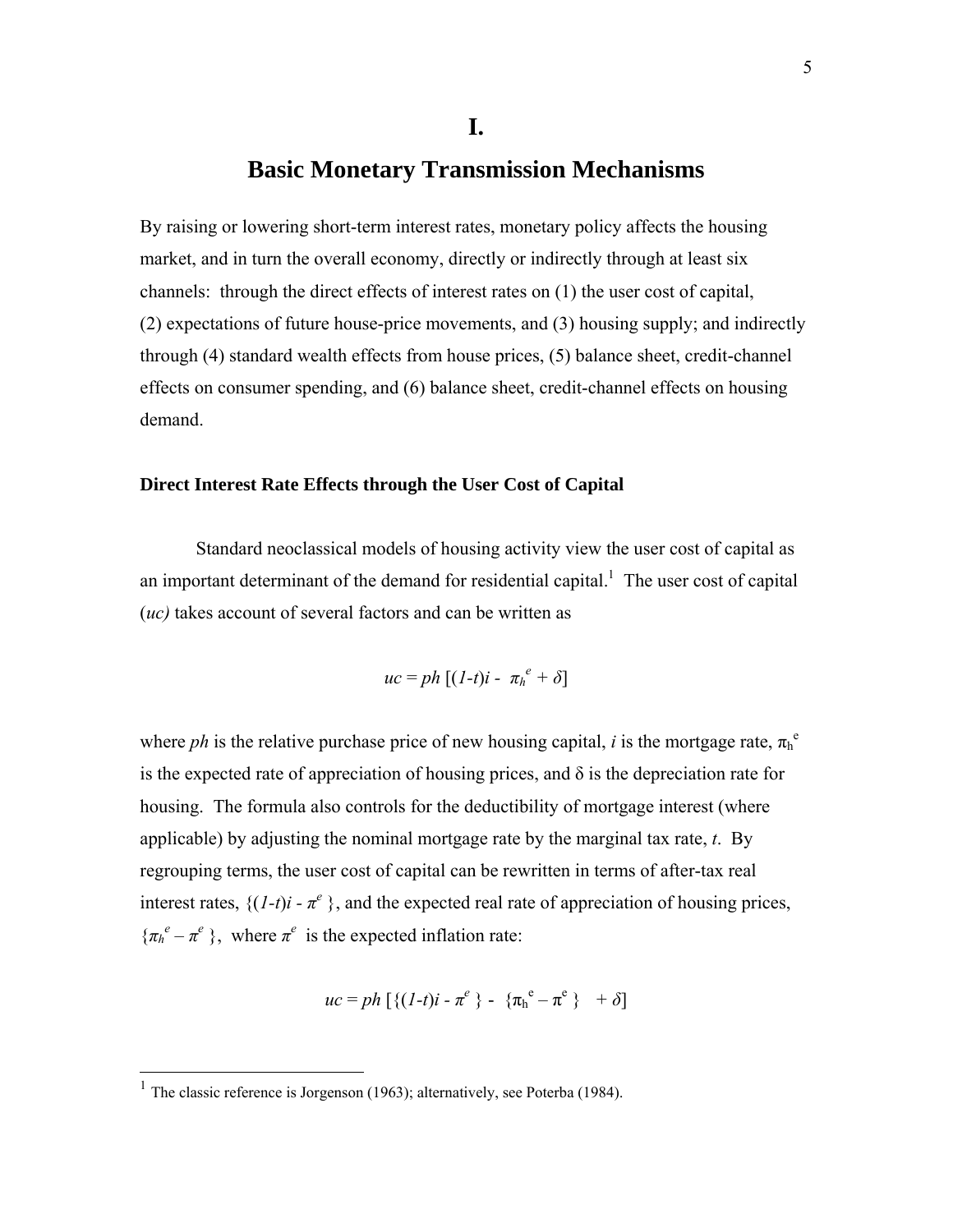An important issue in this user-cost framework is that the horizon for both the real mortgage rate and the expected real appreciation of the price of housing is the expected life of the housing asset, which is very long. In the case of a long-term, fixed-rate mortgage, the interest rate does reflect the long-term horizon. However, if a homeowner has a variable-rate mortgage, the relevant mortgage rate is not the current rate but the average rate that is expected over the life of the home. Assuming efficient and frictionless financial markets, this means that, even for a variable-rate mortgage, the rate relevant to housing demand is the long-term mortgage rate, which reflects expectations of future short-term rates over the period of homeownership.

When monetary policy raises short-term interest rates, long-term interest rates also tend to rise because they are linked to expected future short-term rates; consequently, the user cost of capital rises and the demand for housing falls. The fall in housing demand leads to a decline in housing construction and thereby lowers aggregate demand in the economy. This channel of monetary policy transmission is an important one in macroeconometric models used by central banks, but the range of estimated elasticities of residential investment to the user cost of capital is wide. For U.S. data, the elasticities range from -0.2 to -1.0 (for example, Hanushek and Quigley, 1980; Case, 1986; Henderson and Ioannnides, 1986; McCarthy and Peach, 2002; Brayton and Tinsley, 1996; and Reifschneider, Tetlow, and Williams, 1999). In the FRB/US model, used at the Federal Reserve Board, the elasticity is -0.3.

#### **Interest Rate Effects through Expected Appreciation of House Prices**

The second term of the user cost of capital, the expected real rate of appreciation of housing prices,  $\{\pi_h^e - \pi^e\}$ , provides another way for monetary policy to affect housing activity. Changes in these expectations can have an important effect on the user cost of capital and thus on housing demand, as Case and Shiller (2003) have emphasized. When monetary policy tightens and interest rates rise, house prices soften because the demand for housing declines through the user-cost transmission mechanism described above. Expectations of a future tightening of monetary policy could therefore lower the expected real rate of appreciation of housing prices, thereby raising the *current* user cost of capital,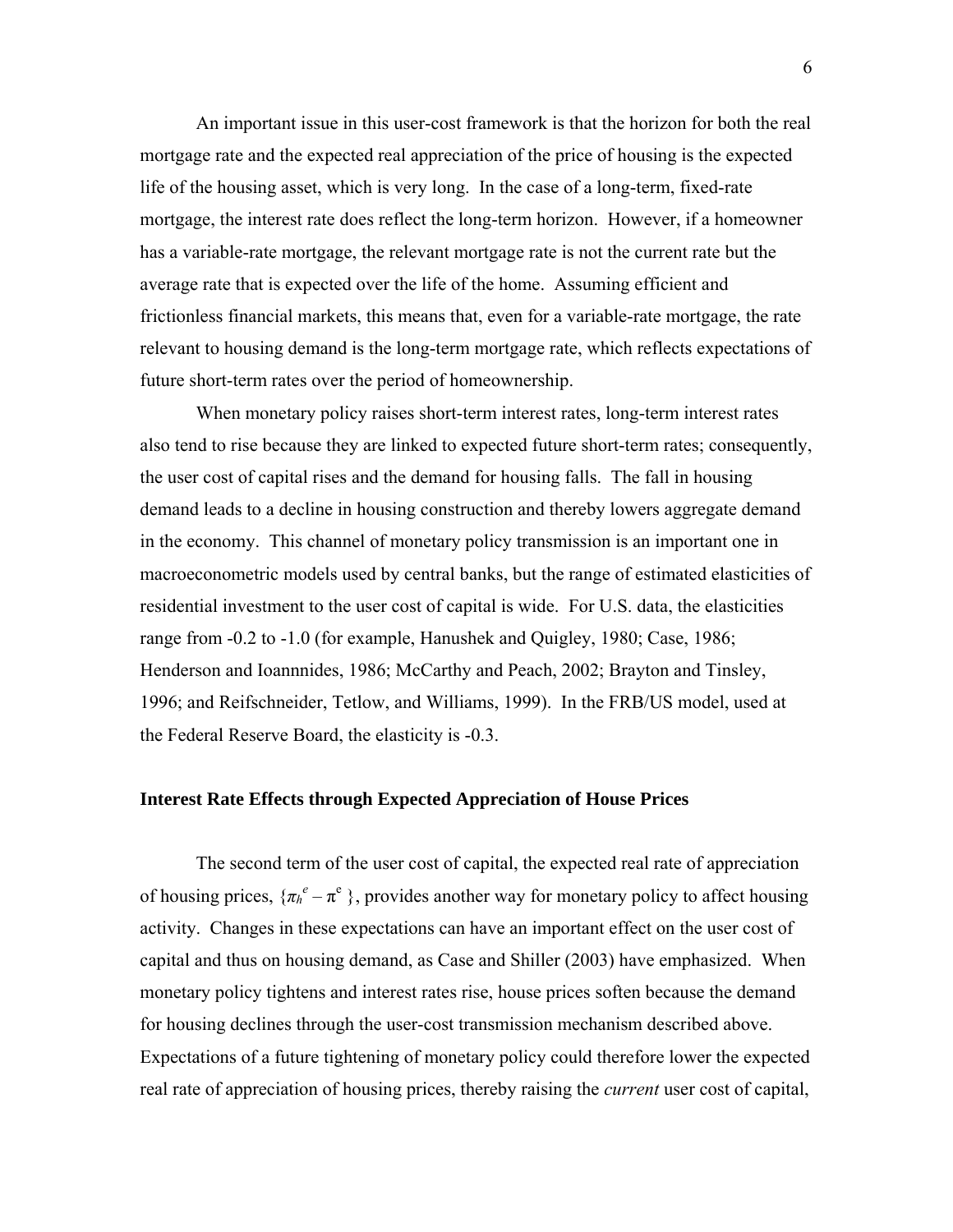which would then lead to a decline in the demand for housing and a decline in residential construction.<sup>2</sup>

A subtle issue about how this channel might work is the recognition that a house price is made up, not only of the value of the structure, but also the land on which the house sits. If housing prices were only about the cost of residential structures, then one might not necessarily expect much fluctuation in the home price appreciation term in the user cost formula. In principle, residential structures can be supplied to the market quite elastically, so that price changes would primarily reflect changes in building costs (labor and materials) which historically have exhibited small swings.

Two factors, however, have generated substantial fluctuations in home-price appreciation during the past several decades that are unrelated to changes in the cost of building residential structures. First, in most municipalities, land-use restrictions (zoning) limit the number and size of residential structures allowed on any given existing lot, limiting the supply of new homes in developed areas. Several studies demonstrate that land-use regulations have reduced the elasticity of housing supply.<sup>3</sup> Second, even though unoccupied land is abundantly available in some parts of the country, land near where people want to live often is not.<sup>4</sup> Both of these supply restrictions have led to rapid appreciation in the value of the land attached to the houses in many regions of the United States, raising house prices in these locations. Davis and Heathcote (2007) show that the real price of residential land in the United States rose 270 percent between 1975 and 2006, whereas the real price of housing structures increased only 33 percent during the same period. Moreover, land's share of home value rose substantially from the mid-1980s through 2004 in almost every large metropolitan area in the United States (Davis and Palumbo 2007).

The fact that housing prices capture both the value of the structure and the land on which the house is built raises the issue whether it is appropriate to include land prices in housing prices in calculating the expected rate of appreciation in the user cost measure.

<sup>&</sup>lt;sup>2</sup> Of course, holding constant the expected real appreciation, a decline in the current price of housing,  $ph$ , reduces the user cost and raises the demand for housing.

<sup>&</sup>lt;sup>3</sup> Katz and Rosen (1987), Malpezzi (1996), Mayer and Somerville (2000), and Glaeser, Gyourko, and Saks  $(2005)$ .<br><sup>4</sup> This is

This is also true for Australia, which has far lower population density than the United States, but has crowding in certain coastal cities, such as Sydney (Robertson, 2006).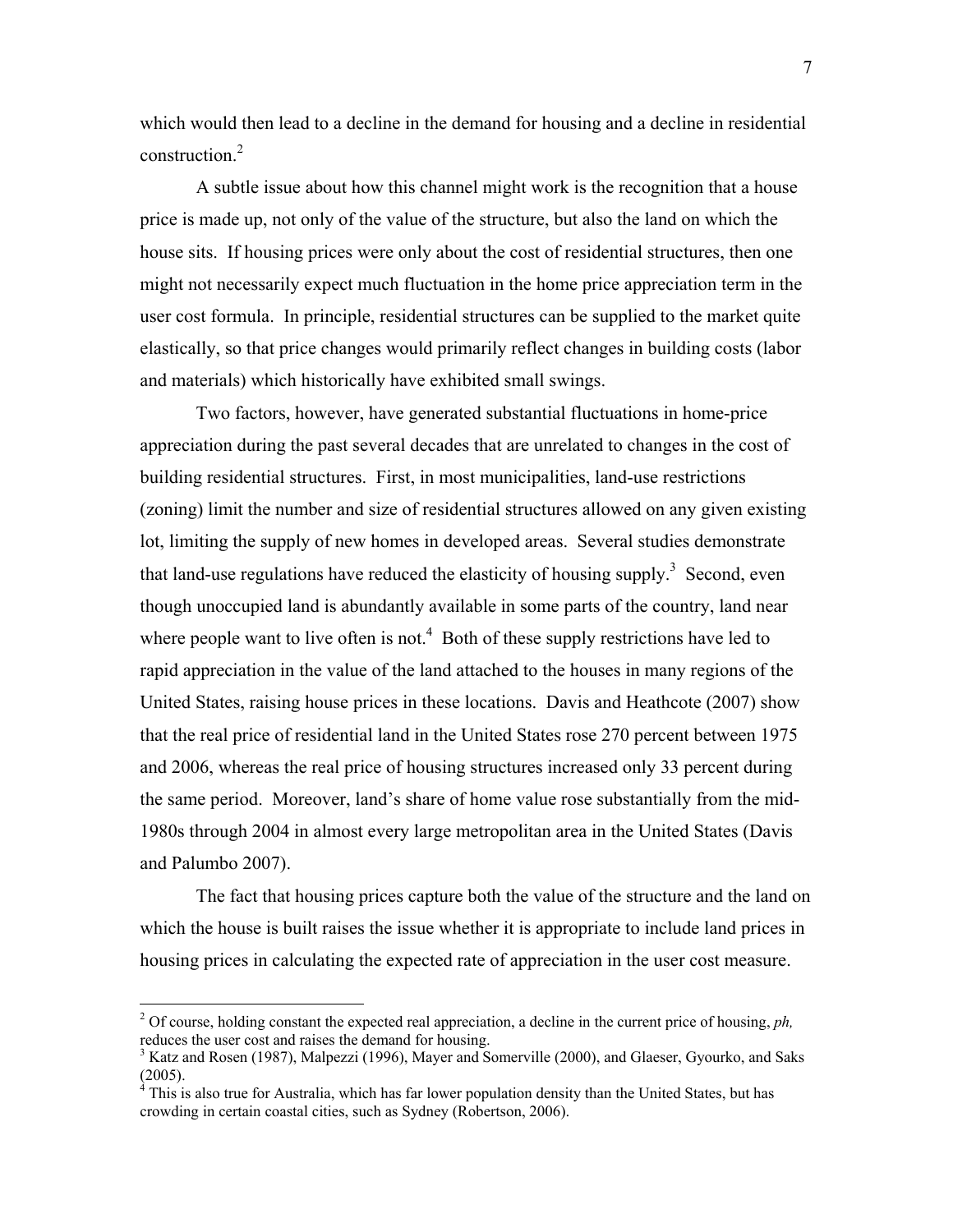If expected appreciation of housing prices is mostly due to appreciation of the land value, as is argued above, and the value of the land is separable from the value of the structure, then the demand for structures might be relatively unaffected. In this case, large swings in the expected appreciation of house prices might have little effect on housing construction.

However, because a home typically bundles land with a structure (land and structure are not separable) and the supply of land on which a new home can be built is relatively inelastic, an argument can be made that swings in expected home price appreciation have a significant influence on the user cost of residential structures. Not only could an increase in expected land-price appreciation raise the quantity of housing demanded, but also, rapid land appreciation could also alter the size and location of homes as builders economize on a key input that has become relatively more expensive. Thus, rapid land price appreciation might stimulate new construction in the outer suburbs of metropolitan areas, where land tends to be much cheaper.

Expectations of house-price appreciation are hard to measure, so evaluating the importance of this monetary transmission mechanism is by no means easy. That said, analysis at the Federal Reserve Board has found some evidence that fluctuations in the (lagged) trend growth rate of house prices (which include the value of both land and structures) help explain future movements in residential investment in the United States.

#### **Interest Rate Effects on Housing Supply**

I will now turn from demand to the supply factors that affect housing activity. Because builders construct houses relatively quickly, the interest rates that are relevant to the cost of financing house construction are short-term rates. Higher short-term rates, which increase the cost of producing new housing, reduce housing activity. Supply effects therefore provide an additional reason that short-term interest rates have an important influence on housing construction, and empirical research, such as that by McCarthy and Peach (2002), supports that judgment.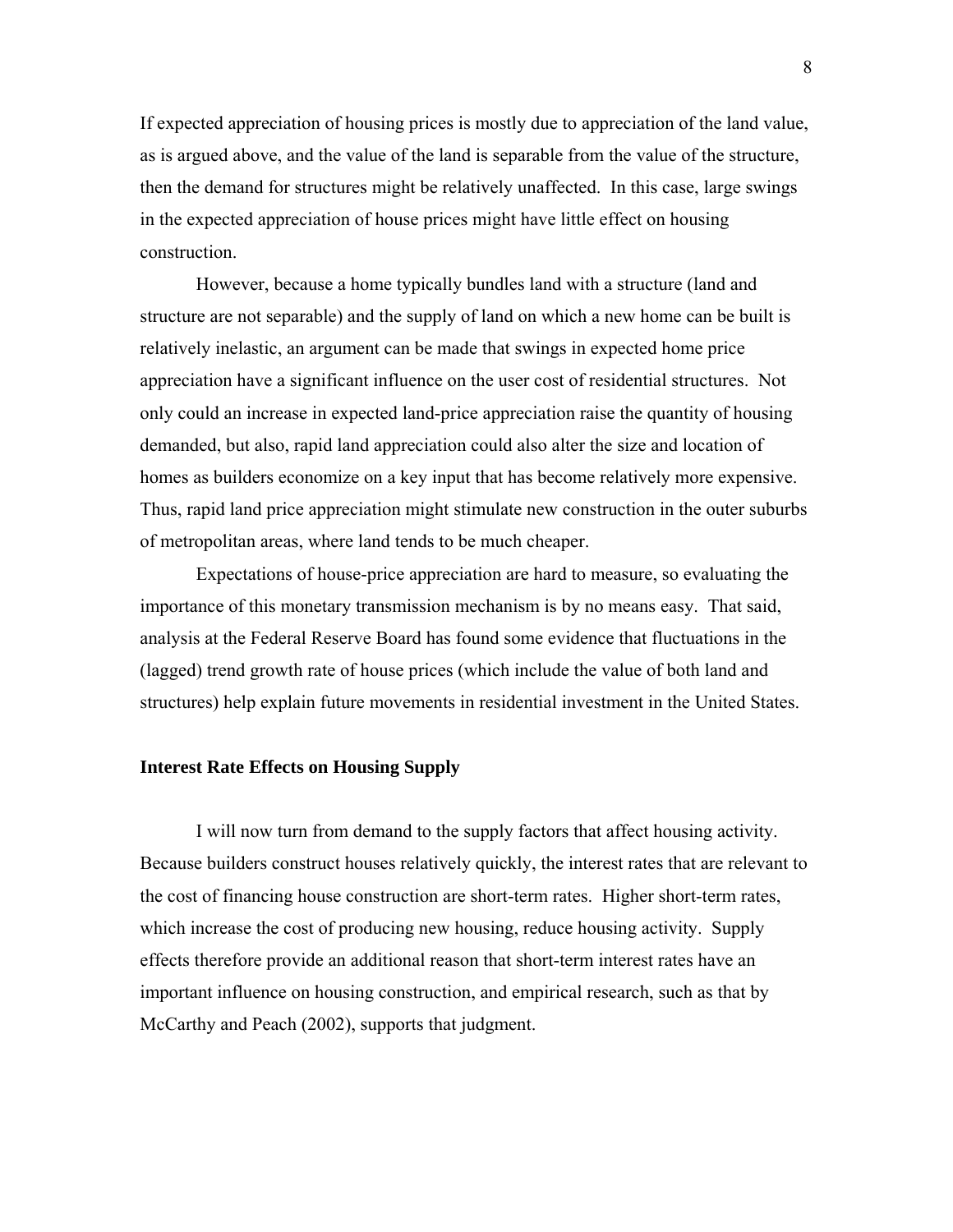#### **Wealth Effects on Consumption from Changes in House Prices**

Standard applications of the life-cycle hypothesis of saving and consumption, first developed by Modigliani and Brumberg (1954) and later augmented by Ando and Modigliani (1963), lead to the view that all sources of an increase in wealth, whether from stocks, real estate, or other assets, should have the same positive effect on household consumption, an effect derived from a long-run marginal propensity to consume out of wealth that is slightly higher than the real interest rate. This view is embedded in the macroeconometric models used at the Federal Reserve Board and elsewhere, in which the long-run marginal propensity to consume out of wealth in the United States is currently estimated to be about 0.0375, i.e., 3¾ cents per dollar,for both housing wealth and stock market wealth.<sup>5</sup> Catte and others (2004), in a study of OECD countries, find that the long-run marginal propensity to consume out of financial wealth ranges from 0.01 in Italy to 0.07 percent in Japan; their estimate of the OECD average is about 0.35, and their estimate for the United States is 0.03.

As I mentioned earlier, expansionary monetary policy in the form of lower interest rates will stimulate the demand for housing, which leads to higher house prices; the resulting increase in total wealth will then stimulate household consumption and aggregate demand. Standard life-cycle wealth effects operating through house prices are thus an important element in the monetary transmission mechanism.

The life-cycle view that wealth effects are the same for all types of wealth has, however, been challenged. One objection is that the consumption effect derived from changes in housing wealth should be larger than that derived from other assets, particularly equities, because housing wealth is spread much more evenly over the

1

<sup>&</sup>lt;sup>5</sup> An overview of the monetary transmission mechanism in the FRB/US model is in Reifschneider, Tetlow, and Williams (1999). The wealth effects estimated by the staff of the Federal Reserve Board have varied importantly over time. As discussed in Brayton and Mauskopf (1985), in the MPS model (the predecessor to FRB/US), the propensity to spend real estate wealth ranged from an estimate in the 1970s of 2.9 cents per dollar to an estimate in the 1980s of 8.4 cents. The source of that variation appears to have been a lack of variation in the ratio of real estate wealth to aggregate income. In contrast, historical fluctuations in stock market wealth have been sufficient to allow a more precise estimation of the propensity to spend that wealth; the Board staff's estimates of this propensity have stayed within a narrow range of 3 cents to 4 cents per dollar for the past forty years.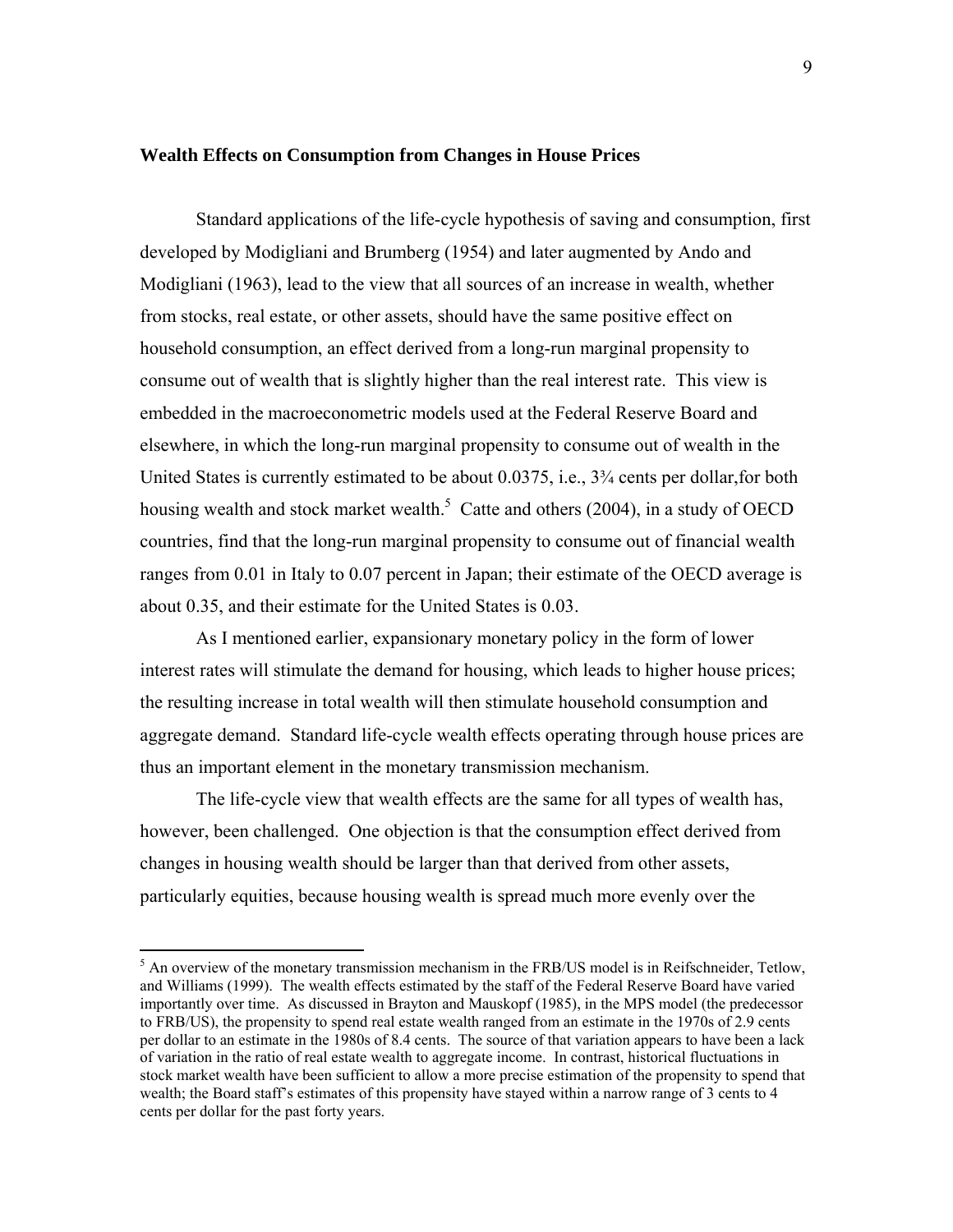population than is stock market wealth. $<sup>6</sup>$  If the marginal propensity to consume out of</sup> wealth is lower for the rich, as economic theory and empirical evidence suggest (Lusardi, 1996; and Souleles, 1999), then changes in housing wealth might have a larger effect on consumption than changes in stock market wealth. In addition, because house prices are much less volatile than stock prices, changes in housing wealth might be viewed as much longer lasting than changes in stock market wealth, another reason that housing wealth should have a greater effect on consumption than stock market wealth.

Another challenge to the life-cycle view would work through a bequest motive, leading one to think that the consumption effect derived from housing wealth could be *smaller* than that derived from other assets. Consider a case in which homeowners plan to live in their house (or an equivalent one) until they die, plan to pass on their home to their children as a bequest, and value their children's utility as much as their own. For such homeowners, a rise in wealth from an increase in the value of their home will be matched by an increase in the implicit cost of living in their house (their consumption of housing services); thus, an increase in the value of their home should not raise their nonhousing spending.<sup>7</sup> Higher house prices could even reduce current consumption for those planning to buy a house if they believe they will need to save more to do so. The consumption effect of rising house prices is thus uncertain and subject to distributional effects, depending on who is getting the increased housing wealth.

Another reason that increases in housing wealth might have a smaller effect on consumption than increases in stock market wealth is that the latter are more clearly connected than the former to future increases in the productive potential of the economy. The possibility that rising house prices might not reflect an increase in future productivity is supported by the recognition that, as mentioned earlier, rising house prices may primarily be the result of supply constraints in the housing market. For example, supply restrictions have been very severe in some countries, such as the United Kingdom, that have had the largest appreciation in real house prices, so the actual housing stock has not

<sup>&</sup>lt;sup>6</sup> In the United States in 2001, for example, the top 1 percent of stockholders held one-third of total stock market wealth, while the top 1 percent of homeowners held only one-eighth of housing wealth (Belsky and Prakken, 2004).

<sup>&</sup>lt;sup>7</sup> Clearly, for older homeowners who plan to sell or downsize their houses in the near future, the increased wealth from higher house prices gives them more resources with which to increase their consumption spending.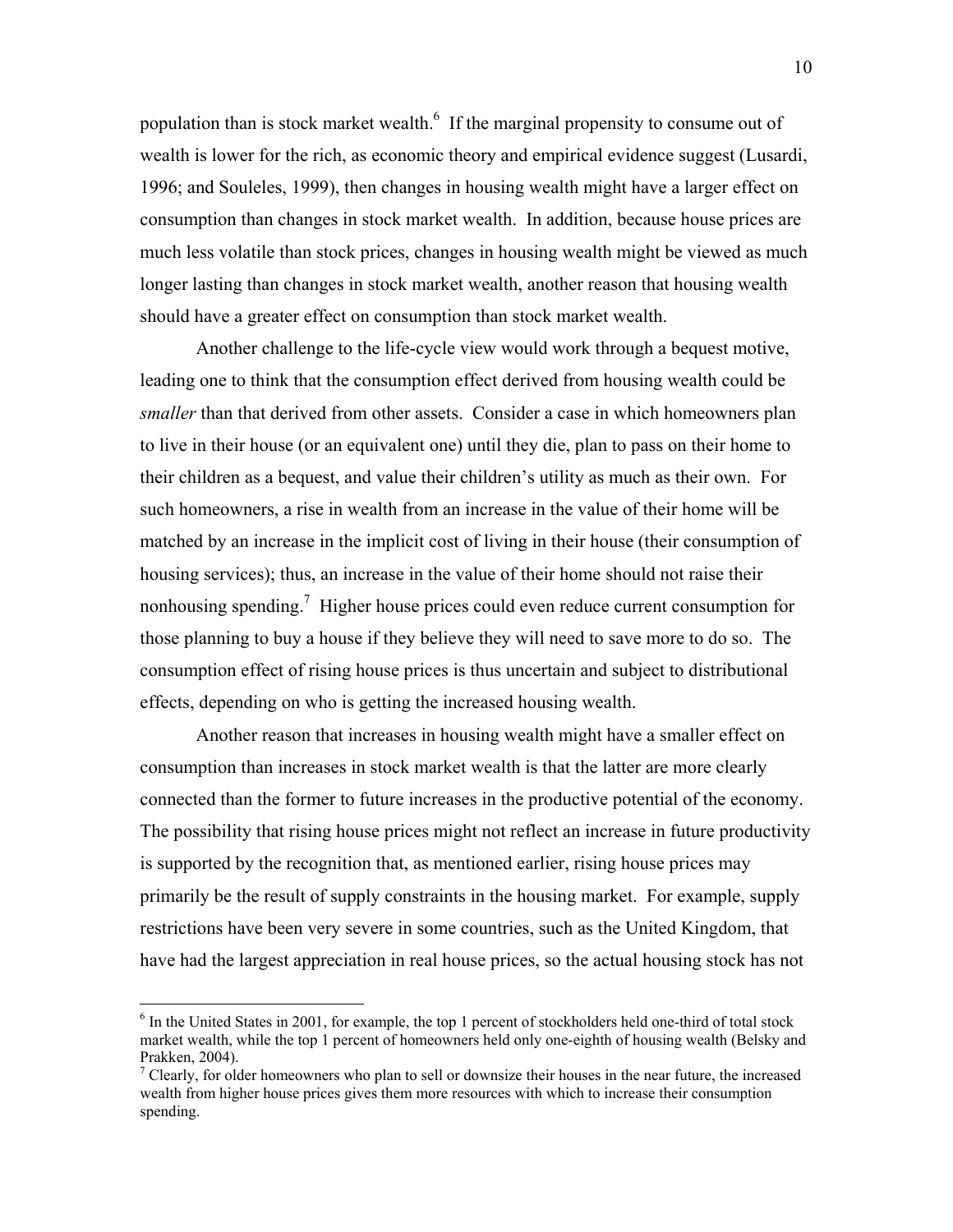changed very much in those countries.<sup>8</sup> In those instances, the huge increase in housing wealth is clearly not an indication that the overall economy is better off. In addition, relative to housing wealth, much more of stock market wealth is in the hands of older people, and life-cycle considerations suggest that older people should have a higher propensity to consume out of wealth.

#### **Balance Sheet, Credit-Channel Effects on Consumer Spending**

 Despite the previously mentioned theoretical reasons that housing wealth might have only small effects on consumption, the empirical work discussed in the next section generally finds economically significant effects. That said, in contrast to the standard life-cycle view, the channel behind these large effects may be the easing of credit constraints on households brought about by rising home equity, which can provide additional means to finance higher consumer spending.

The central problem in credit markets (Mishkin, 2007, chap. 8) is asymmetric information. Lenders are reluctant to make loans because they have difficulties determining whether a prospective borrower has the resources to repay the loan and, if the loan is made, whether the borrower will engage in risky behavior that will lower the probability that the loan will be repaid. Collateral reduces these information problems because good collateral (that is, easily valued and easy to take control of) significantly decreases losses to the lender if the borrower defaults on the loan and reduces the incentives for the borrower to take on excessive risk because the borrower now has something to lose.

If residential mortgages or home equity loans are readily available to homeowners, then a rise in house prices necessarily leads to more potential collateral for the homeowner, which may improve both the amount and terms of credit available to these households. Another way of expressing this is in terms of the financial accelerator framework of Bernanke and Gertler (1995) and Bernanke, Gertler, and Gilchrist (1999). Higher house prices reduce the wedge between the default-free interest rate and the

<sup>&</sup>lt;sup>8</sup>The number of dwellings in the United Kingdom rose 7.6 percent from 1995 to 2005; the comparable figure for in the United States is 40 percent.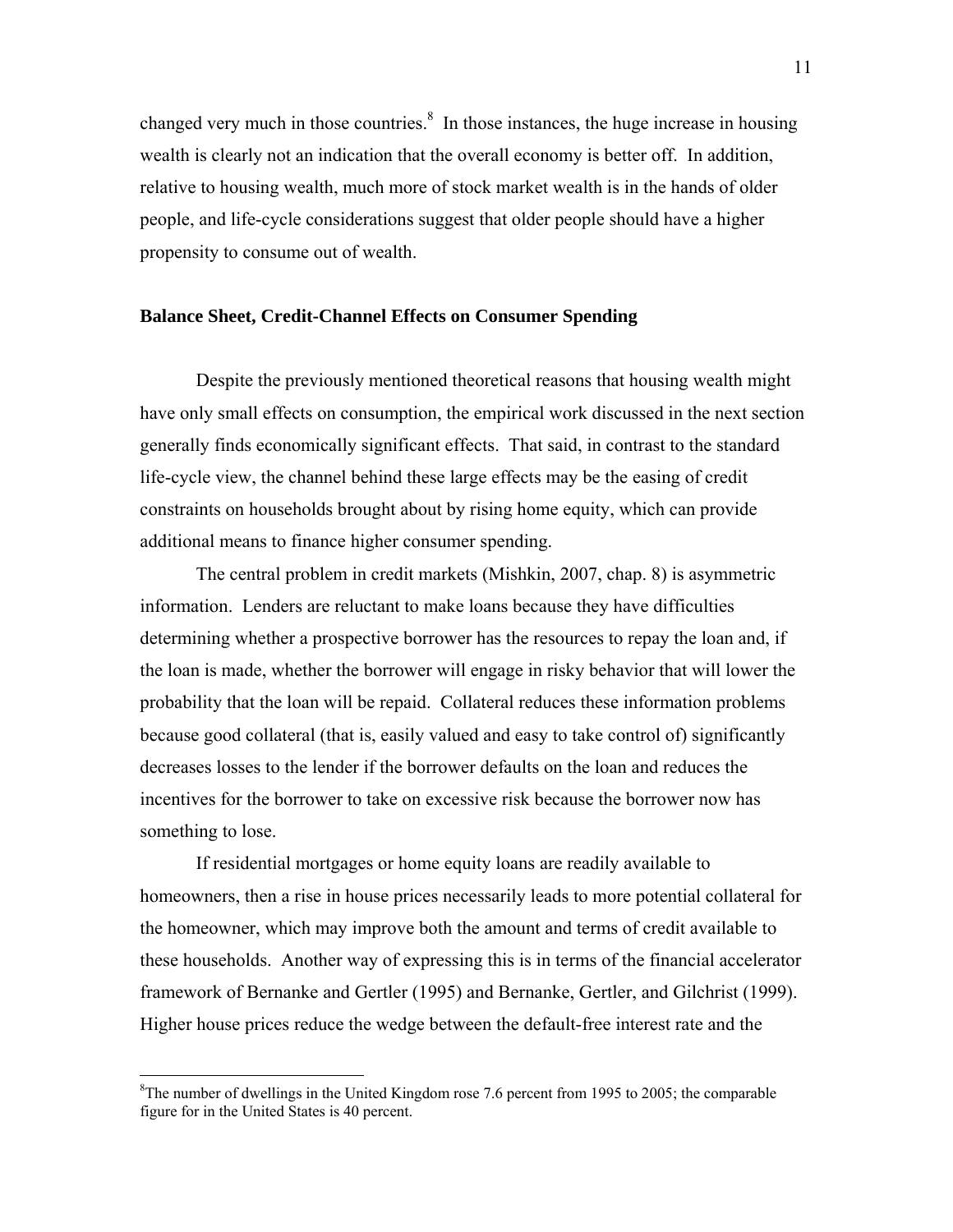effective interest rate facing the homeowner, the so-called finance premium. A rise in house prices, which improves a household's balance sheet, then leads to a decline in the finance premium.

 Another way to think about the effect of higher home equity is to consider its ability to relax credit constraints. When house prices rise, homeowners have additional collateral against which they can borrow, a phenomenon that is referred to as mortgage equity withdrawal (also called home equity extraction). Mortgage equity withdrawals provide a route through which rising house prices can stimulate consumption spending. Some economists see this channel as playing a very important direct role in determining spending (Greenspan and Kennedy, 2005; Hatzius, 2005; and Benito and others, 2006). Hatzius (2005), for example, presents estimation results implying that mortgage equity withdrawals in the period from 1990 to 2004 lowered the personal saving rate by anywhere from  $2\frac{1}{2}$  to 5 percentage points. Given that personal consumption expenditures account for about two-thirds of aggregate spending in the United States, such a causal effect, if true, would imply a direct impetus of as much as 0.3 percentage points to average annual real GDP growth over the past decade and a half.

Theoretical considerations, however, cast doubt on the direct role of mortgage equity withdrawals in determining consumer spending. Homeowners with substantial appreciation of their property are much less likely to be credit constrained than other households. Furthermore, for standard life-cycle reasons, households with more housing wealth should spend more, so mortgage equity withdrawal may simply be the last step on the way to higher consumer spending, just as going to an automated teller machine is the last step before some consumers go shopping. We do not think that ATM withdrawals drive consumer spending, so one must doubt whether mortgage equity withdrawals do so.

The importance of rising house prices in relaxing credit constraints and stimulating consumer spending is clearly dependent on how costly it is to withdraw housing equity and thus on the efficiency of mortgage markets that enable homeowners to overcome credit constraints. In countries with better-developed mortgage markets, consumer spending may therefore be more sensitive to increases in house prices.<sup>9</sup>

<sup>&</sup>lt;sup>9</sup> Major differences exist across mortgage markets in advanced industrial countries (Calza, Monacelli, and Stracca, 2007). Mortgage markets in the United States are considered to be among the most efficient; in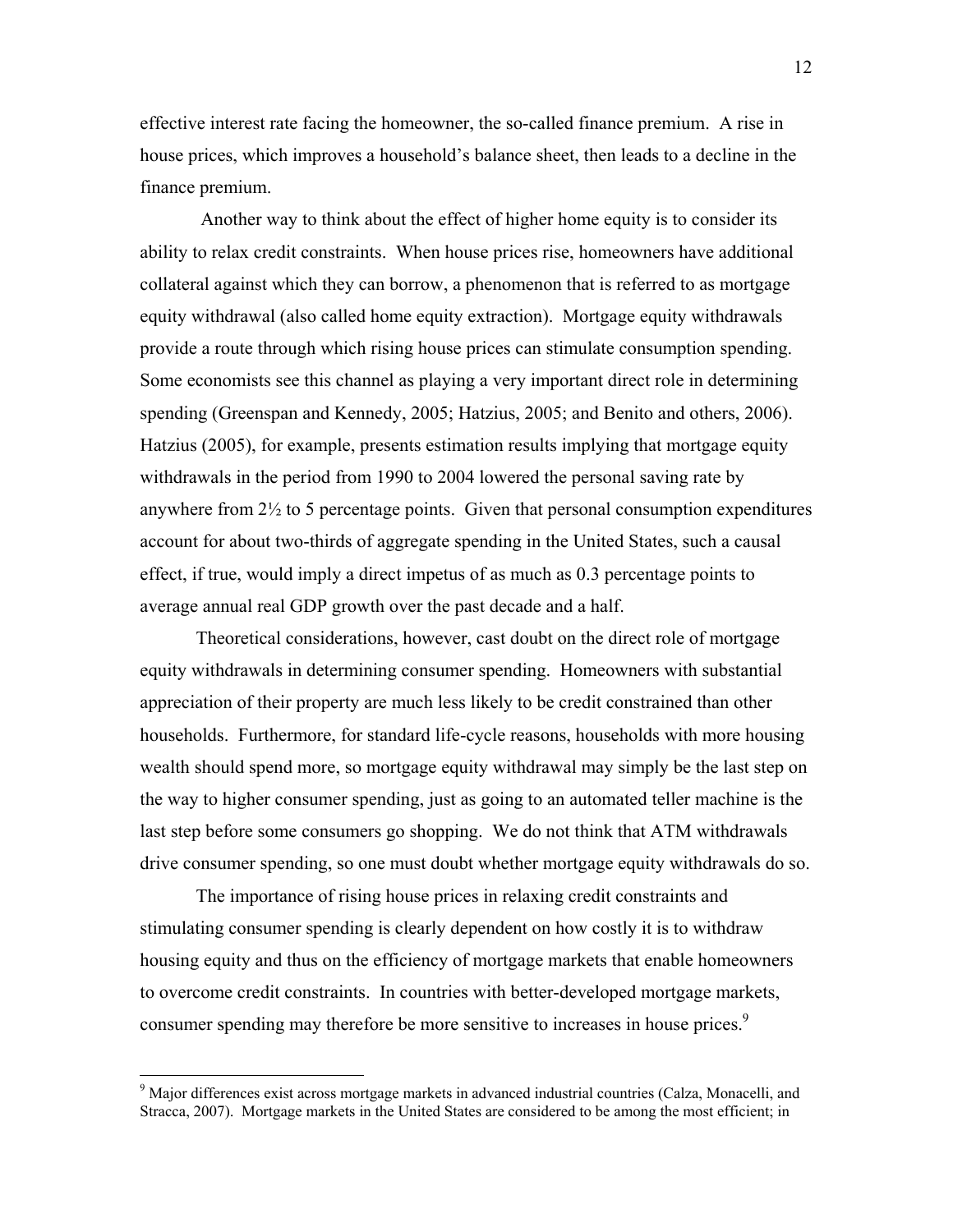Indeed, Calza, Monacelli, and Stracca (2007) find that the correlation of consumption growth with changes in house prices is higher in economies with more-developed mortgage finance systems. They also find that the magnitude of the output response to monetary policy shocks in country-specific VAR models is positively correlated with country-specific measures of mortgage market size, depth, and completeness. (These results may be sensitive to changes in the specification of the VAR.)

Even in countries, like the United States, with an advanced financial infrastructure, improvements in information technology have led to financial innovations that have been making mortgage markets more efficient. Down-payment requirements have been falling, along with refinancing costs, and the use of credit scoring has widened access to housing loans (as illustrated by the subprime market, which I will discuss further below). These developments suggest that the cost of mortgage equity withdrawals in the United States has declined over time, thereby potentially increasing the responsiveness of consumer spending to changes in house prices (for example, Aoki, Proudman, and Vlieghe, 2002).

#### **Evidence on the Differential Effect of Housing versus Nonhousing Wealth**

Given the contrasting views outlined above, the question of whether consumption is affected more by changes in housing wealth than by changes in other sources of wealth is inherently empirical. Unfortunately, the evidence is not clear cut. Evidence from time-series data on the differential consumption effects of housing and nonhousing wealth is inconclusive. Research at the Federal Reserve Board, for example, does not find statistically significant differences regarding housing wealth versus stock market wealth. But the statistical tests have low power because U.S. real housing values have, until very recently, been fairly stable relative to income, and so estimates of the effect of housing wealth on consumption are very imprecise. The Board staff's standard consumption models—which restrict the propensity to consume out of housing wealth to

some other countries, mortgage lending is hobbled by relatively weak bankruptcy laws and difficulties in seizing collateral. In Italy, for example, where procedures to repossess collateral are lengthy and expensive, the average loan-to-value ratio on mortgages is relatively low (50 percent, versus 70 percent for the United States), and the ratio of mortgage debt to GDP is likewise low (15 percent, versus 70 percent for the United States).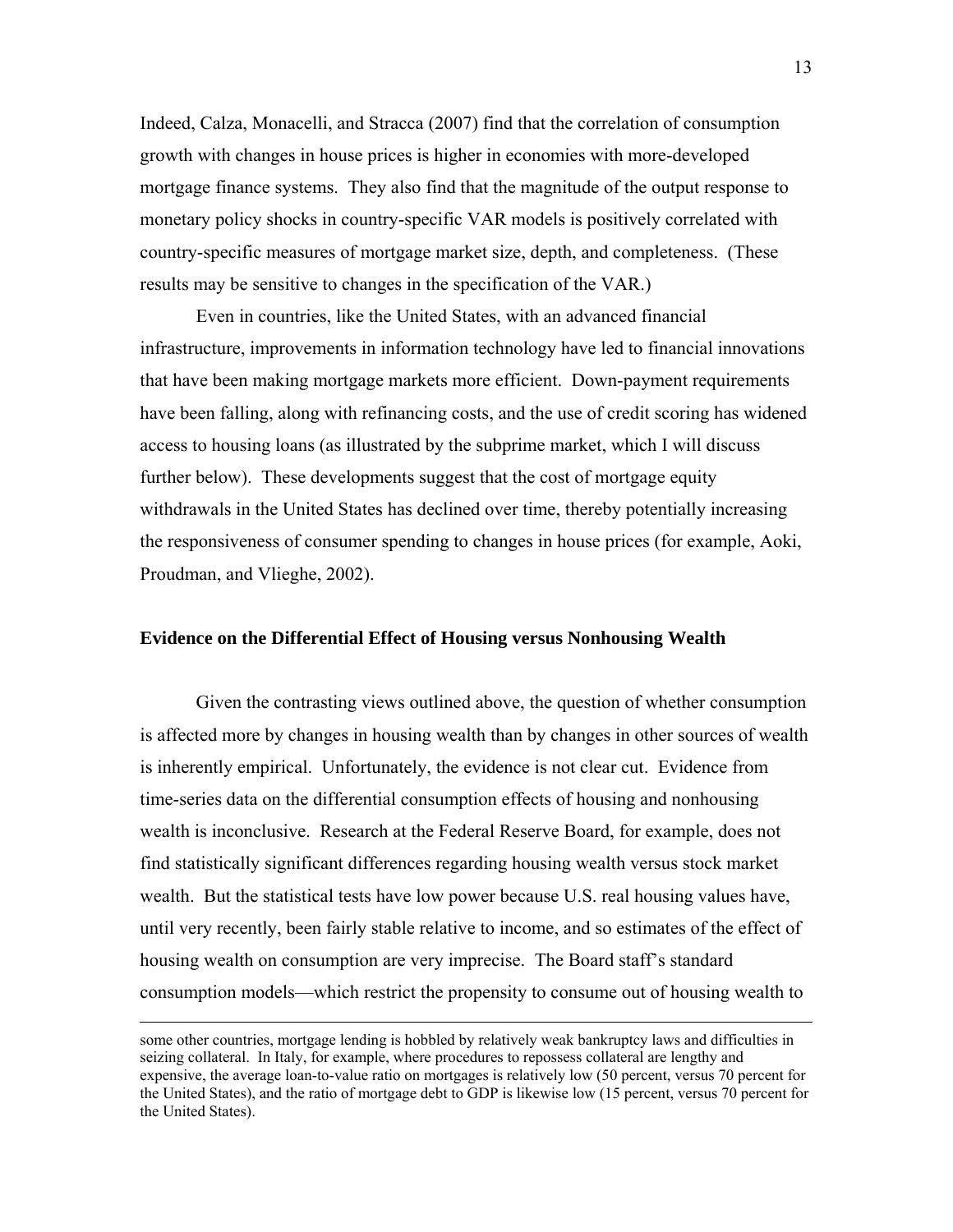equal the propensity to consume out of nonhousing wealth—continue to track aggregate consumption spending well, even when the models are estimated with data ending in 1995. Thus, these models do not suggest that an increased sensitivity of consumption to housing wealth is needed to explain the low rates of personal saving in recent years. Like the Board staff, Belsky and Prakken (2004) have found that the propensities to consume housing and financial wealth are about the same in the long run; however, Belsky and Prakken (2004) estimate that spending reacts to housing wealth more quickly than it does to financial wealth.

Other research is more favorable to the view that housing wealth has a larger long-run effect on consumer spending that does stock market wealth. In general, research based on pooled cross-country time-series data tends to be more favorable to the view that housing wealth has a greater effect on consumer spending than does stock market wealth. Case, Quigley, and Shiller (2005) find that the elasticity of consumer spending to housing wealth is between 11 percent and 17 percent, while it is only 2 percent for stock market wealth. Bayoumi and Edison (2003) find that the marginal propensity to consume out of a dollar increase in housing wealth is 7 cents, while it is 4½ cents for stock market wealth. Ludwig and Slok (2002) find that effects from housing wealth exceed those from stock market wealth in the sixteen OECD countries they examine and that the difference has been growing. Case, Quigley, and Shiller (2005), who conduct a similar analysis on state-level data for the United States, find that the elasticity of consumer spending to housing wealth is between 5 percent and 9 percent, while the elasticity with respect to stock market wealth is not statistically different from zero. In addition, Carroll, Otsuka, and Slacalek (2006), using time-series data for just the United States, estimate that the long-run marginal propensity to consume out of a dollar increase in housing wealth is 9 cents, compared with 4 cents for nonhousing wealth. Finally, using household-level data for the United States, Bostic, Gabriel, and Painter (2004) estimate that consumer spending is twice as sensitive to changes in housing wealth as it is to financial wealth.

There is also a body of empirical research that reports results less favorable to the view that housing wealth has a bigger effect on consumer spending than does stock market wealth. Girouard and Blondal (2001) do not find consistent results across countries: In some countries the stock market effect is larger, while in others the housing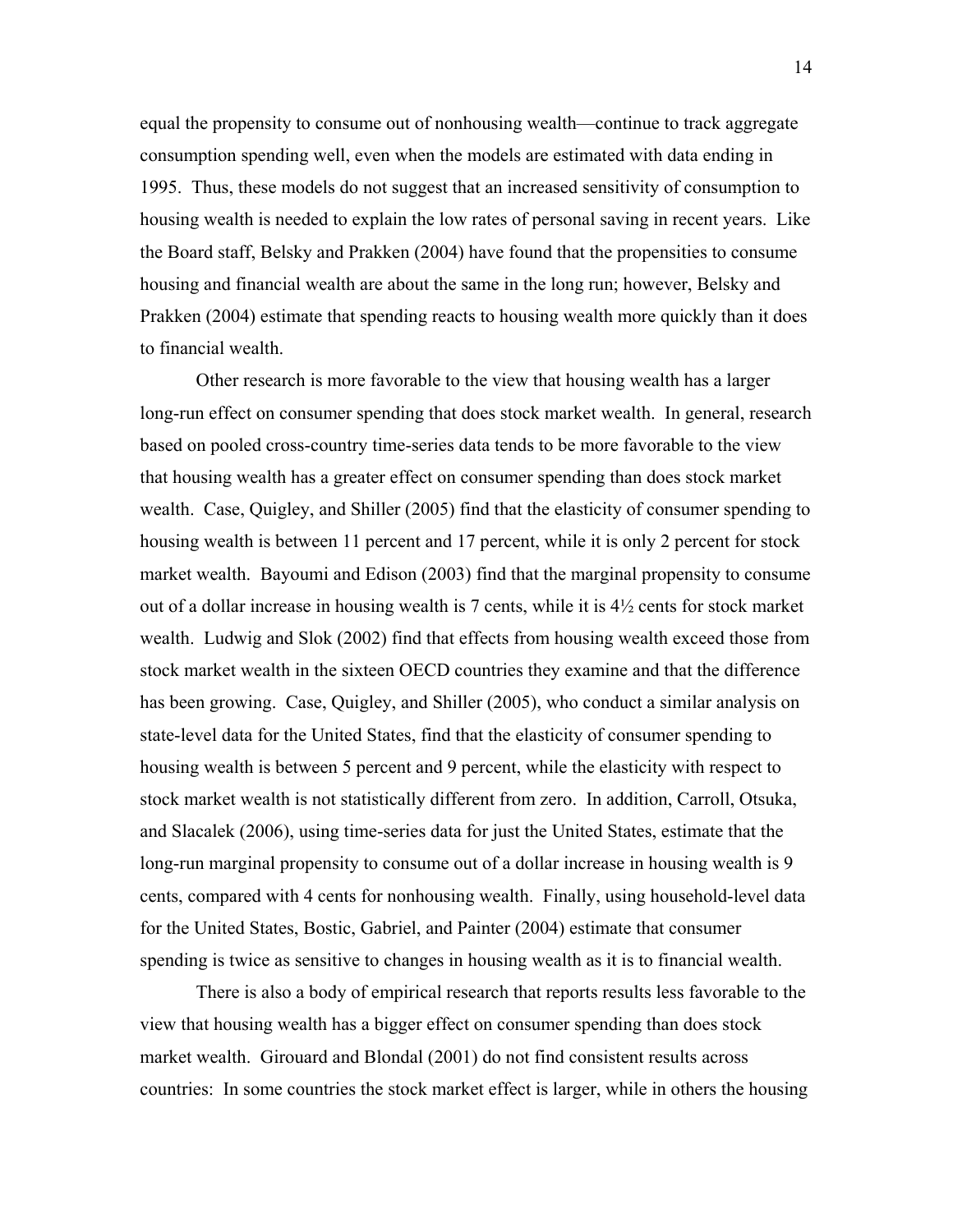effect is larger. Dvornak and Kohler (2003)—applying techniques similar to those in Case, Quigley, and Shiller (2005) to Australian state-level data—find that stock market wealth has a larger effect than housing wealth. Attanasio and others (2005) present evidence for the United Kingdom that homeowners and renters change their spending in similar ways in response to movements in house prices—a result they view as inconsistent with the standard wealth channel for housing and the collateral channel, as well. Rather, their results suggest that house prices and consumer spending tend to respond to a common factor that is not directly measured—it could be something like income expectations.

Overall, the empirical evidence on the possibly differential effects of housing and financial wealth on consumer spending is all over the map. In my view, the evidence is too mixed to confidently contradict the standard life-cycle view that the long-run effects from housing and financial wealth are about the same size. It seems to me that limitations in the available data—for example, limitations that inhibit strict comparability in measurement across countries—have made it difficult to reach firm conclusions. Moreover, I am skeptical of the cross-country results in the literature because they do not account for the fact that housing-wealth effects should be expected to vary considerably across countries, given substantial institutional differences in the structure of their financial systems and distributions of income and assets across households.

In addition, I am not entirely sure that the micro-level evidence in Case, Quigley, and Shiller (2005) and in Bostic, Gabriel, and Painter (2004) are well suited to estimating stock market effects. In the latter paper, holdings of common stocks are concentrated in a relatively small number of households that are probably underrepresented in the data set. In the former paper, the state-level data on holdings of financial assets are quite unreliable. The shortcomings of the financial-assets data are likely to lead to the usual errors-in-variables problem of understating the effect of financial wealth. The fact that real estate values are strongly influenced by local economic conditions means that the correlation between housing values and consumer spending in particular states may be driven by local conditions that affect income prospects for residents. In part, the resulting strong correlation between housing wealth and consumer spending may then be spurious.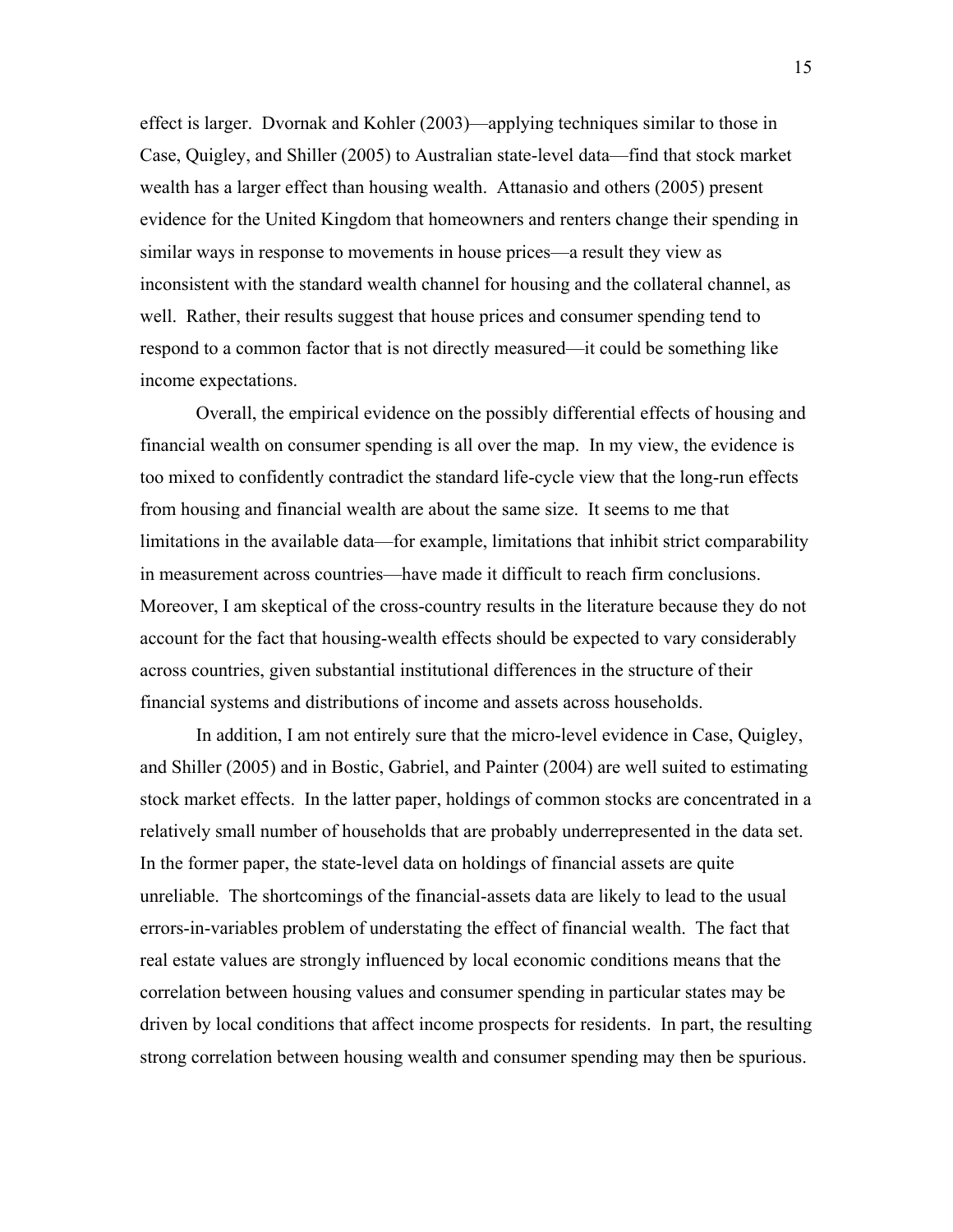Finally, let me turn to the empirical research on mortgage equity withdrawals and consumer spending, which some have interpreted as indicating that house price movements have very large effects on consumer spending. Regressions of U.S. consumption on mortgage equity withdrawals can yield coefficients ranging from zero to as high as  $0.62$  for the long-run propensity to spend.<sup>10</sup> For other economies, such as that of Australia, Catte and others (2004) and Klyuev and Mills (2006) report sensitivities to mortgage equity withdrawals that in some cases are even larger. The upper bound of these estimates suggests a much larger effect on consumer spending from increases in housing values than from stock market capital gains. (However, Belsky and Prakken, 2004, note that these coefficients are very sensitive to changes in the sample period and equation specification and that they often are statistically insignificant.) Citing survey responses, Greenspan and Kennedy (2005) suggest that homeowners spend up to one-half of the proceeds they obtain in a mortgage equity withdrawal, although most of the expenditure is for home improvements—which have an investment component—not for consumption per se.

However, there are reasons to be skeptical of large estimated effects. Mortgage equity withdrawals are clearly not exogenous. Indeed, homeowners who decide to increase spending are more likely to tap the equity in their homes by engaging in a mortgage equity withdrawal. Thus, the high correlation between spending and mortgage equity withdrawals likely reflects a causation that goes from spending to withdrawals rather than the other way around—in short, mortgage equity withdrawals are not likely a driving force behind consumer spending. The survey results also tell us little because the issue is not whether a household is engaging in a mortgage equity withdrawal to get the cash for spending but rather whether they are making purchases with the extracted equity that they otherwise would not have made.

#### **Balance Sheet, Credit-Channel Effects on Housing Demand**

<u>.</u>

Although it has not received as much attention in the literature, the fact that households might be credit constrained suggests the existence of additional balance sheet,

 $10$  Catte and others (2004), Belsky and Prakken (2004), Hatzius (2005), and Klyuev and Mills (2006).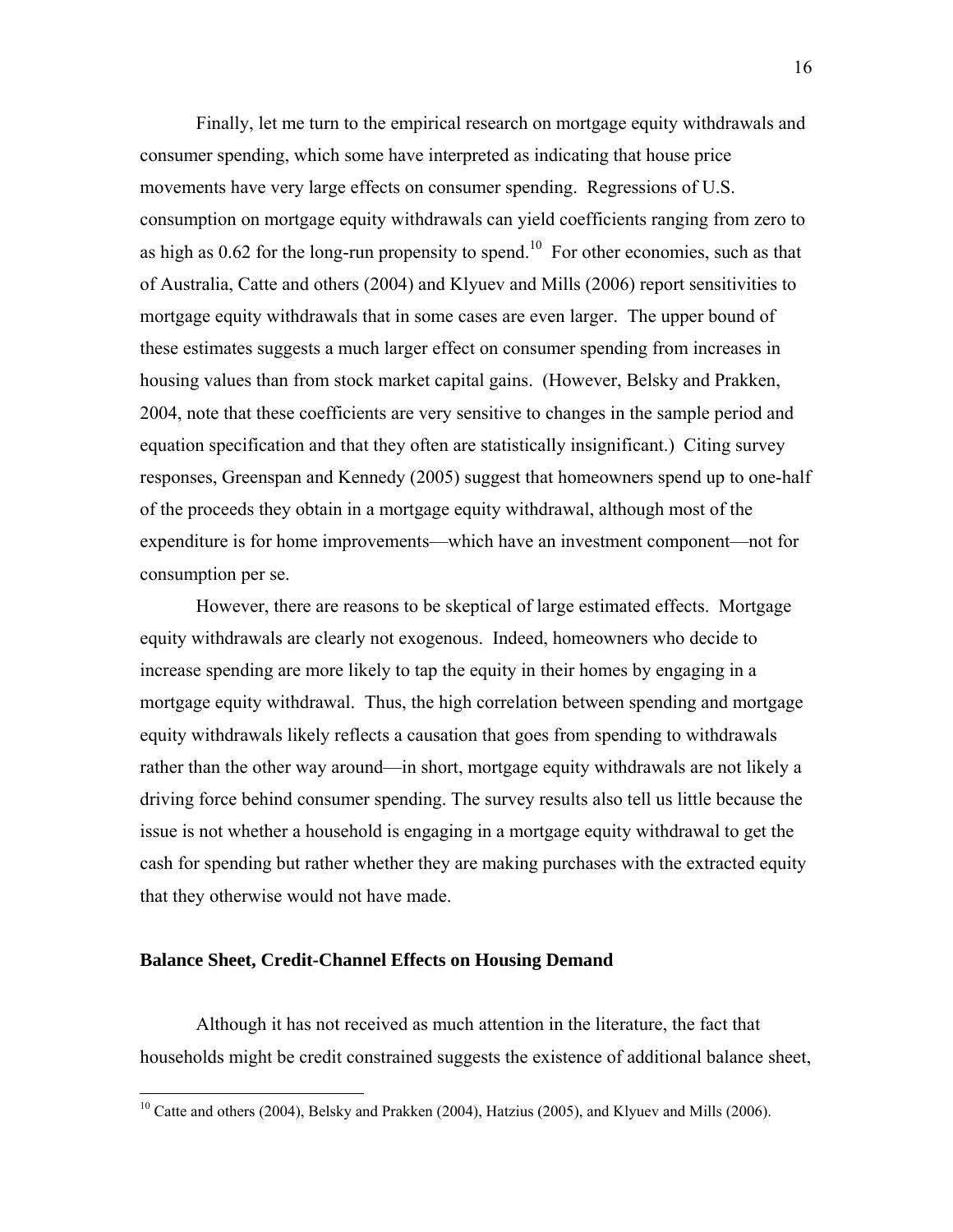credit channels that work through effects on housing demand. Credit-constrained households are affected by current cash flows, that is, by the difference between their income and their expenses. When short-term rates on a variable-rate mortgage increase, households will have higher interest rate payments and reduced cash flow.<sup>11</sup> This relationship leads to two possible credit channels.

The first channel, from a literature that is more than twenty years old, suggests that nominal, and not just real, interest rates can affect housing demand. Higher nominal rates, even when real interest rates remain unchanged, reduce current cash flow. The reduction in current cash flow, in turn, reduces the demand for housing because, in effect, the higher expected inflation tilts the real stream of interest payments to the present (Poole, 1972; and Kearl, 1979).<sup>12</sup> The reduced cash flow cuts the size of the mortgage that credit-constrained households can afford or qualify for, so the amount of housing they can purchase is smaller than before the cash-flow reduction. Empirical evidence on this cash-flow effect has been mixed (Kearl, 1979; Hendershott, 1980; Schwab, 1982; and Peach, 1983), and modern structural macro-econometric models such as FRB/US do not have cash-flow variables in their residential investment equations. However, to the extent that innovations in the residential mortgage market are enabling people with less savings to become potential homebuyers, empirical evidence for a cash-flow effect of this type might become stronger over time.

In the neoclassical framework, only long-term interest rates should affect housing demand, and it does not matter whether a homeowner has a variable-rate or a fixed-rate mortgage. If a homeowner has a variable-rate mortgage, the relevant interest rate in the user cost of capital is still the long-term rate because it embodies expectations of the average variable rate over the period of homeownership, as was pointed out earlier. The second balance sheet, credit channel suggests that if households are subject to credit constraints or engage in rule-of-thumb behavior, then it does matter whether homeowners have variable-rate mortgages, and movements in short-term interest rates can affect

 $11$  In the United States, this effect is attenuated by the fact that as short-term rates rise, many borrowers refinance their adjustable-rate mortgages into fixed-rate mortgages.<br><sup>12</sup> A related balance sheet channel that operates through stocks rather than flows is described in Kearl and

Mishkin (1977). They find that as the stock of debt relative to financial assets increases, households are more likely to experience financial distress, and those that do will lower their demand for illiquid assets, such as housing.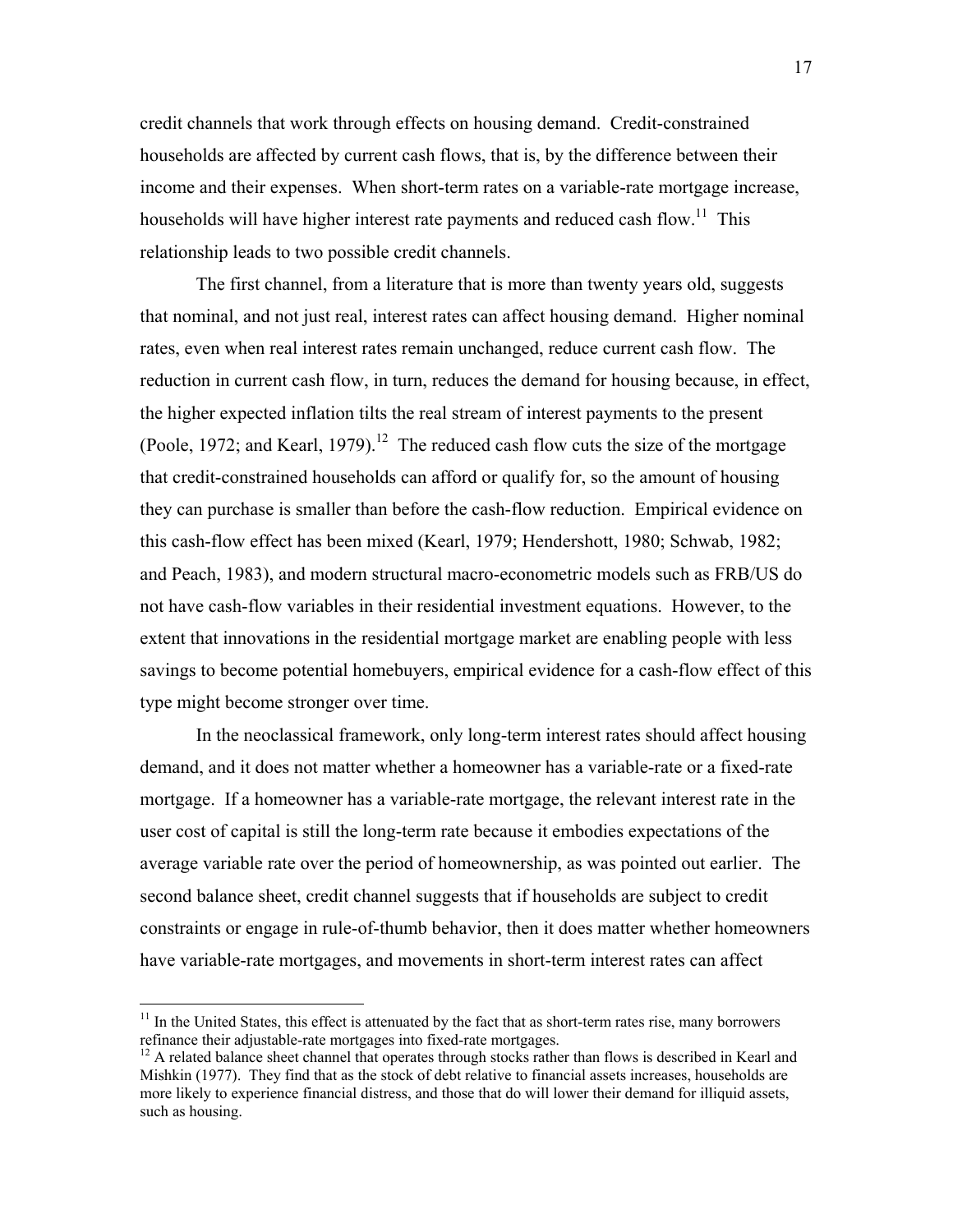housing demand. When short-term rates on a variable-rate mortgage are higher, creditconstrained households will have higher interest rate payments and less cash flow and, again, the size of the mortgage they will be able to afford, or qualify for, will be reduced. If a large proportion of households purchase houses with variable-rate mortgages, then an increase in short-term rates, even with long-rates unchanged or increasing less, can significantly affect housing demand. Given that variable mortgage rates tend to move more with the short-term interest rates that monetary policy makers use as their policy instrument, countries with a higher proportion of households using variable-rate mortgages could have a large response to changes in monetary policy.

As documented in Calza, Monacelli, and Stracca (2007), different institutional features of residential mortgage markets in OECD countries lead to differing degrees of adjustability of mortgage interest rates. These researchers classify interest rate adjustments on residential mortgages in three categories: fixed, in which interest rates are fixed for more than five years or until expiry; mixed, in which interest rates are fixed for one to five years; and variable, in which interest rates are renegotiable after one year, or tied to market rates, or adjustable at the discretion of the lender. For the United States, they estimate that 85 percent of residential mortgages are fixed, 15 percent are mixed, and none are variable. The United States has the highest percentage of fixed-rate mortgages, but a number of other countries also issue mostly fixed-rate and mixed mortgages, among them Belgium, Denmark, Germany, Spain, France, the Netherlands, Austria, and Canada. Countries with mostly variable-rate mortgages include Greece, Ireland, Luxembourg, Portugal, Finland, Australia, and the United Kingdom.<sup>13</sup>

Given the above reasoning, we might expect that, in countries with a higher share of variable-rate mortgages, residential construction would be more sensitive to changes in short-term interest rates and have a more powerful monetary transmission mechanism in general (as conjectured by Debelle, 2004). We might also expect that countries with higher proportions of variable-rate mortgages would experience more volatility in housing activity. Although I am unaware of any direct evidence for a link between the proportion of variable-rate mortgages and residential investment volatility—in fact, IMF

<sup>&</sup>lt;sup>13</sup> Japan is listed as having 64 percent of mortgages mixed and variable and 36 percent fixed; Italy is listed as having mostly mixed mortgages and 28 percent fixed (table 1 in Calza, Monacelli, and Stracca, 2007).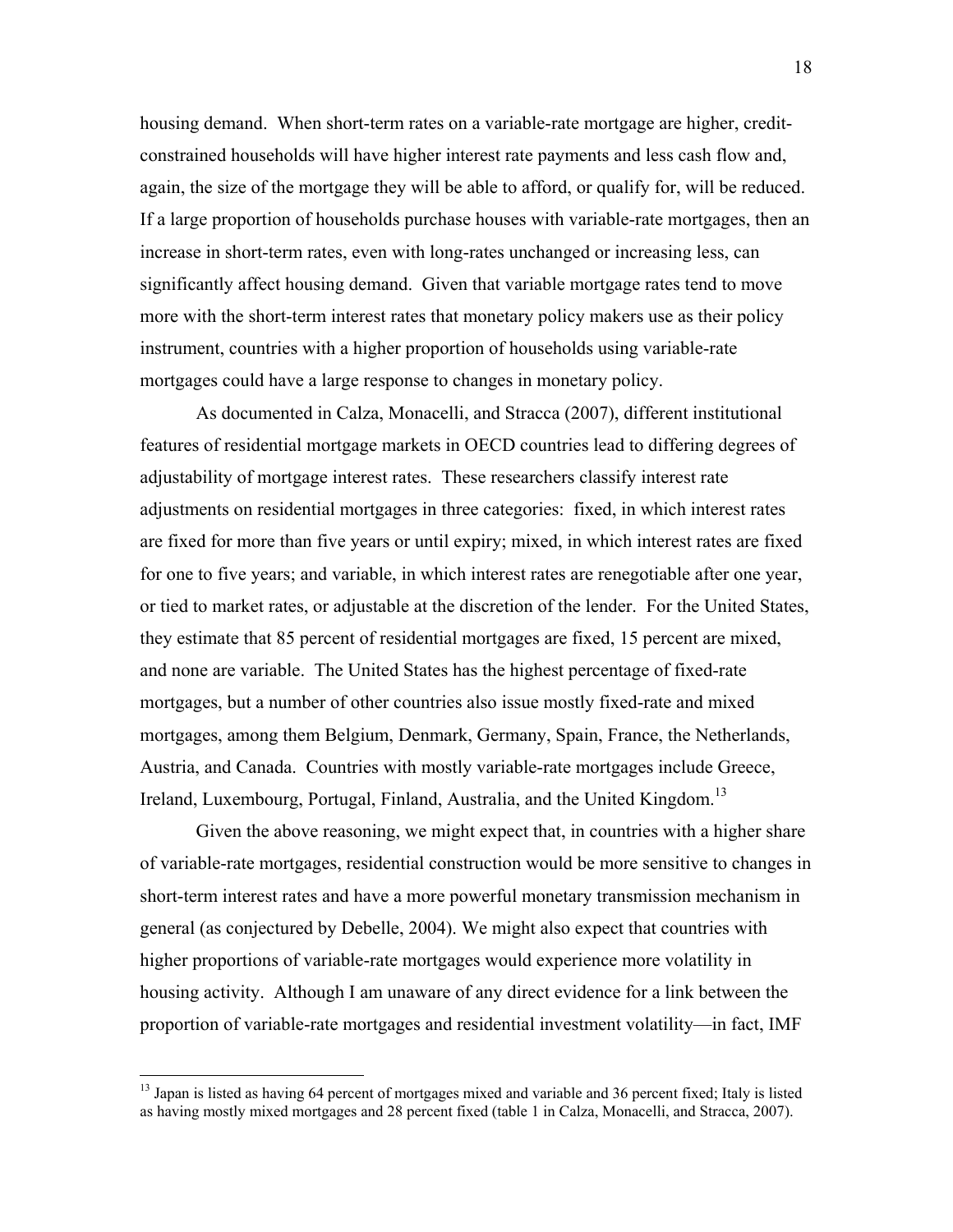(2006) finds no cross-country correlation between the interest-sensitivity of housing and the structure of housing finance—there is evidence that house prices and real GDP are more volatile in economies with a high ratio of variable-rate mortgages (IMF, 2004; and Tsatsaronis and Zhu, 2004).

Countries differ in the adjustability of their mortgage interest rates in large part because of differences in their policies toward mortgage markets. One reason the United States has the highest percentage of fixed-rate mortgages is that, in the aftermath of the Great Depression, the government aggressively promoted fixed-rate mortgages. As discussed in Green and Wachter (2005), legislation in the 1930s created GSEs (government-sponsored enterprises) like the Federal Housing Administration and Fannie Mae (and later Ginnie Mae) to promote fixed-rate mortgages at what was then very long terms. These fixed-rate mortgages were viewed as safer for households than the variable-rate and balloon-payment mortgages that were prevalent before the Great Depression and would therefore encourage homeownership.

Other countries have regulatory environments that encourage variable-rate mortgages by limiting the funding of financial institutions that issue mortgages to shortterm deposits. Because these institutions do not have the ability to hedge interest rate risk, the mortgages they issue must be tied to short-term interest rates.<sup>14</sup>

With the growth of mortgage securitization, however, originators are increasingly able to issue fixed-rate mortgages, as the funding takes the form of fixed-coupon mortgage-backed securities. The result is that the percentage of mortgages that are fixed rate has been increasing in some countries. On the one hand, this change in the institutional structure of mortgage markets suggests that the interest rate transmission mechanism could weaken over time. On the other hand, as pointed out by Estrella (2002), a higher level of securitization causes the mortgage market to be more closely linked to the broader capital markets, resulting in a more direct transmission of current and expected changes in the policy interest rate to mortgage rates. Securitization therefore has the potential to strengthen the interest rate channel.

 $14$  Germany, however, is an example of a country that has primarily fixed-rate mortgages but a fairly underdeveloped mortgage finance system.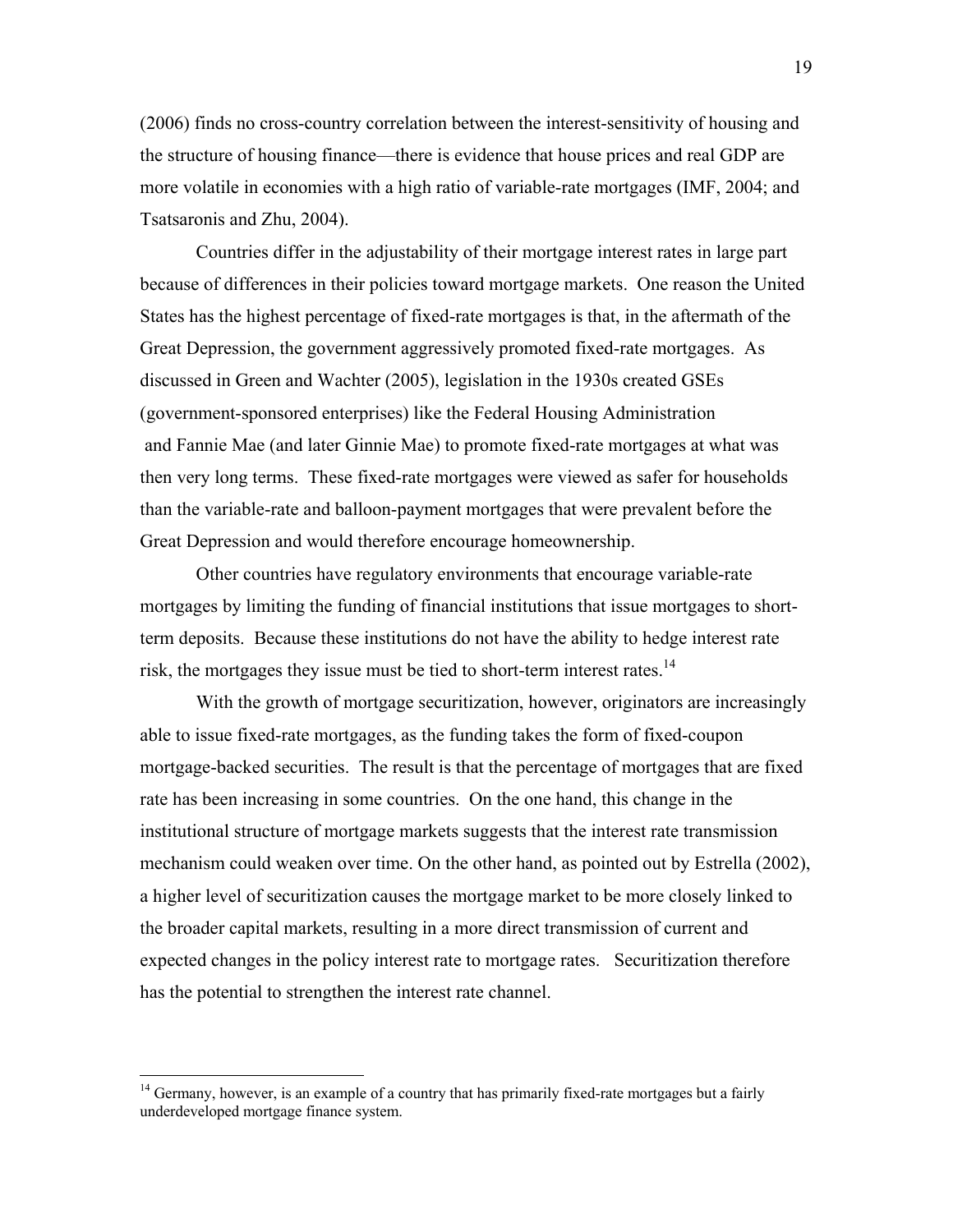#### **How Important is Housing in the Monetary Transmission Mechanism?**

To get a feel for the role that housing plays in the monetary transmission mechanism, we can look at simulations of macroeconometric models used by central banks. The main macroeconometric model used at the Federal Reserve Board is the FRB/US model. Although FRB/US does not include all the transmission mechanisms outlined above, it does incorporate direct interest rate effects on housing activity through the user cost of capital and through wealth (and possibly credit-channel) effects from house prices, where the effects of housing and financial wealth are constrained to be identical. To illustrate how important these transmission mechanisms are, we can ask how this model responds to a monetary policy shock when the direct interest rate effect on housing and the housing-wealth effects are shut down.

Figure 2 shows these simulations, with a 1 percentage point shock to the Taylor rule for the federal funds rate, estimated over the 1987 to 2005 period, starting at the beginning of 2007. The solid lines in this figure report the effects on the economy with all housing-related transmission mechanisms operating. The dashed lines show the effects when the direct effects of interest rates on residential investment are not operating, and the dotted lines show the effect when the housing-wealth channel is also shut down. As can be seen in the figure, shutting down these channels reduces the peak GDP response by about 5 basis points, or 14 percent of the total response, which indicates that the housing sector plays a moderate role in the transmission mechanism. However, residential investment accounts for only 5 percent of GDP, so these simulation results indicate that the sector is about three times more responsive to monetary policy in the short run than is overall spending.

As the above survey of empirical evidence on the transmission mechanisms suggests, the strength of the direct interest-rate and housing-wealth-effect channels is subject to a great deal of uncertainty. As shown by the dotted-dashed line in figure 2, the economy responds to the monetary policy shock when the two channels are magnified in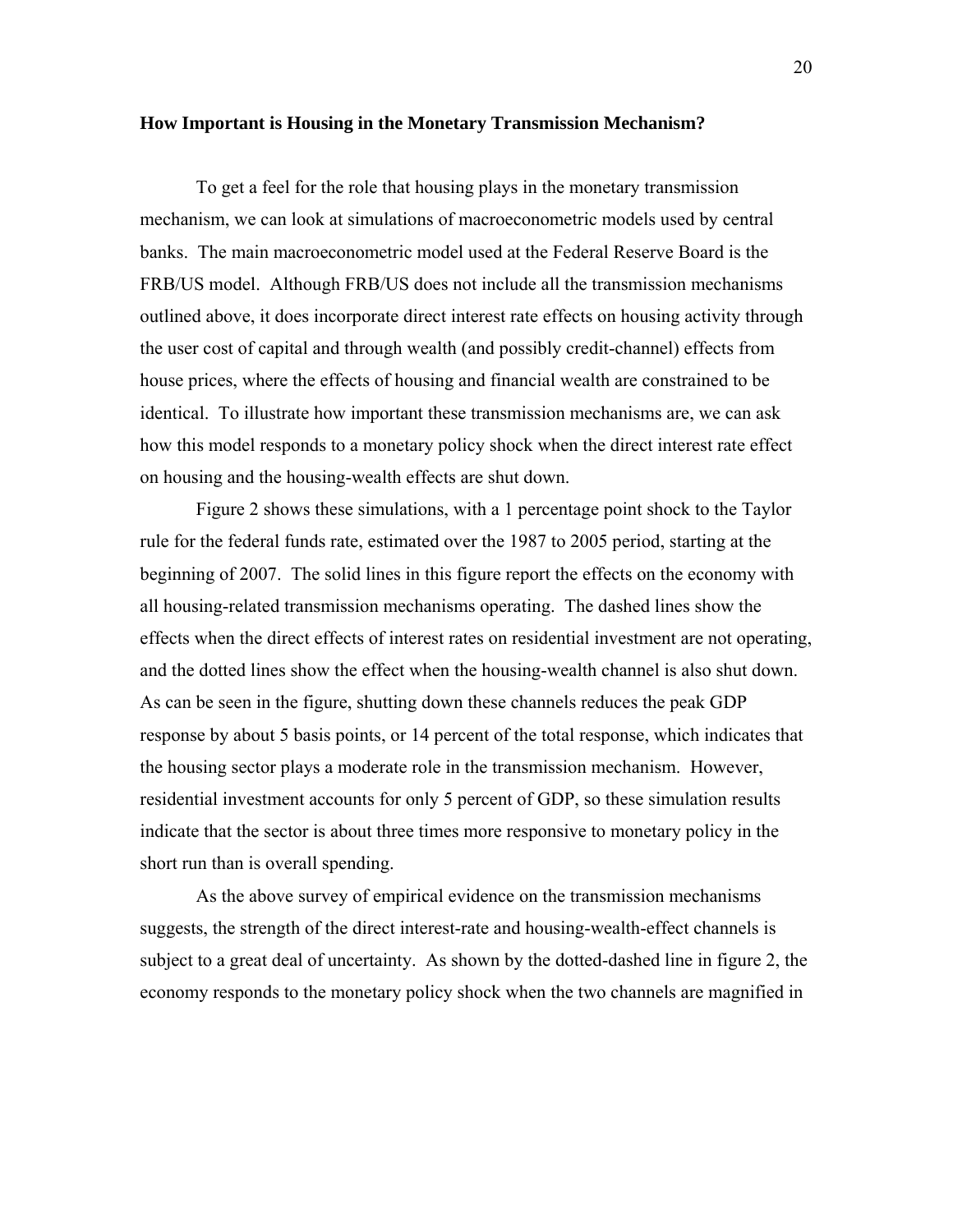**Figure 2 Effects of a Monetary Policy Shock in the FRB/US Model**



Solid: benchmark model, all monetary transmission channels operating Dashed: benchmark model, no housing investment response to interest rates Dotted: benchmark model, no housing investment response to interest rates, consumption response to real estate wealth Dot-dashed: model with magnified housing-related transmission channels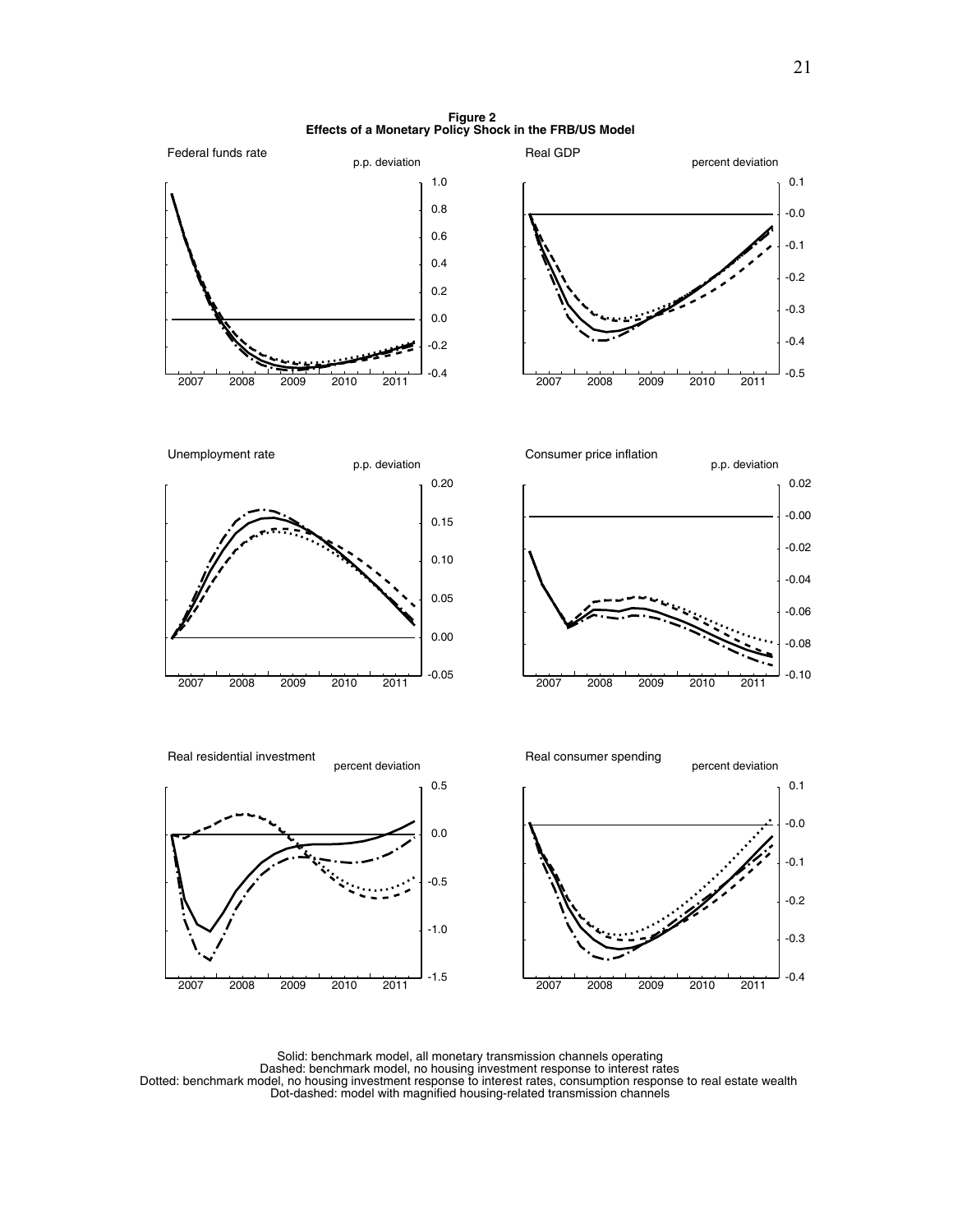a plausible way. Relative to the benchmark model, in this simulation (1) the long-run propensity to consume out of housing wealth is 7.6 cents, and the rest of wealth retains the benchmark setting of 3.8 cents; (2) the speed of the consumption response to housing wealth is one and a half times faster; and (3) unlike the benchmark case, the user cost of capital responds to the trend appreciation in housing prices. As can be seen from the dotted-dashed line, magnifying these channels makes housing more important in the transmission mechanism. Magnifying these channels leads to an additional 5 basis points of peak GDP response, doubling the role that the housing sector plays in the transmission mechanism to about 25 percent of the total monetary policy response.

#### **Changes in Mortgage Finance and the Monetary Transmission Mechanism**

Improvements in the efficiency of mortgage finance described earlier have the potential to affect the monetary transmission mechanism, not directly through the housing market but rather by affecting the sensitivity of consumer spending to transitory income shocks. Dynan, Elmendorf, and Sichel (2005) argue that innovations in housing finance make it easier for consumers to smooth their consumption by borrowing on the equity in their homes. As a result, consumption should respond less to transitory income shocks, and they do find evidence that the sensitivity of consumption to transitory income shocks has fallen in the United States since the mid-1980s. Support for that view also comes from microeconomic evidence that households use mortgage refinancing to buffer their spending from income shocks (Hurst and Stafford, 2004) and that the propensity to refinance mortgages has increased as a result of structural changes in the mortgage market, such as the development of credit scoring (Bennett, Peach, and Peristiani, 2001).

Although a decreased sensitivity of consumption to transitory income shocks would not change the direct response of consumption to changes in short-term interest rates, it might reduce the indirect response of consumption to income. Thus, the innovations we have been seeing in mortgage markets have the potential to weaken the response of overall aggregate demand to changes in income driven by monetary policy, thereby altering the overall transmission of monetary policy shocks to the economy.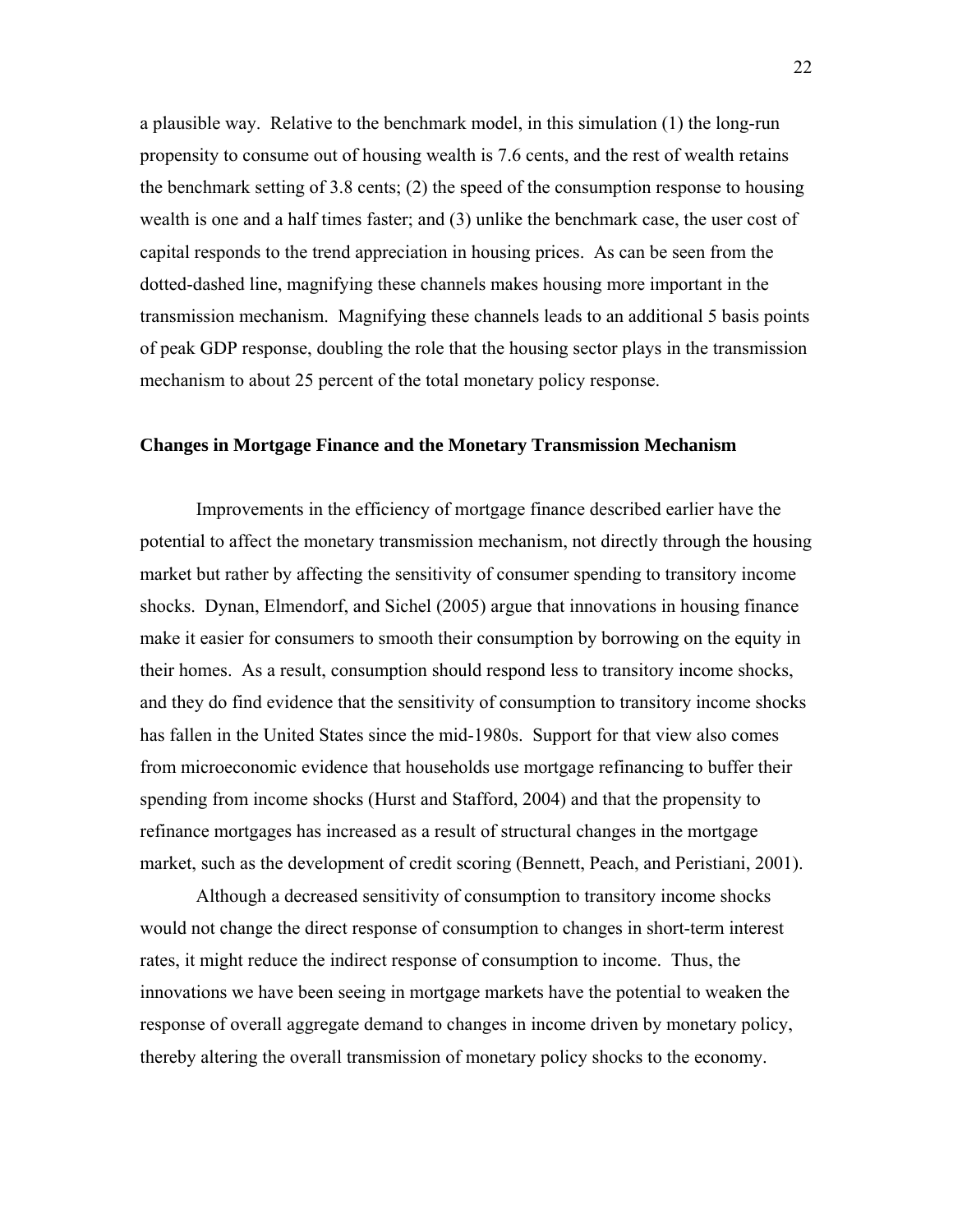# **II. Financial Stability and the Monetary Transmission Mechanism**

So far, I have discussed monetary transmission mechanisms working through the housing sector when the financial system is operating normally. However, exceptionally unfavorable conditions in the housing sector have the potential to create instability in the financial system—instability that could magnify problems for the overall economy. Two questions thus arise: Through what channels might the housing sector at times be a source of financial instability? And could such instability affect the operation of the transmission mechanism, affecting the ability of a central bank to stabilize the overall macroeconomy?

A breakdown in financial stability occurs when shocks to the financial system cause disruptions to the credit intermediaries that are so severe that the system can no longer channel funds fluidly to creditworthy households and businesses with productive investment opportunities. Without access to financing, individuals and firms must cut their spending, which will have consequences for overall economic activity.

As I noted in my 1997 Jackson Hole paper (Mishkin, 1997), collapsing asset prices are among the types of shocks that in the past have created instability in the financial systems of some countries. The typical channel has been that sharp asset-price declines have seriously deteriorated the balance sheets of key financial institutions, inhibiting them from using their advantage of information capital to make loans to firms and individuals. In many instances, however, a sharp decline in asset prices has not produced conditions of financial instability (Mishkin and White, 2003). But it bears asking whether the sharp slowing in U.S. home price appreciation, and in some areas of the country a turn to outright declines, has created a substantial risk of financial instability with adverse implications for macroeconomic performance.

Figure 1 presented the backdrop for this question: From 1996 through 2005, nominal prices for existing homes in the United States doubled, rising at an average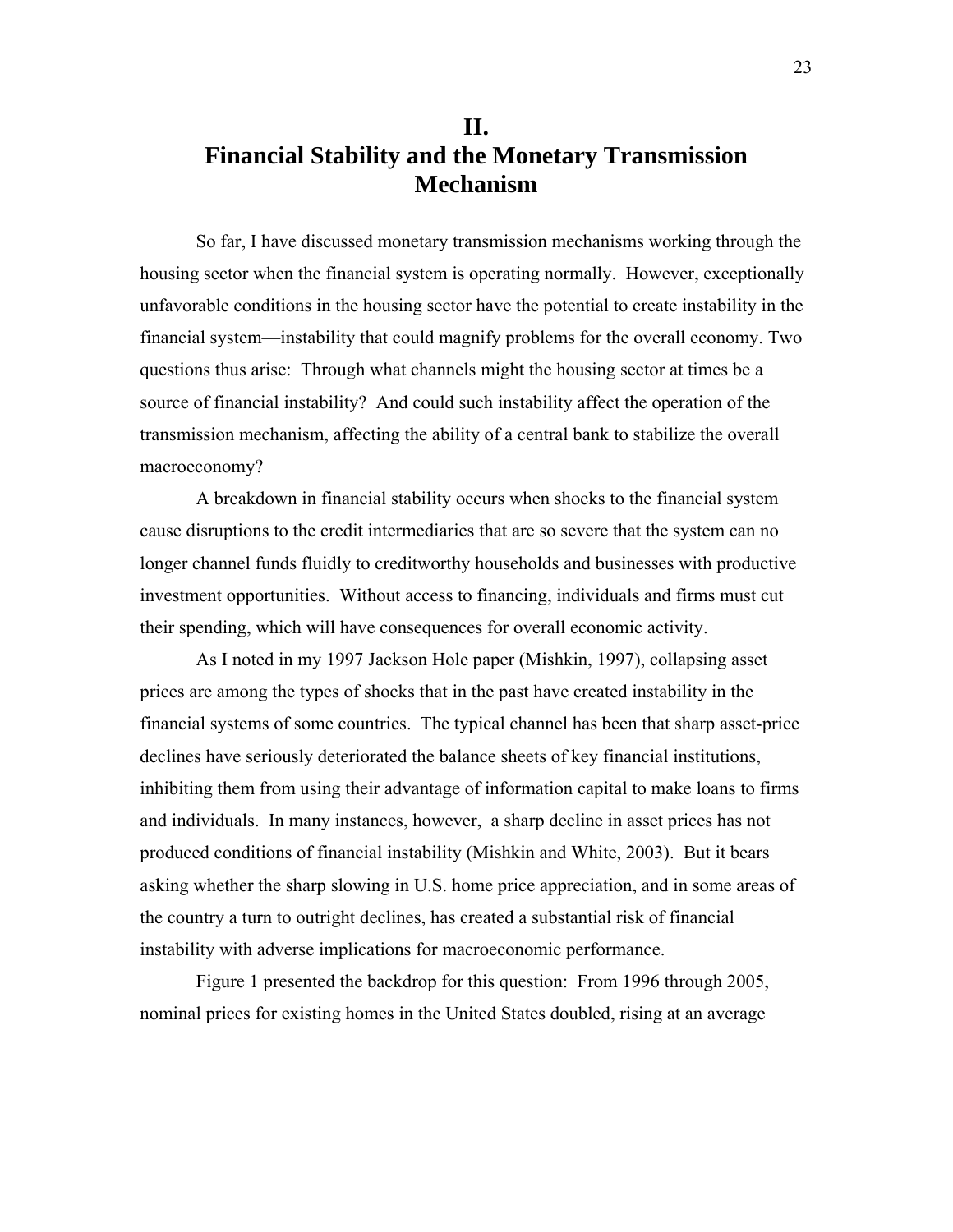annual rate of 7 percent.<sup>15</sup> Not only was the average rate of increase high from a historical perspective, but house prices were actually accelerating rather steadily over most of that ten-year period—indeed, the annual rate of increase peaked near 11 percent at the end of 2005. As you know, since early 2006, house prices in the U.S. have decelerated sharply: For example, in 2007:Q1, OFHEO's national price index for purchased homes was just 3 percent above its level a year earlier. And, the cities that experienced the faster rates of price appreciation during boom have generally also experienced the sharpest decelerations recently: In May of this year, S&P/Case Shiller's house price index that covers 20 large U.S. cities was almost 3 percent *below* its level a year earlier and indexes for 15 of those same 20 cities showed nominal price declines over the prior year.

Figure 1 showed that the recent U.S. house-price experience was far from unique—many industrialized countries experienced historically rapid price appreciation in the late 1990s and early 2000s, and have seen sharp decelerations recently. Even with the recent decelerations, however, the levels of house prices still appear to be very high relative to rents. Moreover, with the notable exception of Germany and Japan, the ratios of house prices to disposable income in many countries remain above levels that would have been predicted based on prior trends. Because prices of homes, like other asset prices, are inherently forward looking, it is quite difficult to conclude firmly whether they are above their fundamental values, and researchers have come to conflicting conclusions.16 Nevertheless, an explosive rise in asset prices always generates concern that a bubble may be developing and that its bursting might lead to broad and deep economic distress.

Looking across countries, there appears to be some correlation historically between house-price declines and financial instability—but, I would argue, the relationship is usually not causal. I think the case of the Nordic countries in the early 1990s provides a helpful lesson. House prices indeed dropped shortly before the banking crises in Sweden, Norway, and Finland, but the collapse in commercial real estate prices,

1

<sup>&</sup>lt;sup>15</sup> Here, I am referring to changes in the repeat-transaction price index (for purchase-transactions only) produced by the Office of Federal Housing Enterprise Oversight (OFHEO).

<sup>&</sup>lt;sup>16</sup> For example, see Shiller (2005); McCarthy and Peach (2004); and Himmelberg, Mayer, and Sinai (2005).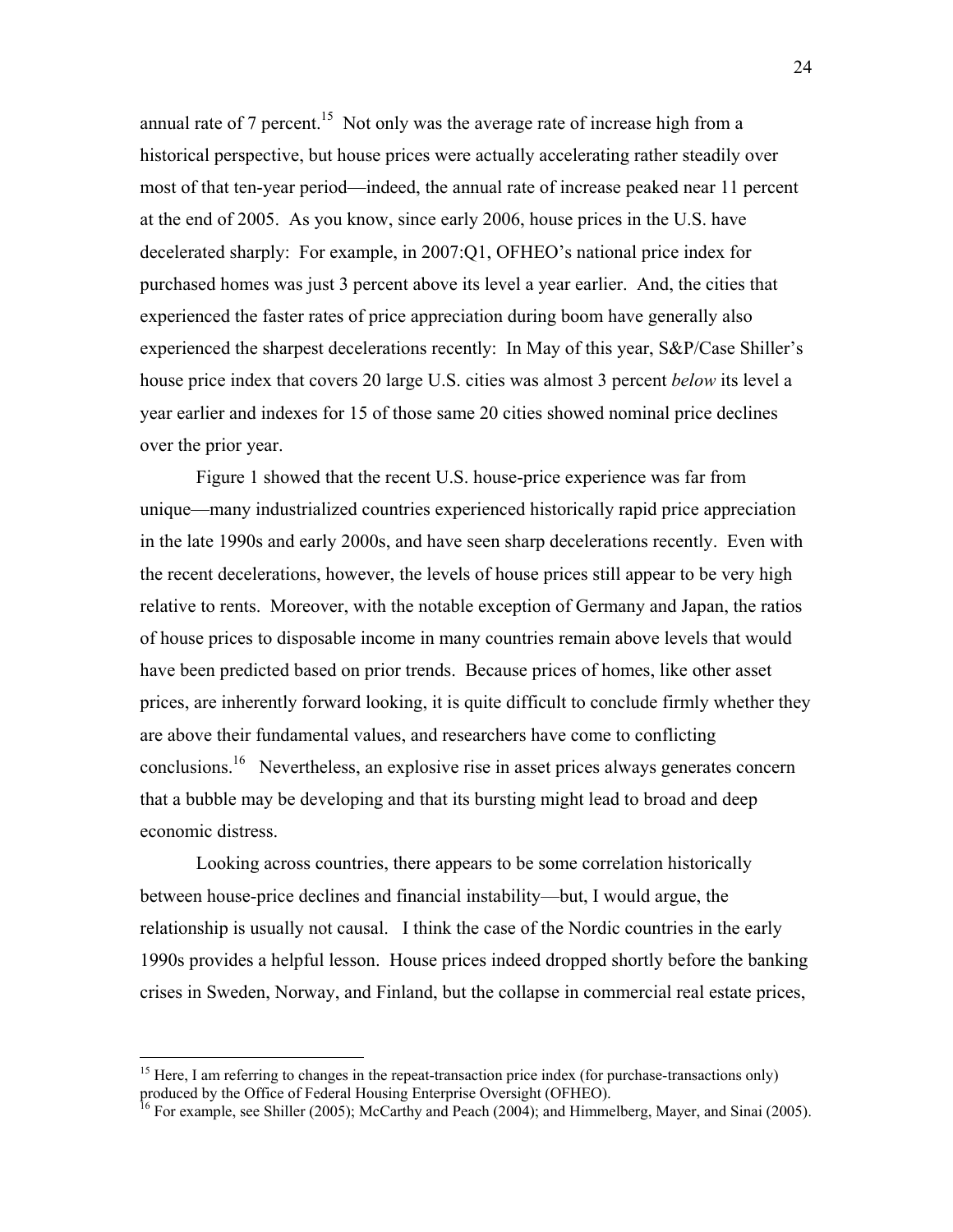which occurred at the same time, was far more severe.<sup>17</sup> Indeed, the consensus in the literature on the Nordic banking crises is that commercial lending collateralized by commercial real estate that had greatly declined in value was the primary cause of the crises.18

The United States also experienced a degree of financial instability in the banking sector in the early 1990s, leading to what Greenspan (2004) referred to as "headwinds" in the economy that slowed the economic recovery from the 1990-91 recession. However, as in the Nordic countries, the problems in the banking sector were primarily the result of bad commercial loans, particularly in commercial real estate, and to a lesser extent were due to decreasing house prices or rising defaults on residential mortgages.

In the United Kingdom during the same period, residential mortgage lending did present some challenges to depository institutions. Mortgage repossessions rose over the period from 1991 to 1993, to nearly ten times their typical level in the 1970s.<sup>19</sup> However, the major banks and building societies withstood the test fairly well. Even at their peak, foreclosure rates remained below 1 percent per year, and, with substantial recoveries from reselling repossessed properties, actual credit losses incurred by the lenders were an even smaller percentage of their mortgage portfolios. U.K. mortgage lenders are likely to be even less vulnerable today because a significant proportion of U.K. mortgage borrowers since 1998 have purchased private mortgage insurance (Ahearne and others, 2005).

Ordinarily, one might expect that falling house prices would not be a major, direct source of financial instability. First, the prices of houses tend to be much less volatile than those of other assets—particularly corporate equity and typically even commercial real estate—so house-price corrections would usually be expected to translate into smaller nominal wealth shocks than would stock market corrections. Second, in the past, residential mortgage lending has generally been less complex and less risky than commercial lending, particularly unsecured business loans. When residential mortgages are made for much less than the full value of the collateral, default rates are usually low and losses from defaults are frequently rather small. Indeed, the relatively benign

<sup>&</sup>lt;sup>17</sup> Illustrated in Borio and Lowe (2002), graph 2.<br><sup>18</sup> For example, Drees and Pazarbaşioğlu (1998); and Herring and Wachter (1999).

<sup>&</sup>lt;sup>19</sup> The Council of Mortgage Lenders provides statistics on repossessions (www.cml.org.uk/cml/statistics).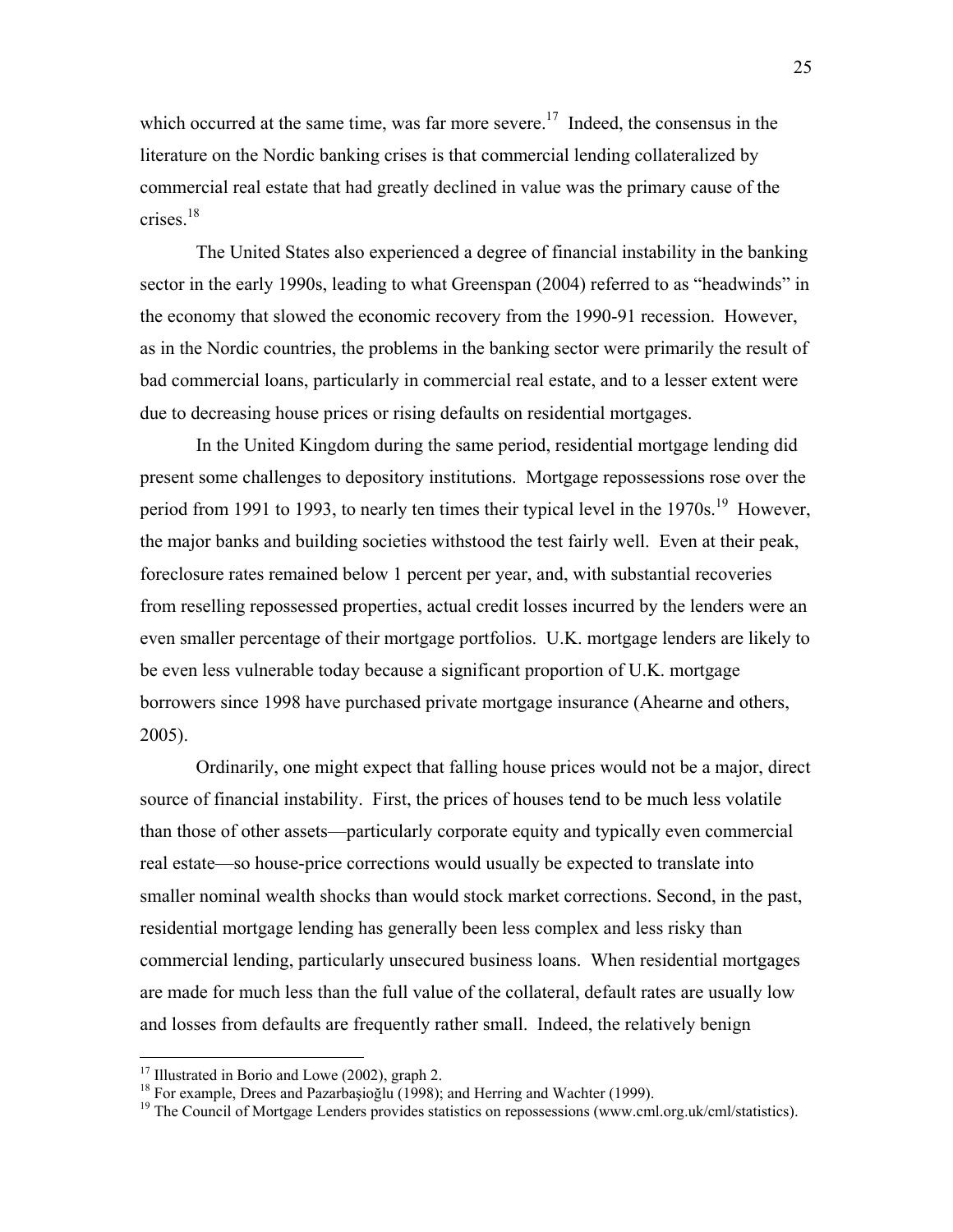experience with residential mortgage risk has led the Basel Supervision Committee to lower capital requirements for residential mortgages that do not have high loan-to-value ratios.

The above discussion is not meant to imply that financial institutions making housing loans can never get into trouble—that they can is well-illustrated by the savings and loan crisis in the United States in the 1980s and the current experience for subprime mortgages. Rather, in many prior cases, declines in house prices were not the primary source of crisis; in my view, excessive risk-taking in nonhousing lending and exposure to maturity mismatches (Kane, 1989; and Mishkin, 2007) were the more important factors leading to financial instability in the past, even in cases where weakening house prices also played a role.

Although I generally do not place the housing and mortgage markets close to the epicenter of previous cases of financial instability, I would note that the current situation in the U.S. could prove to be different. As I emphasized in my 1997 Jackson Hole paper, periods of rapid financial change—sometimes associated with deregulation, liberalization, or financial innovation—often lead to lending booms because of both increased opportunities for bank lending and financial deepening in which more funds flow into the financial system (Mishkin, 1997). I believe that these sources of financial deepening are vital developments for the economy in the long run. However, lending booms can sometimes outstrip the available information resources in the financial system, raising the odds of costly, unstable conditions in financial markets in the short run.

The past few years' activity in the U.S. subprime mortgage market now looks to have shared some of the characteristics of the previous lending booms I alluded to in my earlier Jackson Hole paper. Subprime loans are made to borrowers who are perceived to have high credit risk. This sector of the U.S. mortgage market had been a small portion of the overall market through the mid-1990s, but it expanded appreciably thereafter and really picked up steam from 2004 through the end of last year.<sup>20</sup> As home prices were accelerating rather steadily in the first half of this decade, subprime mortgages performed

<u>.</u>

 $20$  A more in depth discussion of developments in the subprime mortgage sector can be found in "The Rise" in U.S. Household Indebtedness: Causes and Consequences," by Karen D. Dynan and Donald L. Kohn, August 8, 2007. The paper was prepared for last month's conference hosted by the Reserve Bank of Australia.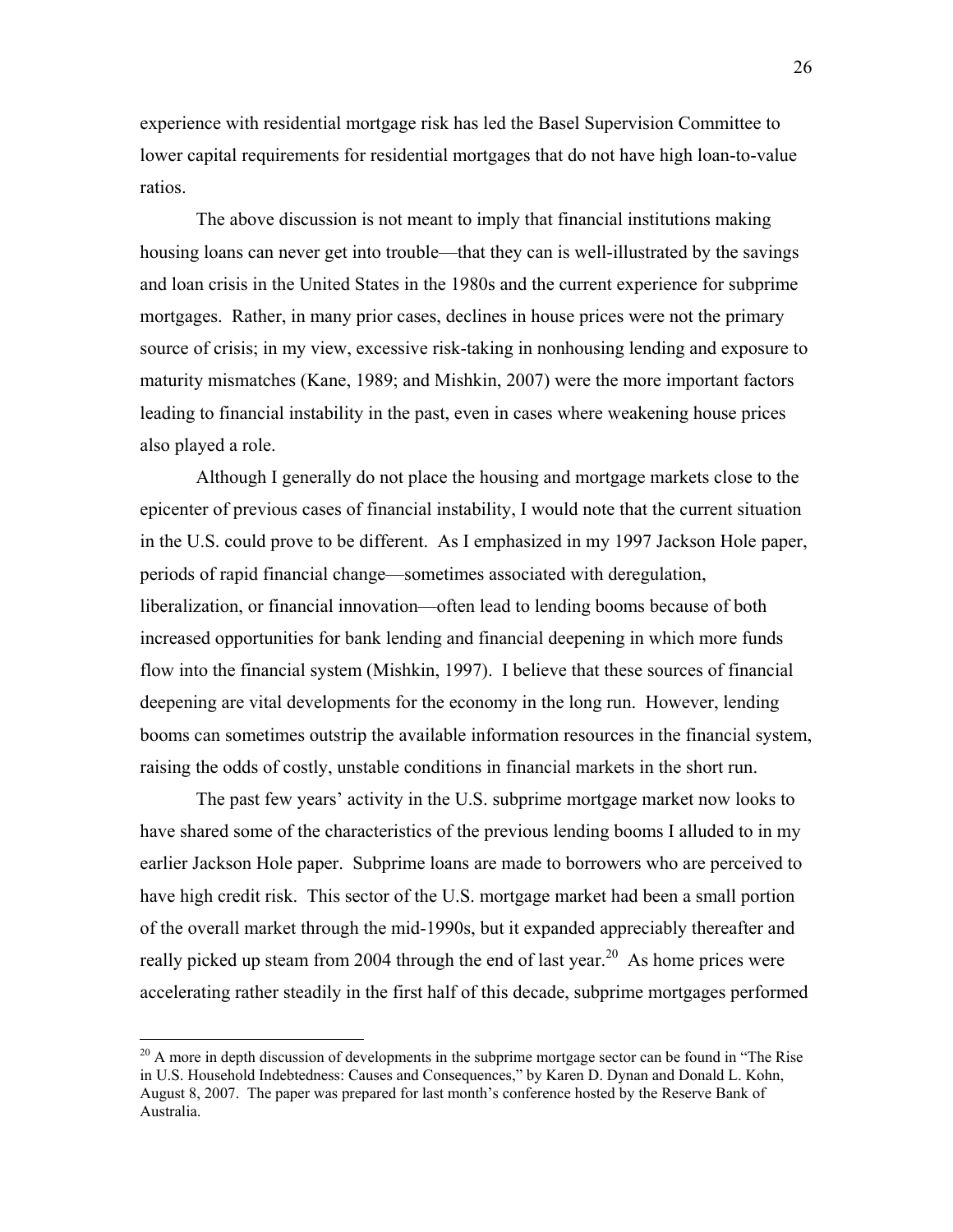quite well, with delinquency rates trending down to historically low levels by the middle of 2005 (figure 3). In light of the rapid home-price appreciation and overall housing market activity (in terms of both home sales and residential construction) and the strong performance of sumbprime mortgages through this phase, borrowers appeared to be more willing to take on more mortgage debt and investors appeared to be more willing to fund new mortgage originations. Consequently, underwriting standards for subprime mortgages were loosened quite a bit and some borrowers stretched pretty far. Data show that by 2006, many subprime variable-rate mortgages were being extended to borrowers with less complete documentation regarding their incomes compared with originations in earlier years, and, most importantly, with significantly higher loan-to-value ratios (LTVs) at origination. Indeed, the share of subprime variable rate mortgages extended to borrowers with second liens, or so-called piggyback loans, at origination appears to have jumped late in 2005 and in 2006.

 Over the past two years, the performance of subprime variable-rate mortgages has deteriorated substantially—the delinquency rate climbed to 13½ percent in June 2007 from about half that rate in mid-2005 (figure 3). Although we certainly do not have a complete understanding of all of the factors that contributed to the surge in delinquencies for subprime variable-rate mortgages, it now seems very likely that at least some borrowers and lenders had come to expect a continuation of rapid home-price appreciation. As I already mentioned, house prices slowed appreciably in 2006, undoubtedly leaving some subprime borrowers who had taken out very high LTV mortgages with little or no equity to draw on should they have run into trouble with their mortgage payments. The lack of home equity probably made it quite difficult for many subprime borrowers to refinance their variable-rate mortgages toward the end of their interest-rate lock period, which they may have been counting on doing. The very high LTVs at origination also left some borrowers with an incentive to walk away from properties that had declined in value, particularly owner-investors, whose main attachment to these homes comes from purely financial considerations.

This spring, as you know, investors abruptly pulled back from funding subprime mortgages, and in the past couple of months a number of large financial institutions announced substantial changes to their subprime variable-rate mortgage programs. These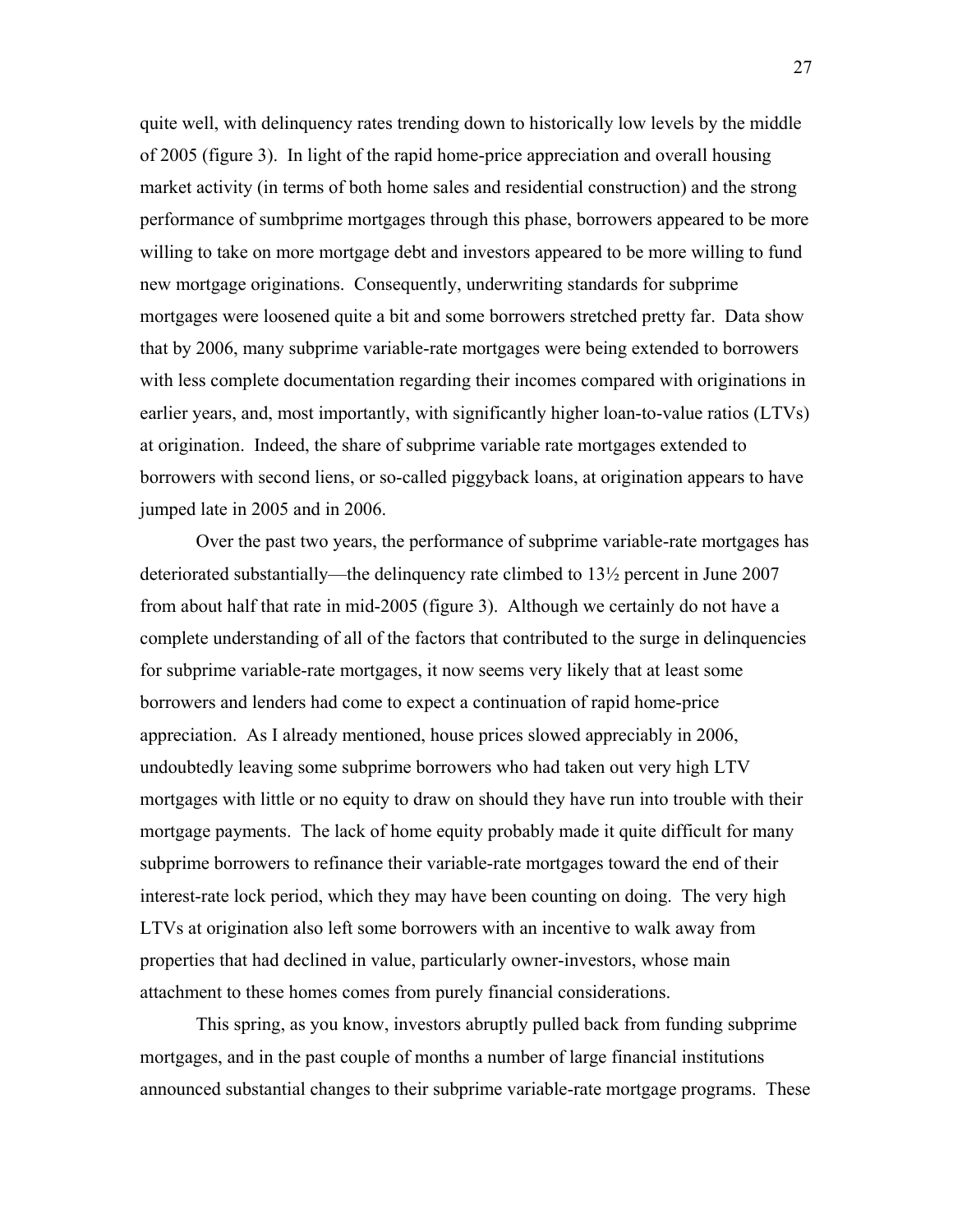**Figure 3 Mortgage Delinquency Rates**



Source. First American LoanPerformance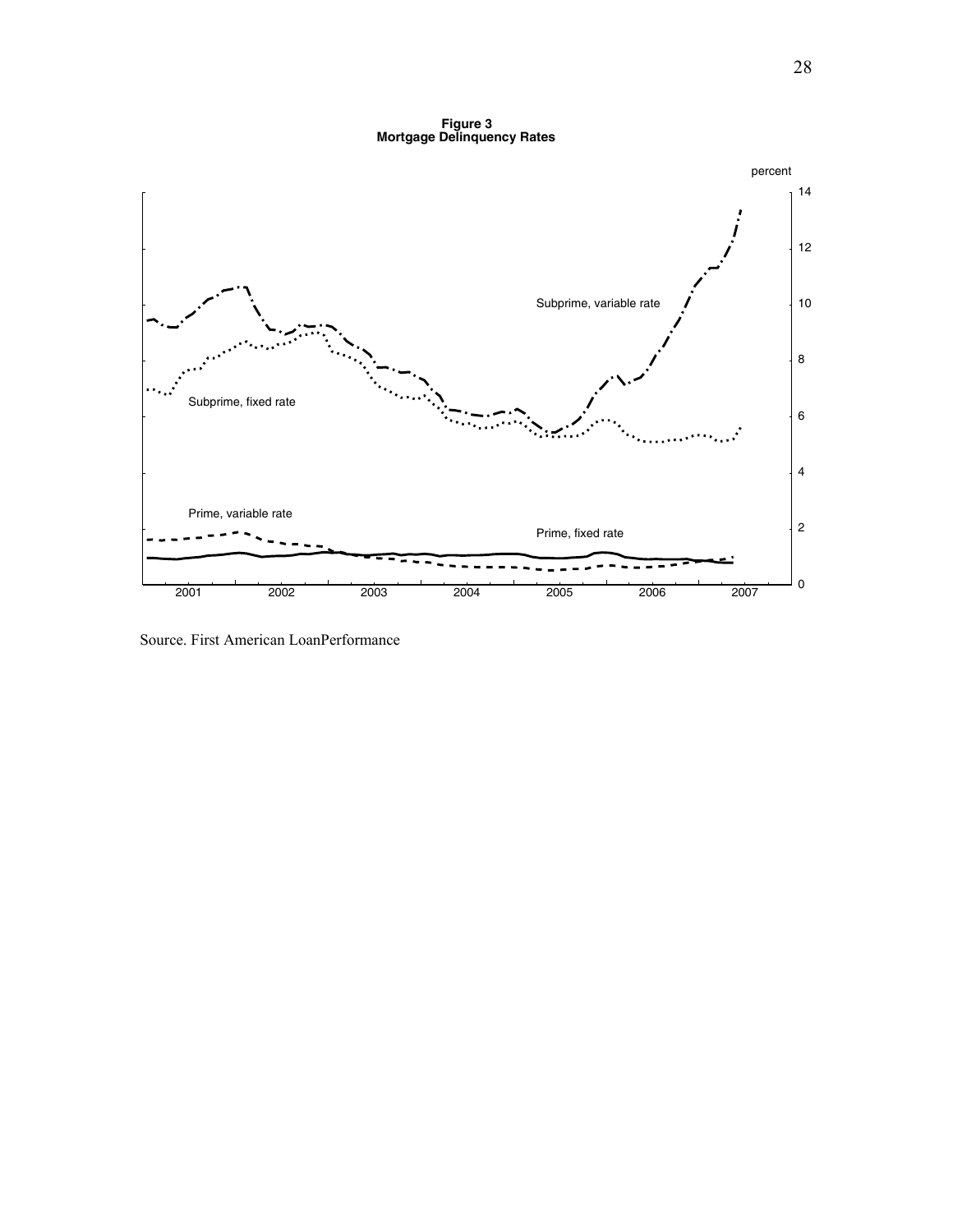developments have resulted in this form of lending being sharply curtailed. In addition, recent indications suggest that investors also seem to have become less willing to buy securities backed by so-called Alt-A mortgage pools—pools of loans to borrowers who typically have higher credit scores than subprime borrowers but whose applications may contain other risky aspects. As a result of the deterioration in investor sentiment for these types of loans, it has reportedly become much more difficult for some borrowers to qualify for them or at least much more expensive for them to obtain.

The loosening of mortgage underwriting practices along with the unrealistic expectations for house prices probably boosted housing demand in 2005 and 2006 and the evident sharp reduction in nontraditional mortgage lending this year is, no doubt, contributing importantly to the extent and persistence of the weakness in the housing market. Moreover, as investors pulled back this summer from funding nontraditional mortgages, spreads on corporate bonds and credit derivatives widened and measures of implied volatility increased significantly, which signaled market participants' greater uncertainty about prospects. Corporate bond issuance has slowed appreciably from the spring's rapid pace and, in recent weeks, liquidity in the asset-backed commercial paper market has deteriorated. These developments led the Federal Open Market Committee to announce in mid-August that in its view the downside risks to economic growth had increased appreciably.

As these events illustrate, under certain conditions the housing sector can be a source of financial instability. But this leads to the second question I posed at the start of this section: Does financial instability necessarily alter the functioning of the monetary transmission mechanism in a marked way? One can conceive of cases in which financial instability could seriously limit the normal functioning of the monetary transmission mechanism, but in my view these should be rare. Barring cases in which the zero bound on nominal policy rates is a constraint, as it was in Japan, the modern era contains few, if any, clear examples of a breakdown in the monetary transmission mechanism.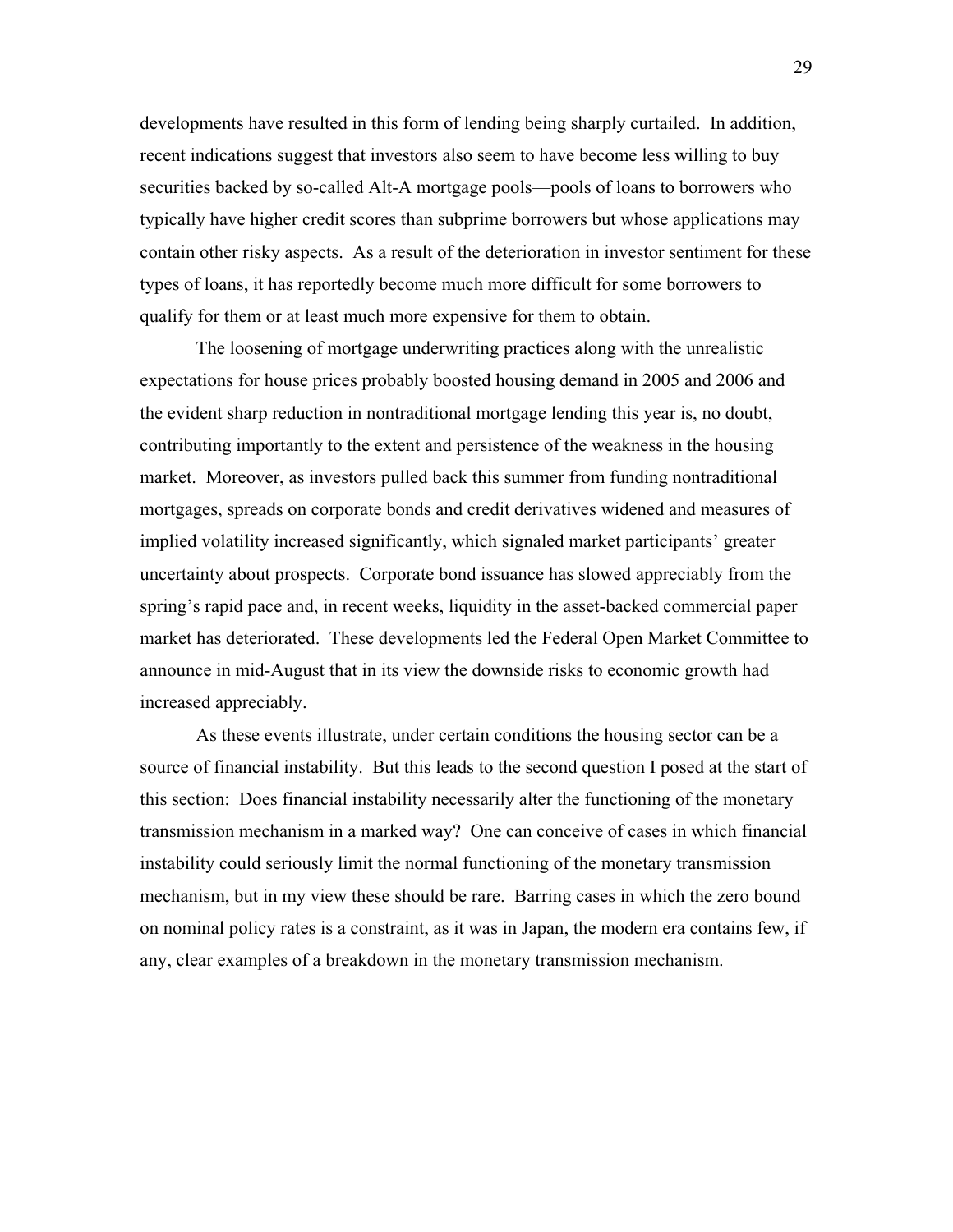# **III. Policy Issues**

The discussion of the role of housing in the monetary transmission mechanism raises two key policy issues: (1) How can monetary policy makers deal with the uncertainty with regard to housing-related monetary transmission mechanisms? (2) How can monetary policy best respond to fluctuations in asset prices, especially house prices, and to possible asset-price bubbles?

#### **Uncertainty Around Housing-Related Monetary Transmission Mechanisms**

In recent years, we have learned a lot about housing-related monetary transmission mechanisms. However, as our tour of these mechanisms indicates, the importance of particular transmission mechanisms is still highly uncertain. First, we do not have a full understanding of the dynamics of residential construction. Econometric models of residential construction activity still leave a great deal to be desired. In the current cycle, the various models used by the Federal Reserve Board's staff to analyze housing market developments generally cannot account for the full extent of the boom and bust in residential construction.<sup>21</sup>

Figure 4 documents this limited ability to explain recent developments. The top panel shows results from dynamic simulations of two reduced-form error-correction models monitored by the Board's staff. The first of these equations (shown as the dashed line) relates the long-run desired level of real investment spending to fundamentals such as income and the cost of capital for housing; the latter variable does not factor in any effects of expected increases in real home prices. The second model (shown as the dotted line) allows for an estimated contribution to current construction activity from the recent lagged trend in real home-price appreciation. In both cases, the two simulations are conditioned on the actual paths of real income, interest rates, and other factors as they evolved after 1983. As can be seen, the standard model does a poor job of tracking the

1

<sup>&</sup>lt;sup>21</sup> General descriptions of the FRB/US model can be found in Brayton and Tinsley (1996); Brayton, Levin, and others (1997); Brayton, Mauskopf, and others (1997): and Reifschneider, Tetlow, and Williams (1999).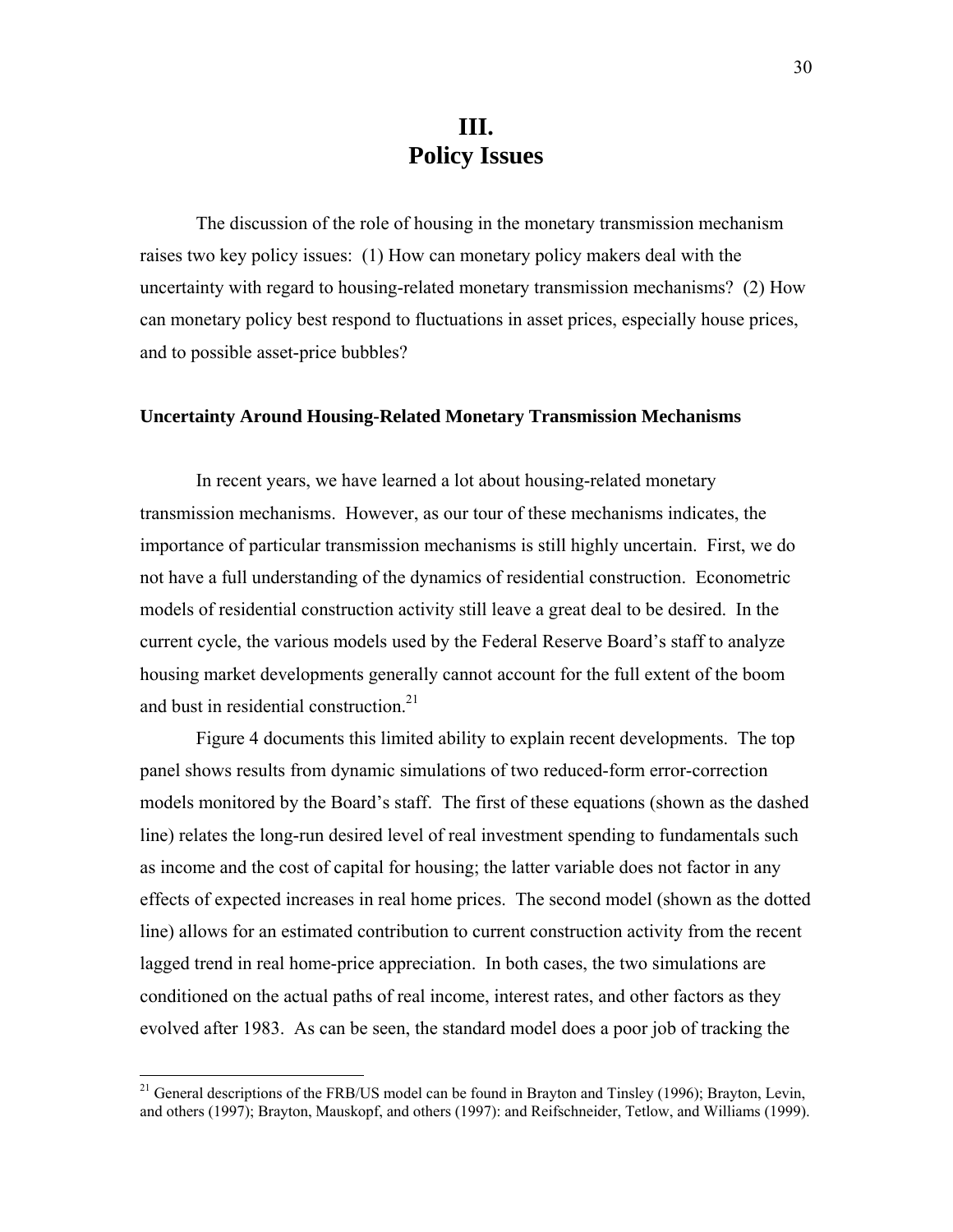#### **Figure 4 Dynamic Simulations of Residential Investment Models**

#### **Reduced-form error-correction housing models**



 **Structural housing models**



Note: FRB staff estimates of the effects of the 2005 hurricanes are excluded from the model simulations.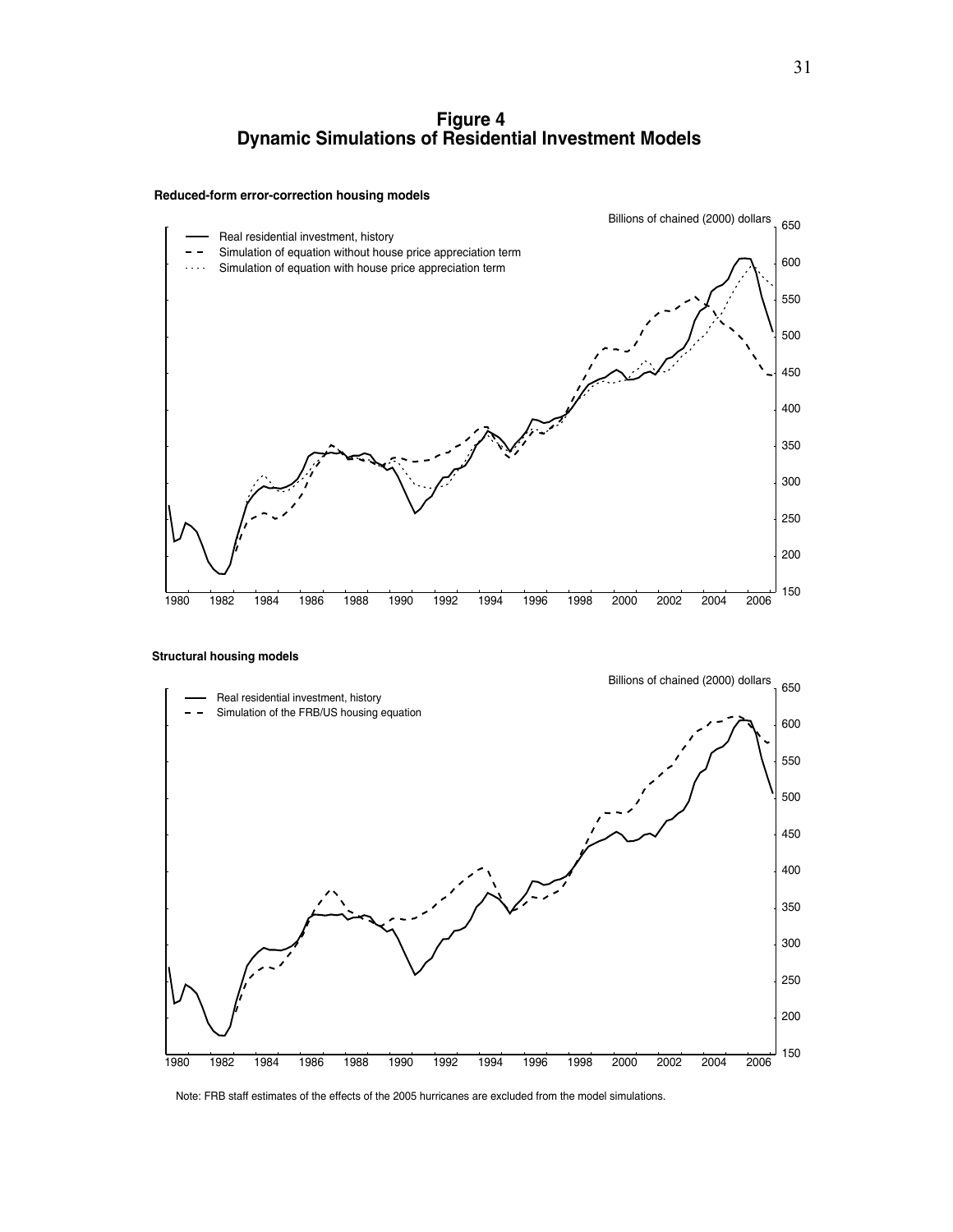recent boom-and-bust cycle; the expected-capital-gains model does only somewhat better. As shown in the bottom panel of figure 4, dynamic simulations of the structural housing equation in the FRB/US model show a similar limited ability to track the movements in residential construction since the mid-1990s.

Also, as discussed earlier, we are not at all sure what role expected house-price appreciation should play in the user cost of capital. Does expected house-price appreciation that includes the appreciation of land values belong in the user-cost measure, or should appreciation in land values be stripped out? The issue is being explored at the Board.

Second, as the previous discussion of the housing-wealth transmission mechanism made clear, the size of the effect of housing wealth on consumer spending is subject to a very wide range of estimates. This uncertainty is likely to grow in the future because financial innovation is producing major institutional changes in mortgage markets throughout the world, innovations that are likely to affect the sensitivity of consumer spending to housing wealth.

 Third, we do not have a firm understanding of what determines house prices and how they respond to changes in interest rates. Furthermore, we are not even sure if observed house prices are consistent with underlying fundamentals.<sup>22</sup> Indeed, as noted at the outset of this section, the question of whether house prices are currently overvalued is the subject of active debate. For example, Shiller (2005) argues that the recent run-up in house prices is unprecedented in the United States and represents an asset-price bubble. The opposite view is taken by McCarthy and Peach (2004) and Himmelberg, Mayer, and Sinai (2005), who argue that home valuations are mostly in line with fundamentals and

<sup>&</sup>lt;sup>22</sup> Finding a strong empirical link between house price fluctuations and fundamentals often proves to be difficult. Gallin (2003), for example, does not find empirical support for the hypothesis that income and house prices are cointegrated, while Campbell and others (2006) show that rent-price ratios exhibit considerable fluctuations unrelated to expected future interest rates and rents. Some research also finds that house prices are often influenced by irrational impulses. Genesove and Mayer (2001) show that sellers exhibit loss aversion, while Brunnermeier and Julliard (forthcoming) find evidence that house prices are influenced by the type of money illusion originally described by Modigliani and Cohn (1979). Other research, however, is more supportive of the view that housing-price behavior can be rationalized through traditional supply-demand channels. Glaeser, Gyourko, and Saks (2005a,b) show that house prices have risen more rapidly in communities with tight land-use restrictions, while Gallin (2004) finds that house prices and rents do respond to the level of the rent-price ratio.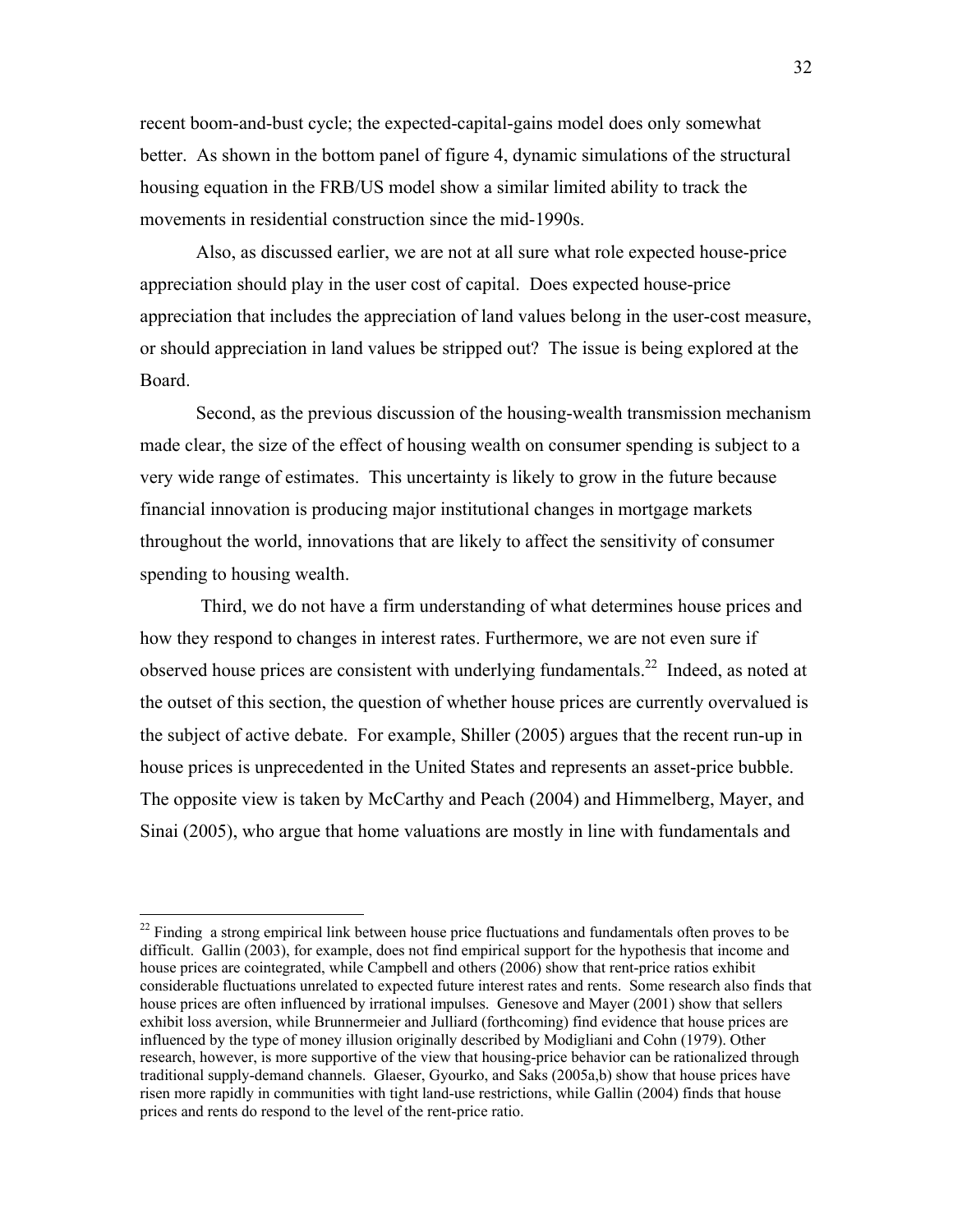are well explained by a combination of low long-term interest rates and strong income growth.

 Uncertainty about housing-related monetary transmission argues for humility on the part of monetary policy makers regarding our understanding of the monetary transmission mechanism generally and the appropriate settings of monetary policy instruments. The uncertainty also suggests that policymakers keep an open mind about specific transmission mechanisms because future research may change their views.

The bottom line is that blindly following the prescriptions in macroeconometric models that embed specific monetary transmission mechanisms is a dangerous strategy for monetary policy makers—judgment is still a necessary element of our decisions. The uncertainty around housing-related monetary transmission mechanisms provides one further reason why monetary policy will continue to be an art, albeit one that makes use of science.

#### **Monetary Policy Response to House Prices**

The concern that recent run-ups in house prices may not reflect fundamentals has led to an active debate among monetary policy makers around the world on the appropriate reaction to fluctuations in house prices. Should central banks raise interest rates to slow down house-price appreciation? How should central banks prepare themselves to react if house prices decline?

We have already outlined several monetary transmission mechanisms that indicate that house prices have important effects on aggregate demand. Because central banks are in the business of managing the level of aggregate demand in the economy to produce desirable outcomes for both inflation and employment, it makes sense for them to respond to home prices to the extent that these prices are affecting aggregate demand and resource utilization.

To illustrate what might be an appropriate response to a house-price decline, we can again turn to simulations with the Federal Reserve Board's FRB/US model. Figure 5 shows the effect of a 20 percent decline in house prices spread evenly over the two-year period from 2007 to 2008. A 20 percent decline would be very large by U.S. standards;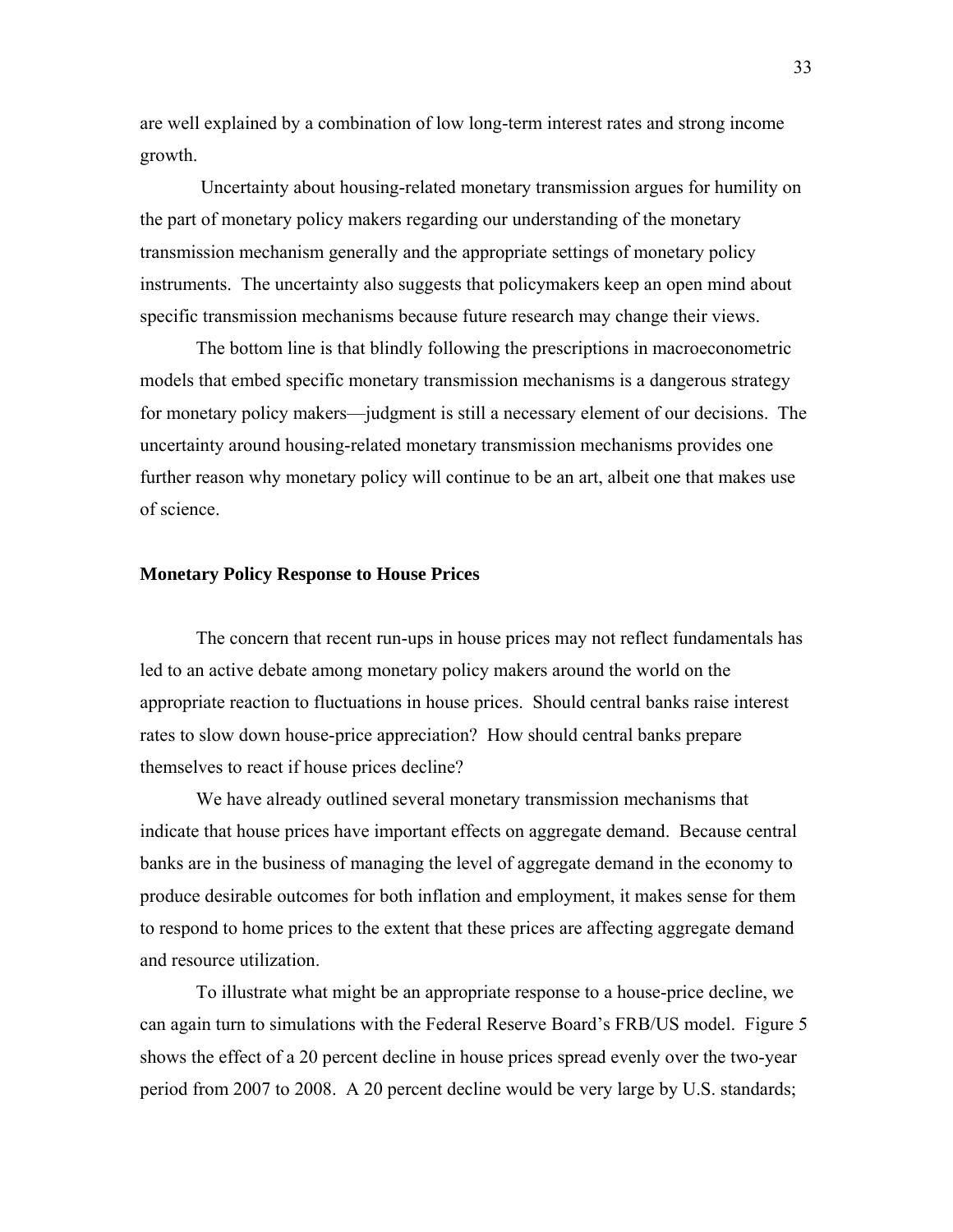**Figure 5 Effects of a 20 percent Decline in Real House Prices Under the Estimated Taylor Rule in the Benchmark Version and the Magnified-Channels Version of the FRB/US** 



Solid: benchmark version of the FRB/US model Dashed: version of the FRB/US model with magnified transmission channels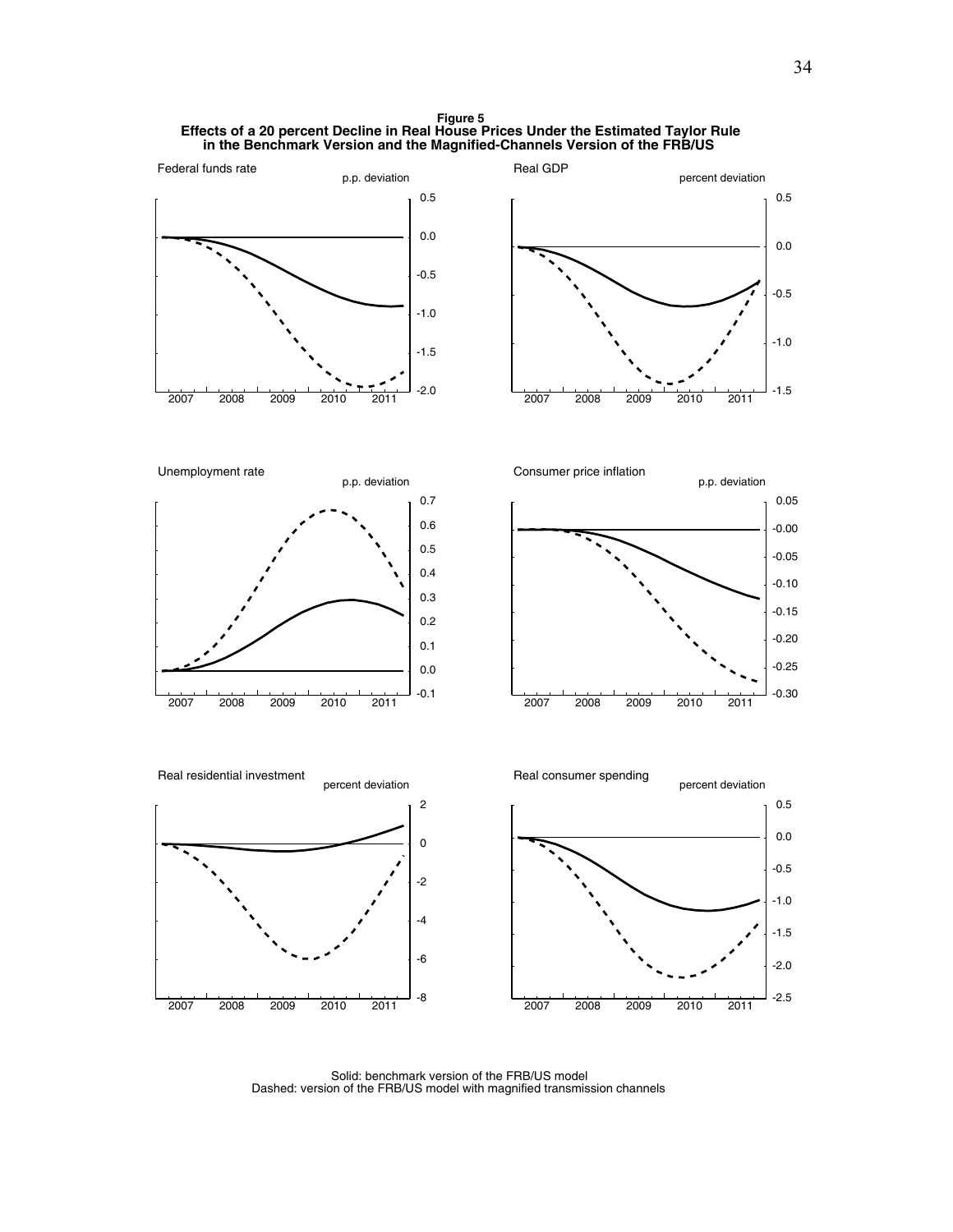for instance, the real price of houses fell only 16 percent over the four years from late 1979 through late 1982, a disinflation marked by a significant slump in the housing market. As in the previous simulations, the monetary policy reaction function is specified by a Taylor rule estimated over the 1987 to 2005 period. The solid line shows the response in the benchmark model, and the dashed line shows the response when the transmission channels are magnified along the lines that were described for the simulations in figure 2: The long-run effect of housing wealth on consumer spending is doubled and takes place one and a half times faster, while the user cost of capital responds to past appreciation of house prices. The benchmark model displays a strong effect on real GDP, with real output falling  $\frac{1}{2}$  percent relative to baseline after three years; and the response in the model with magnified transmission mechanisms is more than twice as large as in the benchmark model, with a slightly earlier peak decline of real GDP of  $1\frac{1}{2}$  percent. An important feature of these simulation results is that it takes a long time for the full effect of the house-price decline to be felt, even when the speed of the reaction to housing wealth is speeded up. The slow response of aggregate economic activity to the house-price decline results from the long lags between wealth effects and consumer-spending effects in these models.

How monetary policy makers might respond to the house-price decline is outlined in figure 6. These simulations show what happens when monetary policy responds optimally, under the assumption that policymakers do not anticipate the house-price decline but set policy optimally when the price decline is realized.<sup>23</sup> The solid line shows the optimal response and outcomes for the benchmark version of the FRB/US model, while the dashed line shows the optimal response in the model with magnified transmission mechanisms. The first thing to notice by comparing the top panel in figure 6 with the top panel in figure 5 is that the federal funds rate is lowered more aggressively and substantially faster than with the Taylor-rule reaction function. This difference is

 $^{23}$  To be precise, the monetary authority sets the expected path of the federal funds rate to minimize a loss function equal to the sum of the current and discounted expected future values of three terms—squared log deviations of output from potential, squared deviations of inflation from a fixed target, and squared quarterto-quarter changes in the federal funds rate. In solving this optimization problem, the monetary authority uses a discount rate of 2 percent per quarter and assumes that the economy will behave as predicted by the FRB/US model. In the simulations, the monetary authority reoptimizes each period on the basis of new information, such as any additional movement in house prices.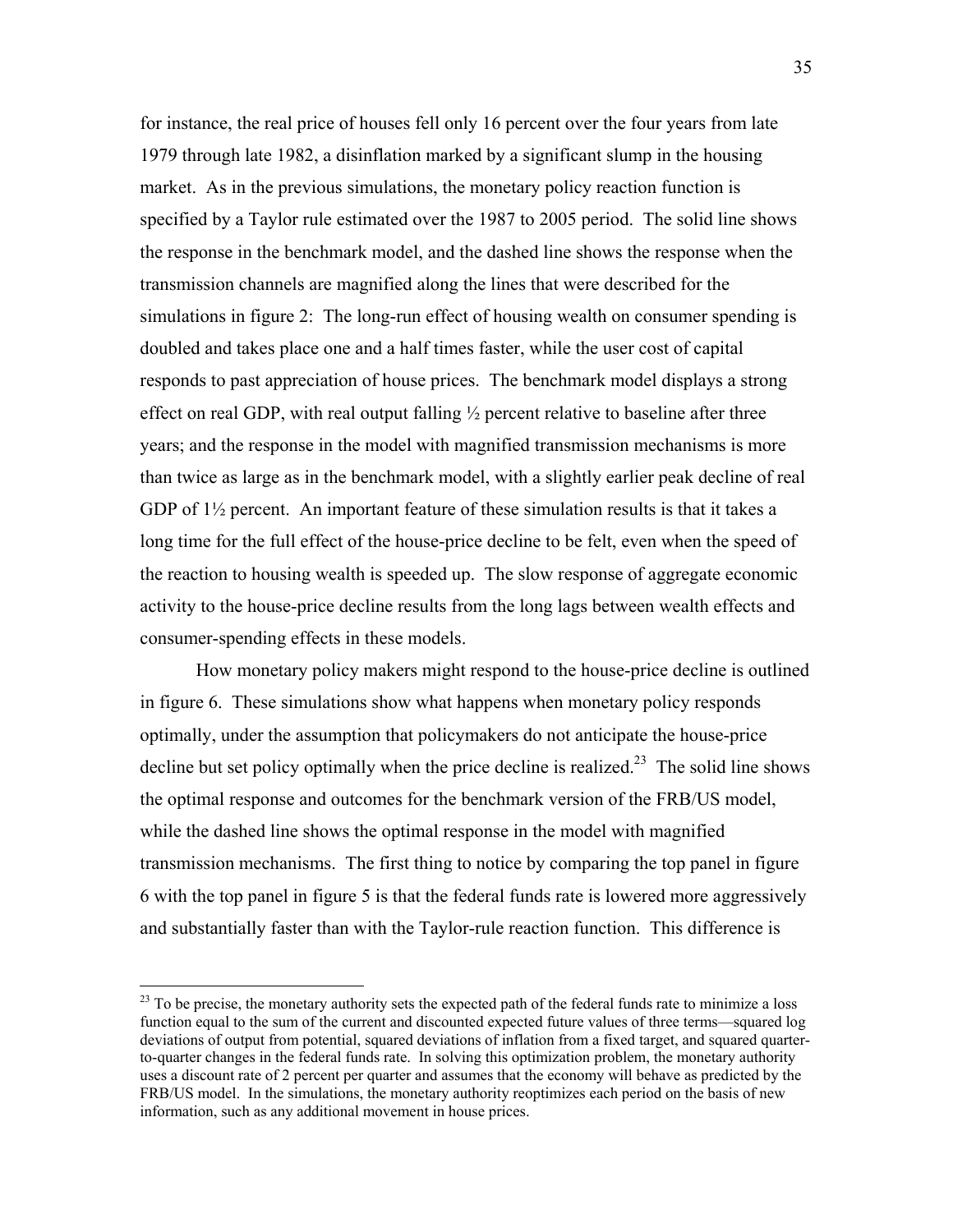**Figure 6 Effects of a 20 percent Decline in Real House Prices Under Optimal Monetary Policy in the Benchmark Version and the Magnified-Channels Version of the FRB/US** 



Solid: benchmark version of the FRB/US model Dashed: version of the FRB/US model with magnified transmission channels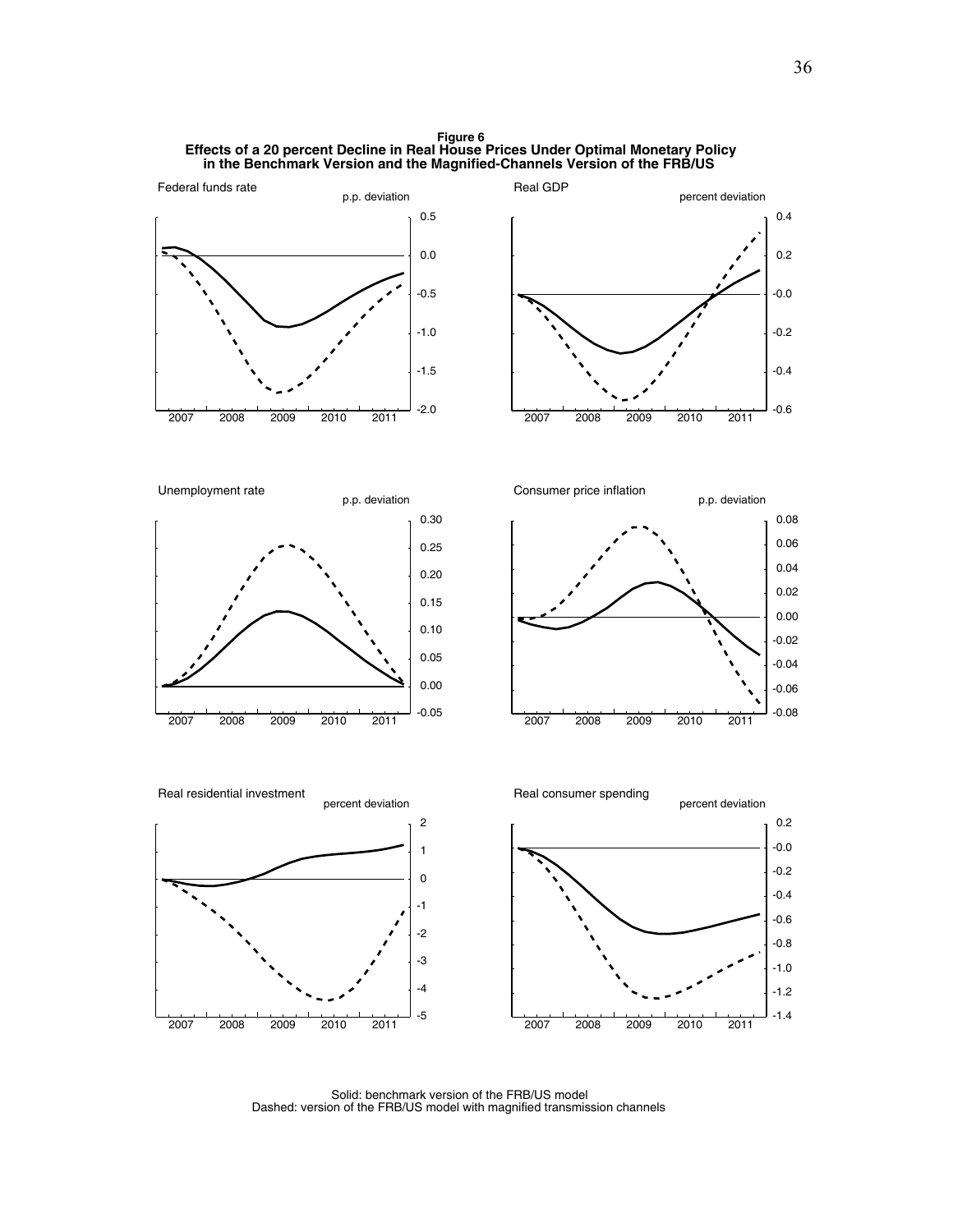exactly what we would expect because the monetary authorities would not wait to react until output had already fallen, as in the Taylor rule, but instead would react immediately to the house-price decline when they see it. As can be seen in the other panels of figure 6, optimal policy can be extremely successful at counteracting the real effects of this very large housing slump. In the benchmark model, the level of real GDP falls only  $\frac{1}{4}$  percent relative to baseline, and the unemployment rate rises only 1/10 percentage point above its baseline level. In the model with magnified transmission mechanisms, the peak decline in real GDP is about  $\frac{1}{2}$  percent, with the unemployment rate rising  $2/10$  percentage point. One of the reasons that monetary policy is so successful at counteracting the effects of the house-price decline is that the long lags from changes in housing wealth to changes in consumer spending allow the monetary authorities plenty of time to respond to the houseprice decline. $24$ 

Of course, conducting monetary policy in the face of a house-price decline is not as easy as is made out in the figure. As emphasized above, substantial uncertainty surrounds the housing-related transmission mechanisms, so the optimal policy response may differ from that shown in figure 6. Monetary policy makers will have to use judgment, keep track of how well their policy is working, and possibly modify policy accordingly. Also, the FRB/US model does not incorporate all the possible transmission mechanisms outlined earlier. The point that should be taken from this figure is not that getting the right response to a house-price slump is easy but, rather, that the monetary authorities have the tools to limit the negative effects on the economy from a house-price decline.

#### **Monetary Policy Response to Possible Bubbles**

1

Because fluctuations in house prices affect the economy, we have seen that managing the economy well requires that the monetary policy authorities respond to changes in house prices. The issue of how central banks might respond to house price movements is therefore not whether they respond at all but whether they respond over

<sup>&</sup>lt;sup>24</sup> Despite higher unemployment, inflation rises a bit under optimal policy because that policy eases more aggressively than monetary policy has historically, on average. As a result, private agents revise up slightly their perceptions of the policymakers' long-run inflation objective, thereby boosting inflation.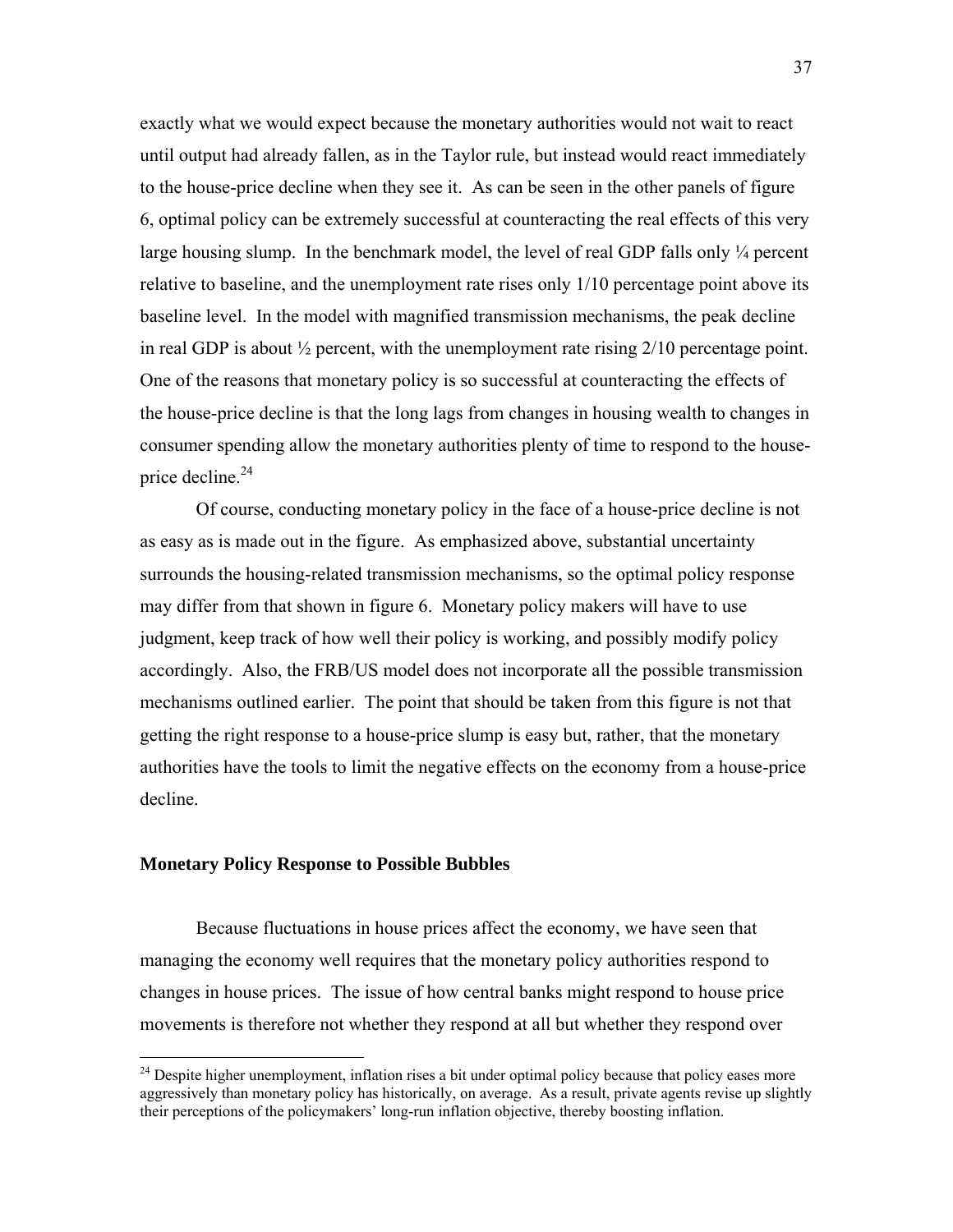and above the response called for in terms of objectives to stabilize inflation and employment. The issue here is the same as the one that applies to potential bubbles in asset prices in general: Should monetary policy try to pop, or slow the growth of, developing house-price bubbles to minimize damage to the economy when these bubbles burst?

I will outline some conventional arguments for and against reacting to asset price movements with a response that would be over and above that determined by their direct and foreseeable effects on inflation and employment. I will also discuss why the case for responding to house prices is even weaker than it is for other asset prices. Although I come down squarely on the side of those who oppose a special role for house prices in the conduct of monetary policy, I outline steps that central banks can take to limit the potential for sharp movements in house prices to have negative consequences for the economy.

As Dupor (2005) has emphasized, the departure of asset prices from fundamentals can lead to inappropriate investments that decrease the efficiency of the economy. For example, if house prices rise above what the fundamentals would justify, too many houses will be built; when prices move back toward the fundamentals, the resulting overhang of housing units will cause housing construction to fall. Indeed, the United States now seems to be going through a period in which housing starts are declining because a large inventory of housing has to be worked off.

Despite the clear dangers of house-price bubbles, the question remains as to whether central banks should do anything about them. Some economists—such as Cecchetti and others (2000), Borio and Lowe (2002), Borio, English, and Filardo (2003), and White (2004)—argue that central banks should at times "lean against the wind" by raising interest rates to stop bubbles from getting out of hand. They argue that if a bubble has been identified, then raising interest rates will produce better outcomes. Bernanke, Gertler, and Gilchrist (1999) and Bernanke and Gertler (2001) counter these arguments by showing that monetary policy that optimally stabilizes inflation is likely to produce better outcomes.

Although central banks have generally not argued that interest rates should be raised aggressively to burst asset-price bubbles, some statements from central bankers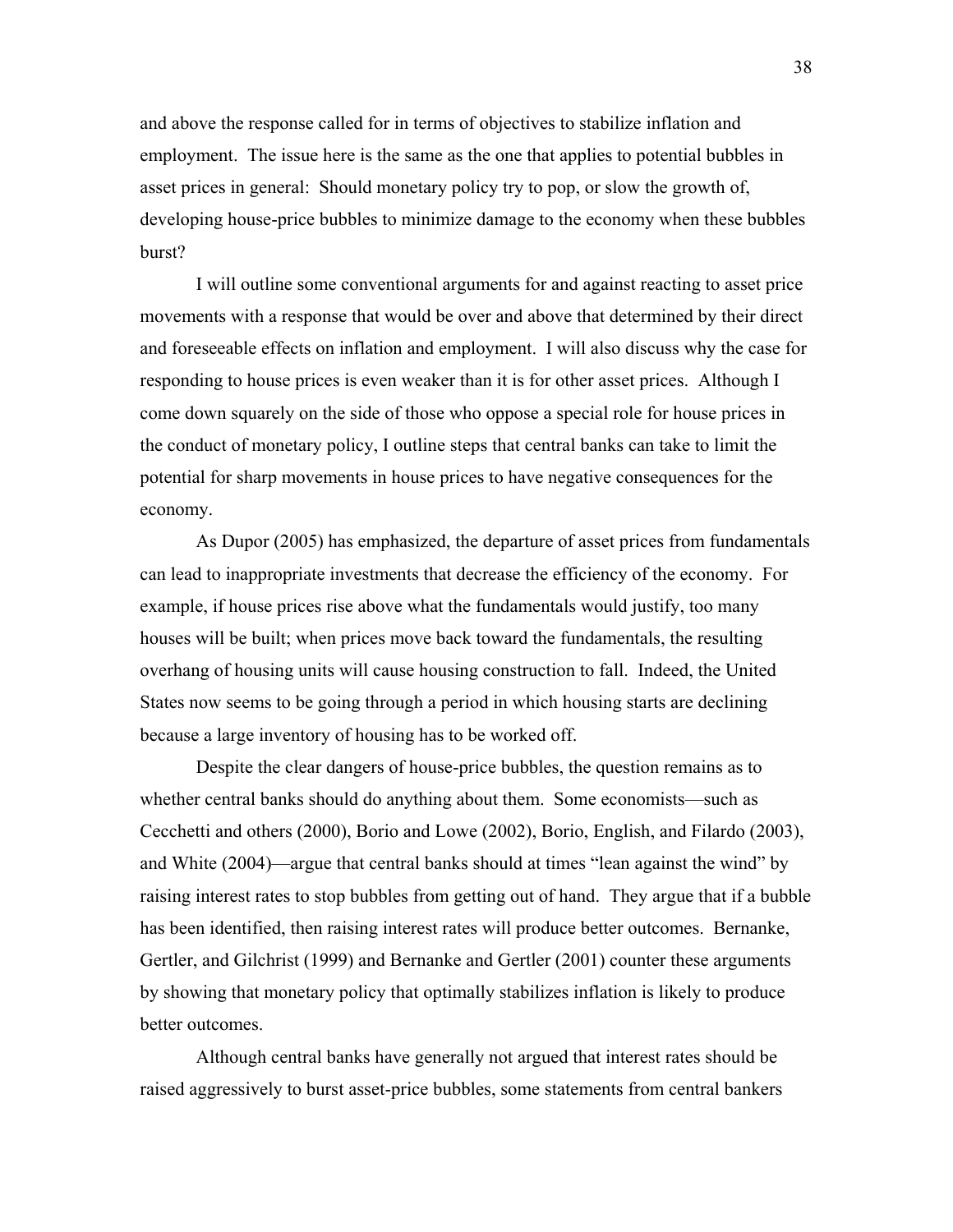suggest that leaning against the wind might be warranted. For example, over several meetings in 2004, a minority of members of the Monetary Policy Committee (MPC) of the Bank of England argued for raising interest rates more than could be justified in terms of the Bank of England's objectives for inflation over its normal policy horizon.<sup>25</sup> According to the minutes of those meetings, the advocates believed that such a move would reduce the risks that high house-price appreciation and the rapid accumulation of household debt would lead to an abrupt adjustment process, with serious negative consequences for the economy.26 Mervyn King, the Governor of the Bank of England, did not advocate leaning against the wind but did suggest that, to prevent a buildup of financial imbalances, a central bank might extend the horizon over which inflation is brought back to target (King, 2004a,b). Statements from officials at the European Central Bank and other central banks also have suggested that the possibility of an asset boom or bust might require a longer period than the usual one to two years in assessing whether the price stability goal was being met (Issing, 2003a,b; Gjedrem, 2003; Stevens, 2004; Selody and Wilkins, 2004; Bank of Canada, 2006; and Rosenberg, 2006).

The recent case of the Sveriges Riksbank, the Swedish central bank, is particularly interesting. Giavazzi and Mishkin (2006) found that Riksbank communications suggested to market participants that the Riksbank was adjusting monetary policy to lean against the wind of rapid increases in house prices. On February 23, 2006, the Executive Board of the Riksbank voted to raise the repurchase (repo) rate 25 basis points (0.25 percentage point). The action was accompanied by a statement acknowledging that the inflation forecast was revised downward. In fact, the Riksbank's *Inflation Report* published on the same day also showed that inflation forecasts had been revised downward and were below the 2 percent target at every horizon. The Executive Board's statement pointed out that "there is also reason to observe that household indebtedness and house prices are continuing to rise rapidly" (Sveriges Riksbank, 2006). It then said, "Given this, the Executive Board decided to raise the repo rate by 0.25 percentage points at yesterday's meeting." Not surprisingly, market participants took this statement to mean that the Riksbank was setting the policy instrument not only to control

1

<sup>&</sup>lt;sup>25</sup> Bank of England (2004), MPC Minutes, January, p. 8; March, p. 9; April, p. 9; and August, p. 9.

 $26$  Bank of England (2004), MPC Minutes, March, p. 8.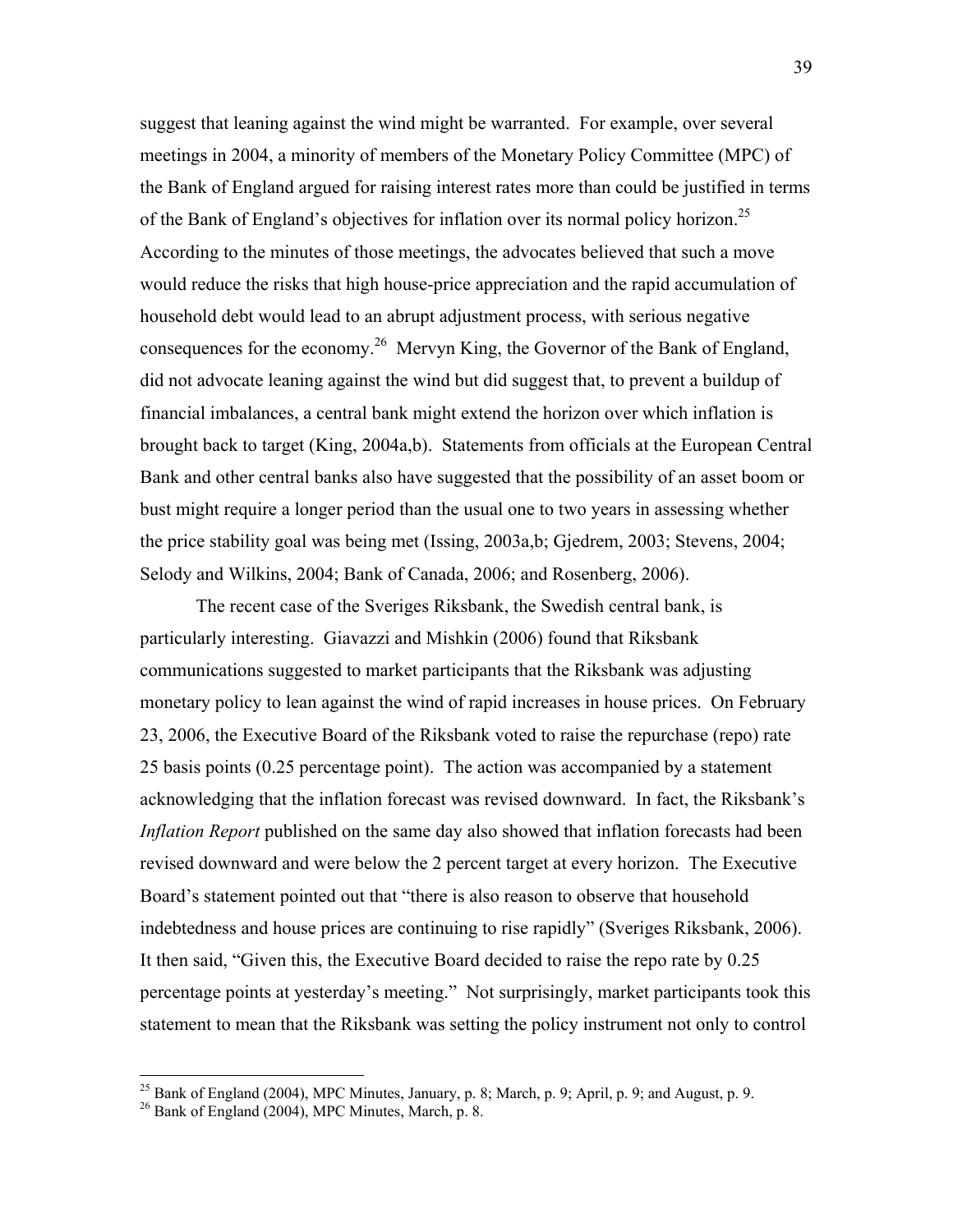inflation but also to restrain house prices. A similar reference to house prices in explaining the decision to raise rates was made in the press release of January 20, 2006.

The above statements suggest that some central bankers believe that asset prices—in particular, house prices—should have a special role in the conduct of monetary policy over and above that implied by their foreseeable effect on inflation and employment. There are several objections to this view.

A special role for asset prices in the conduct of monetary policy requires three key assumptions. First, one must assume that a central bank can identify a bubble in progress. That assumption is highly dubious because it is hard to believe that the central bank has such an informational advantage over private markets, a point made by Greenspan (2002). Indeed, the view that government officials know more than the market does has been proved wrong over and over again. If the central bank has no informational advantage, and if it knows that a bubble has developed, the market will know this too, and the bubble will burst. Thus, any bubble that could be identified with certainty by the central bank would be unlikely ever to develop much further.

A second assumption needed to justify a special role for asset prices is that monetary policy cannot appropriately deal with the consequences of a burst bubble, and so preemptive actions against a bubble are needed. Many cite the disastrous experience of Japan after the bursting of the stock market bubble to illustrate the need for preemptive actions; as Posen (2003) points out, however, this interpretation is a misreading of the Japanese experience. The problem in Japan was not so much the bursting of the bubble as it was the subsequent policies. The imbalances in Japan's banking sector were not resolved, so they continued to get worse well after the bubble had burst. In addition, as pointed out in Ahearne and others (2002), the Bank of Japan did not ease monetary policy sufficiently or rapidly enough in the aftermath of the crisis.

The lesson that should be drawn from Japan's experience is that the task for a central bank confronting a bubble is not to stop it but rather to respond quickly after it has burst. As long as the monetary authorities watch carefully for harmful effects stemming from the bursting bubble and respond to them in a timely fashion, then the harmful effects can probably be kept to a manageable level.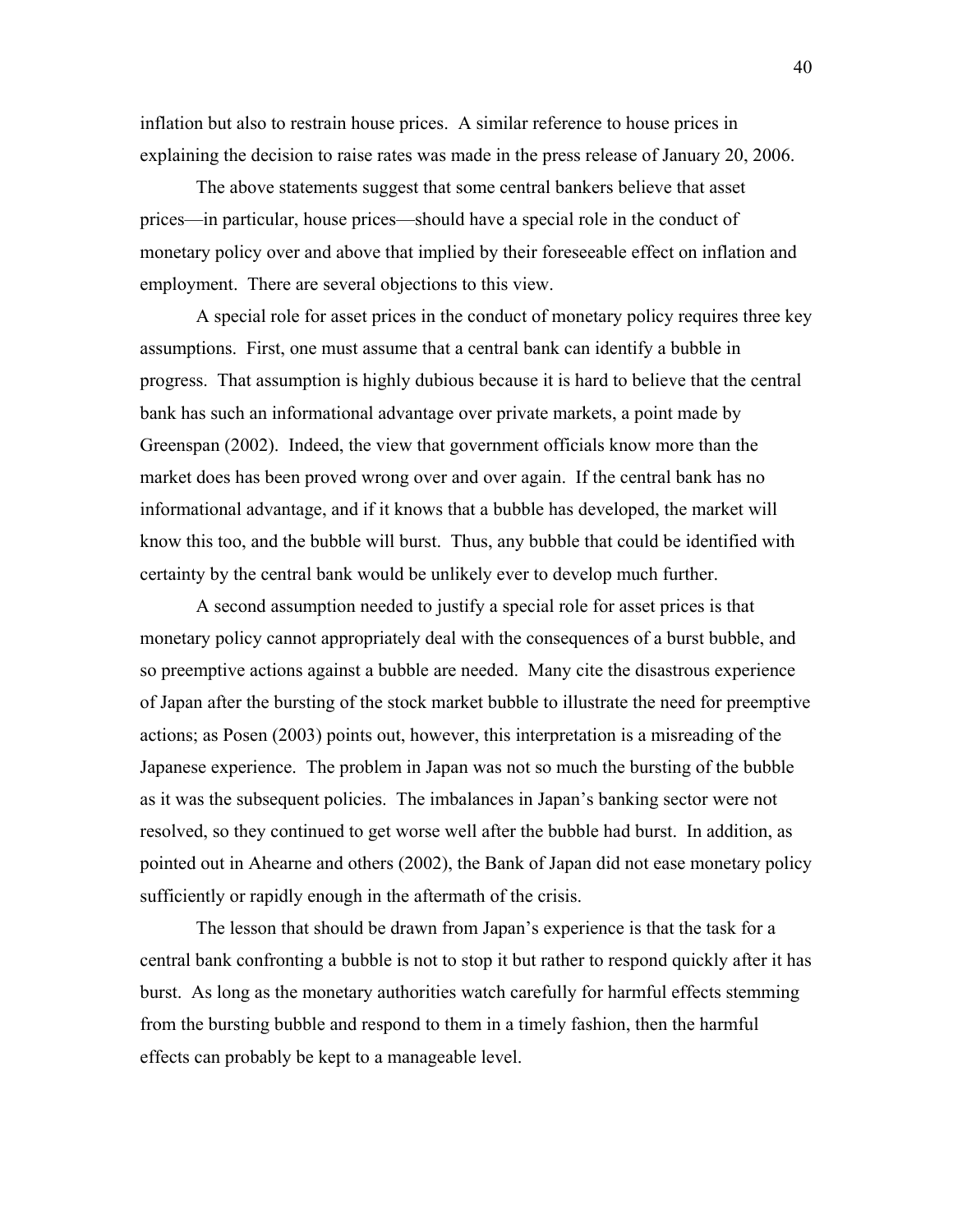Asset-price crashes can sometimes lead to severe episodes of financial instability, with Japan's being the most recent notable example among industrial countries. In principal, in the event of such a crash, monetary policy might become less effective in restoring the economy's health. Yet, for several reasons, this concern might be overstated for house prices.

 As pointed out earlier, there are reasons why we would not normally expect a house-price correction to lead to financial instability, and, in fact, past declines in residential house prices generally have not done so. The financial instability experienced in the 1990s in many countries, including Japan, was caused primarily by bad commercial and industrial loans that were collateralized by commercial real estate that had declined in value. Although in some cases banks' woes were augmented by bad mortgages resulting from declines in house prices, housing loans were not a major source of bank distress. And current subprime mortgage problems in the United States appear to have stemmed more from a deterioration in underwriting standards than from weakening house prices per se.

One concern is that although banking institutions may not be significantly harmed by falling housing-market prices, households might well be. Indeed, the story of what transpired recently in the U.S. subprime mortgage market suggests that the softening of house prices in the United States may have squeezed subprime borrowers out of the housing market. Another way of thinking about this is with the financial-accelerator framework (Bernanke and Gertler, 1995; and Bernanke, Gertler, and Gilchrist, 1999). The softening of house prices weakened many subprime borrowers and so raised their finance premium and, therefore, the effective interest rate they faced. Monetary policy, however, has the ability to offset the adverse macroeconomic effects of this rise in the finance premium by lowering interest rates generally for all borrowers. The monetary authorities do have the tools to keep the economy on an even keel when households experience credit-constraint effects.

A third assumption needed to justify a special focus on asset prices in the conduct of monetary policy is that a central bank knows the monetary policy needed to deflate a bubble. The effect of interest rates on asset-price bubbles is highly uncertain. Although some theoretical models suggest that raising interest rates can diminish the acceleration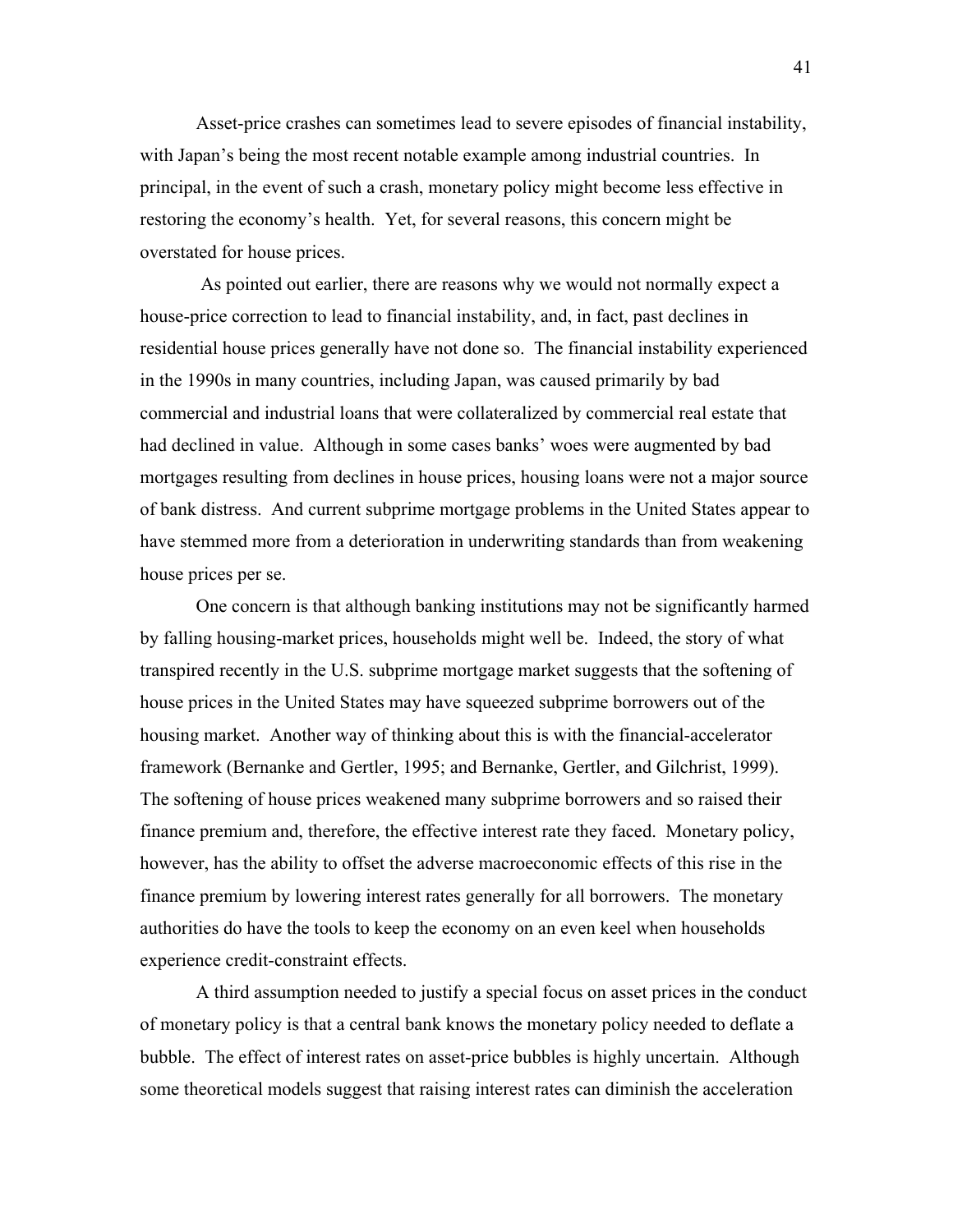of asset prices, others suggest that raising interest rates may cause a bubble to burst more severely, thus doing even more damage to the economy (Bernanke, Gertler, and Gilchrist, 1999; Greenspan, 2002; Gruen, Plumb, and Stone, 2005; and Kohn, 2006). By definition, bubbles are departures from the behavior that is normally incorporated within models; it is heroic to expect the tools of monetary policy to work normally in abnormal conditions.

Given the uncertainty about the effect of interest rates on bubbles, raising rates to deflate a bubble may do more harm than good. Furthermore, altering the trajectory of interest rates from the path previously predicted to be optimal for desirable inflation and employment outcomes over the foreseeable period carries the obvious risk of producing deviations from these desirable outcomes. In short, the serious doubts about each of the three assumptions needed to justify a special monetary policy focus on house prices constitute a strong argument for monetary policy makers to instead maintain their efforts to stabilize inflation and employment without such a special focus.

There are other important reasons for central banks to avoid focusing intently on house prices. A central bank with such a preoccupation looks as if it is trying to control too many elements of the economy. Part of the recent successes of central banks throughout the world has been that they have narrowed their task and have more actively communicated what they can and cannot do. Specifically, central banks have argued that they are less capable of controlling real economic trends in the long run and should therefore focus more on price stability and damping short-term economic fluctuations.

Too much attention to house prices by the central bank might also lead to public confusion about its objectives. As reported in Giavazzi and Mishkin (2006), interviews with participants from different sectors of Swedish society suggested that statements on house prices by the Riksbank confused the public and led to a general weakening of confidence in the Swedish central bank.

My discussion so far argues against a special emphasis on house prices in the conduct of monetary policy. This argument does not extend to a recommendation that central banks stand by idly when house prices climb steeply. To the contrary, central banks can take steps to reduce the negative consequences for aggregate economic activity of sharp movements in house prices. But rather than try to preemptively deal with the bubble—which I have argued is almost impossible to do—a prudent central bank would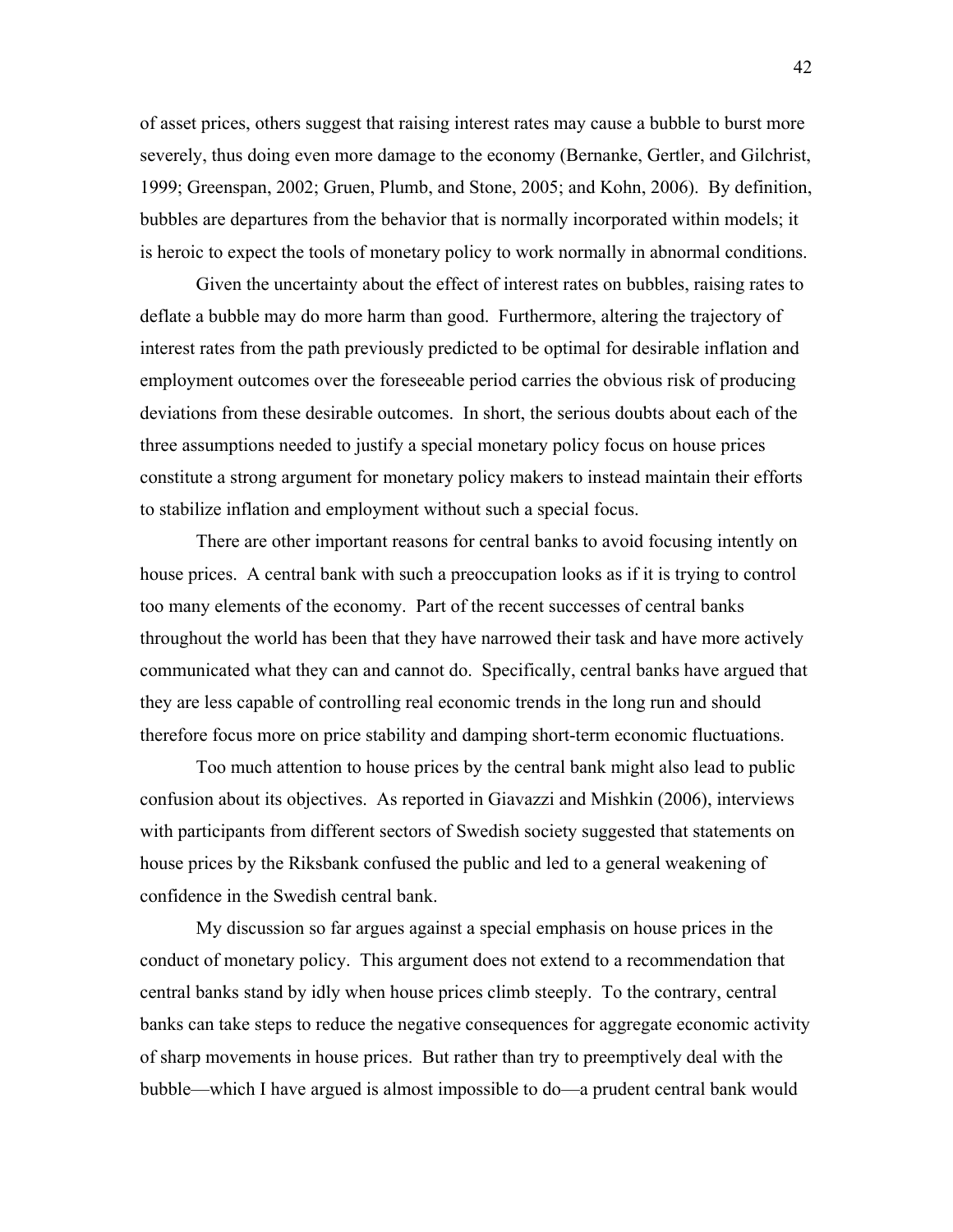be better advised to deal with adverse macroeconomic consequences as they emerge in the wake of any substantial decline in asset prices. One way a central bank can prepare itself to react quickly is to explore various scenarios as a normal part of its business to assess how it might respond to a variety of shocks, including a drop in house prices, to achieve maximum sustainable employment and price stability.

Indeed, the exploration of different scenarios by the central bank can be thought of as stress testing similar to that regularly conducted by commercial financial institutions and banking supervisors. They see how financial institutions will be affected by particular scenarios and then propose plans to ensure that the banks can withstand the negative effects. By conducting similar exercises, in this case for monetary policy, a central bank can mitigate the effects of a drop in house prices without having to judge that a bubble may be in progress or predict when a bubble might burst.

One objection to an easing of monetary policy following the collapse of an asset bubble is that it might lead market participants to believe that the central bank will always act to prop up asset prices, a belief that can make a bubble more likely. The central bank can mitigate such an interpretation, however, if it publicly emphasizes that its monetary policy is not directed at stabilizing any particular asset price but is rather focused on achieving price stability and maximum sustainable employment. Making sure that a house-price collapse does not do serious harm to the aggregate economy in no way eliminates sharp declines in house prices and so does not provide insurance against such declines. The same reasoning holds true for stock prices. Indeed, we have seen substantial declines in housing and other asset prices in many countries even when monetary policy has been eased substantially.

Central banks with supervisory authority can also make bubbles less likely through prudential supervision of the financial system. If elevated house prices are leading to excessive risk-taking on the part of financial institutions, the central bank, along with other supervisory agencies, can encourage financial institutions to have appropriate risk-management practices in place. Besides helping make financial institutions better able to cope with possible house-price declines, working through supervisory channels could also have the indirect effect of moderating house prices should they be stimulated by excessive bank financing. Also, reminding institutions to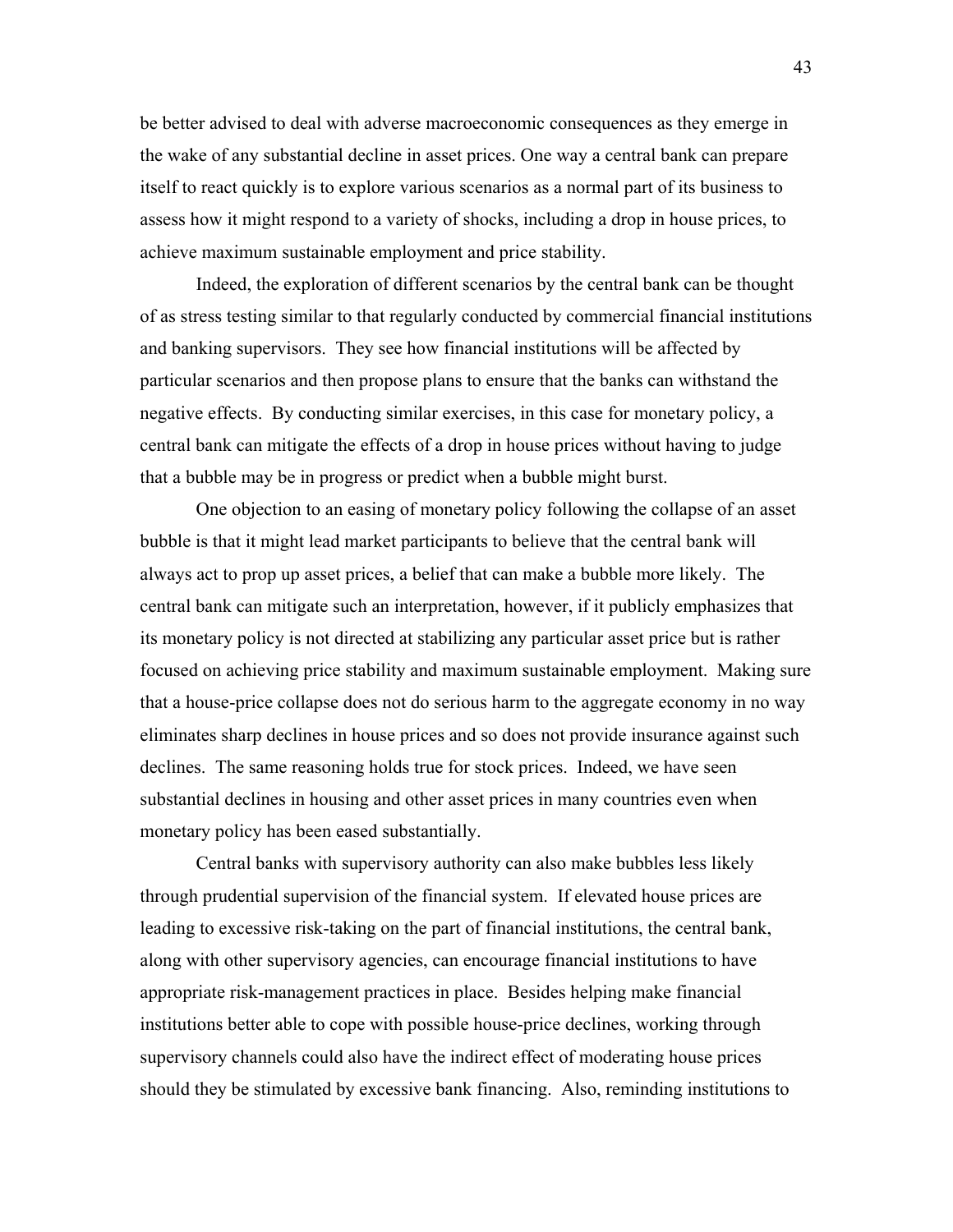maintain risk-management practices appropriate to the economic and financial environment could potentially help lessen a buildup of excessive house prices in the first place.

Even if the central bank is not involved directly in prudential supervision, it can still play a role through public communication, particularly if it has a vehicle like the financial-stability reports that some central banks publish. In these reports, central banks can evaluate whether increases in asset prices might be leading to excessive risk-taking on the part of financial institutions or whether distortions from inappropriate tax or regulatory policies may be stimulating excessive valuations of assets. If such distortions appear to be happening, the central bank's discussion might encourage policy adjustment to remove the distortions or encourage prudential regulators and supervisors to more closely monitor the financial institutions they supervise.

Large run-ups in asset prices present serious challenges to central bankers. The analysis of the role of housing in the monetary transmission mechanism argues against a special role for house prices in the conduct of monetary policy and in favor of a policy response to them only to the extent that they have foreseeable effects on inflation and employment. Nevertheless, central banks can take measures to prepare for possible sharp reversals in the prices of homes or other assets to ensure that they will not do serious harm to the economy.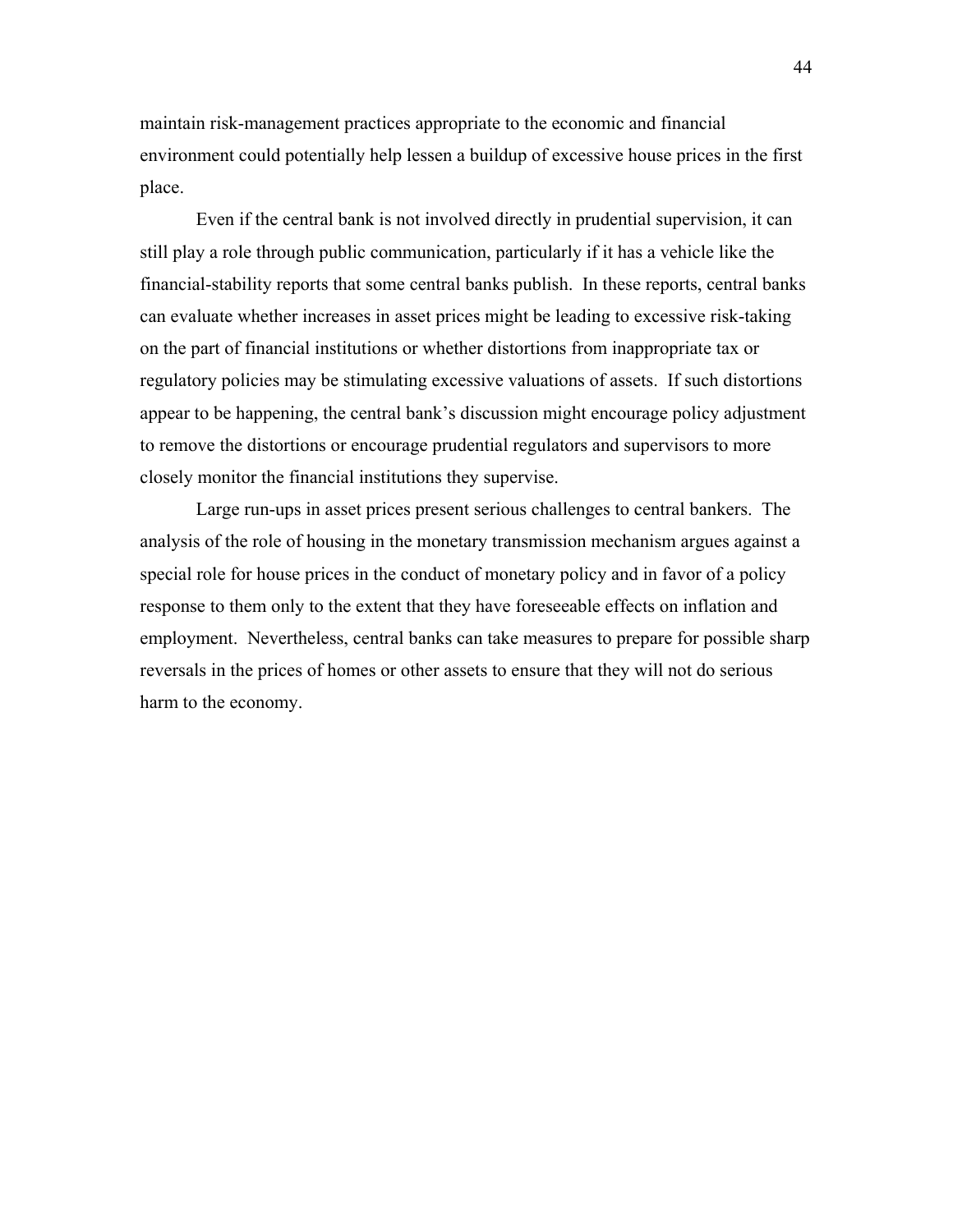## **REFERENCES**

Ahearne, Alan G., John Ammer, Brian M. Doyle, Linda S. Kole, and Robert F. Martin (2005). "House Prices and Monetary Policy: A Cross-Country Study," International Finance Discussion Papers 841 (Washington: Board of Governors of the Federal Reserve System, September).

Ahearne, Alan G., Joseph E. Gagnon, Jane Haltmaier, and Steven B. Kamin (2002). "Preventing Deflation: Lessons from Japan's Experience in the 1990s," International Finance Discussion Papers 729 (Washington: Board of Governors of the Federal Reserve System, June).

Ando, Albert, and Franco Modigliani (1963). "The 'Life-Cycle' Hypothesis of Saving: Aggregate Implications and Tests," *American Economic Review*, vol. 53 (March), pp. 55- 84.

Aoki, K., James Proudman, and G. Vlieghe (2002). "House Prices, Consumption and Monetary Policy: A Financial Accelerator Approach," Bank of England Working Paper No. 169 (London: Bank of England).

Attanasio, O., L. Blow, R. Hamilton, and A. Leicester (2005). "Consumption, House Prices, and Expectations," Bank of England Working Paper No. 271 (London: Bank of England, September).

Avery, Robert B., Kenneth P. Brevoort, and Glenn B. Canner (2006). "Higher-Priced Home Lending and the 2005 HMDA Data," *Federal Reserve Bulletin*, vol. 92 (September), pp. A123-66, www.federalreserve.gov/pubs/bulletin/default.htm.

Bank of Canada (2006). *Renewal of the Inflation-Control Target: Background Information* (Ottawa: Bank of Canada), www.bank-banque-canada.ca/en/press.

Bank of England (various years). Minutes of the Monetary Policy Committee, www.bankofengland.co.uk/publications/minutes/mpc.

Bayoumi, Tamim, and Hali Edison (2003). "Is Wealth Increasingly Driving Consumption?" DNB Staff Reports 100 (Amsterdam: De Nederlandsche Bank).

Belsky, E., and J. Prakken (2004). "Housing Wealth Effects: Housing's Impact on Wealth Accumulation, Wealth Distribution and Consumer Spending" (Chicago: National Center for Real Estate Research).

Benito, A., J. Thompson, M. Waldron, and R. Wood (2006). "House Prices and Consumer Spending," *Bank of England Quarterly Bulletin*, vol. 46 (Summer), pp. 142- 54.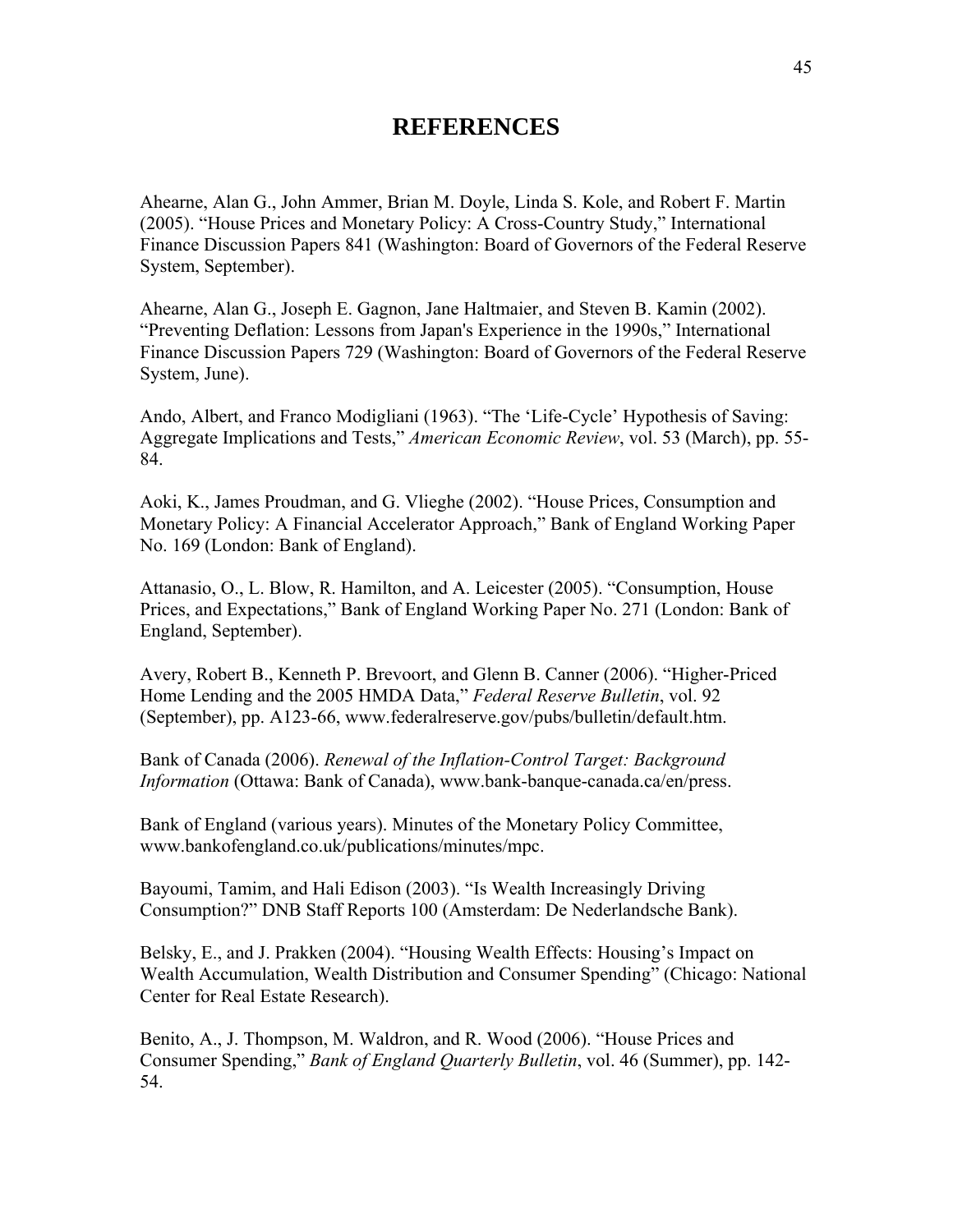Bennett, P., R. Peach, and S. Peristiani (2001). "Structural Change in the Mortgage Market and the Propensity to Refinance," *Journal of Money, Credit and Banking*, vol. 33 (no. 4), pp. 955-75.

Bernanke, B., and M. Gertler (1995). "Inside the Black Box: The Credit Channel of Monetary Policy Transmission," *Journal of Economic Perspectives*, vol. 9 (no. 4), pp. 27- 48.

Bernanke, B., and M. Gertler (2001). "Should Central Banks Respond to Movements in Asset Prices?" *American Economic Review*, vol. 91 (no. 2), pp. 253-57.

Bernanke, B., M. Gertler, and S. Gilchrist (1999). "The Financial Accelerator in a Quantitative Business Cycle Framework" in J. B. Taylor and M. Woodford, eds., *Handbook of Macroeconomics* (New York: Elsevier Science--North Holland), vol. 1C, pp. 1341-93.

Borio, C., W.B. English, and A.J. Filardo (2003). "A Tale of Two Perspectives: Old or New Challenges for Monetary Policy?" BIS Working Paper No. 127 (Basel: Bank for International Settlements, February).

Borio, Claudio, and Philip Lowe (2002). "Asset Prices, Financial and Monetary Stability: Exploring the Nexus," BIS Working Paper 114 (Basel: Bank for International Settlements, July).

Bostic, R., S. Gabriel, and G. Painter (2004). "Housing Wealth, Financial Wealth, and Consumption: New Evidence from Microdata," USC Lusk Center for Real Estate Working Paper 2004-1005 (Los Angeles: University of Southern California).

Brayton, Flint, and Eileen Mauskopf (1985). "The MPS Model of the United States Economy," *Economic Modeling*, vol. 2 (July), pp. 170-292.

Brayton, F., and P. Tinsley, eds. (1996). "A Guide to FRB/US: A Macroeconomic Model of the United States," Finance and Economics Discussion Series Working Paper 1996-42 (Washington: Board of Governors of the Federal Reserve System, October).

Brayton, F., A. Levin, R. Tryon, and J.C. Williams (1997). "The Evolution of Macro Models at the Federal Reserve Board," *Carnegie-Rochester Conference Series on Public Policy*, vol. 47 (December), pp. 43-81.

Brayton, Flint, Eileen Mauskopf, David Reifschneider, Peter Tinsley, and John Williams (1997). "The Role of Expectations in the FRB/US Macroeconomic Model," *Federal Reserve Bulletin*, vol. 83 (April), 227-45.

Brunnermeier, M., and C. Julliard (forthcoming). "Money Illusion and Housing Frenzies," *Review of Financial Studies*.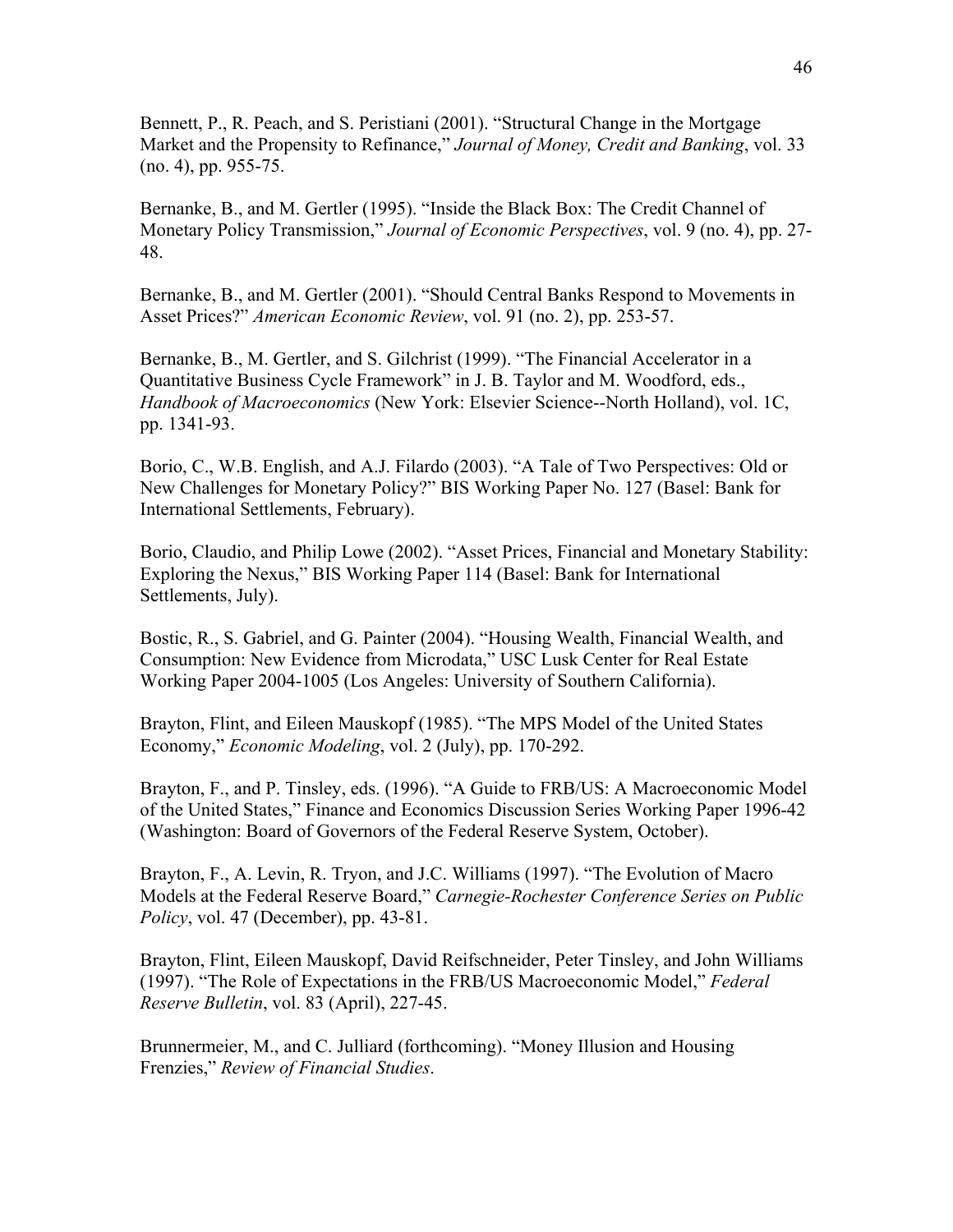Calza, A., T. Monacelli, and L. Stracca (2007). "Mortgage Markets, Collateral Constraints, and Monetary Policy: Do Institutional Factors Matter?" CFS Working Paper Series No. 2007/10 (Frankfurt: Center for Financial Studies).

Campbell, Sean D., Morris A. Davis, Joshua Gallin, and Robert F. Martin (2006). "A Trend and Variance Decomposition of the Rent-Price Ratio in Housing Markets," Finance and Economics Discussion Series No. 2006-29 (Washington: Board of Governors of the Federal Reserve System, August).

Carroll, C., M. Otsuka, and J. Slacalek (2006). "How Large is the Housing Wealth Effect? A New Approach," NBER Working Paper No. 12746 (Cambridge, Mass.: National Bureau of Economic Research, December).

Case, Karl (1986). "The Market for Single-Family Homes in Boston," Federal Reserve Bank of Boston, *New England Economic Review*, vol. 1986 (May/June), pp. 38-48.

Case, K.E., J.M. Quigley, and R.J. Shiller (2005). "Comparing Wealth Effects: The Stock Market Versus the Housing Market," *Advances in Macroeconomics*, vol. 5 (no. 1), www.bepress.com/bejm/advances/vol5/iss1/art1.

Case, K.E., and R.J. Shiller (2003). "Is There a Bubble in the Housing Market?" *Brookings Papers on Economic Activity*, vol. 2, pp. 299-342.

Catte, P., N. Girouard, R. Price, and C. Andre (2004). "Housing Markets, Wealth, and the Business Cycle," OECD Economics Department Working Papers No. 394 (Paris: Organisation for Economic Co-operation and Development, June).

Cecchetti , S., Genberg, H., Lipsky, J., and S. Wadhwani (2000). "Asset Prices and Central Bank Policy," Geneva Reports on the World Economy No. 2 (London: Centre for Economic Policy Research, July).

Davis, M., and J. Heathcote (forthcoming). "The Price and Quantity of Residential Land in the United States," *Journal of Monetary Economics*.

Davis, M., and M. Palumbo (forthcoming). "The Price of Residential Land in Large U.S. Cities," *Journal of Urban Economics*.

Debelle, Guy (2004). "Household Debt and the Macroeconomy," *BIS Quarterly Review*, vol. 2004 (March), pp. 51-64.

Drees, B., and C. Pazarbaşioğlu (1998). "The Nordic Banking Crises: Pitfalls in Financial Liberalization?" IMF Occasional Paper 161 (Washington: International Monetary Fund, April).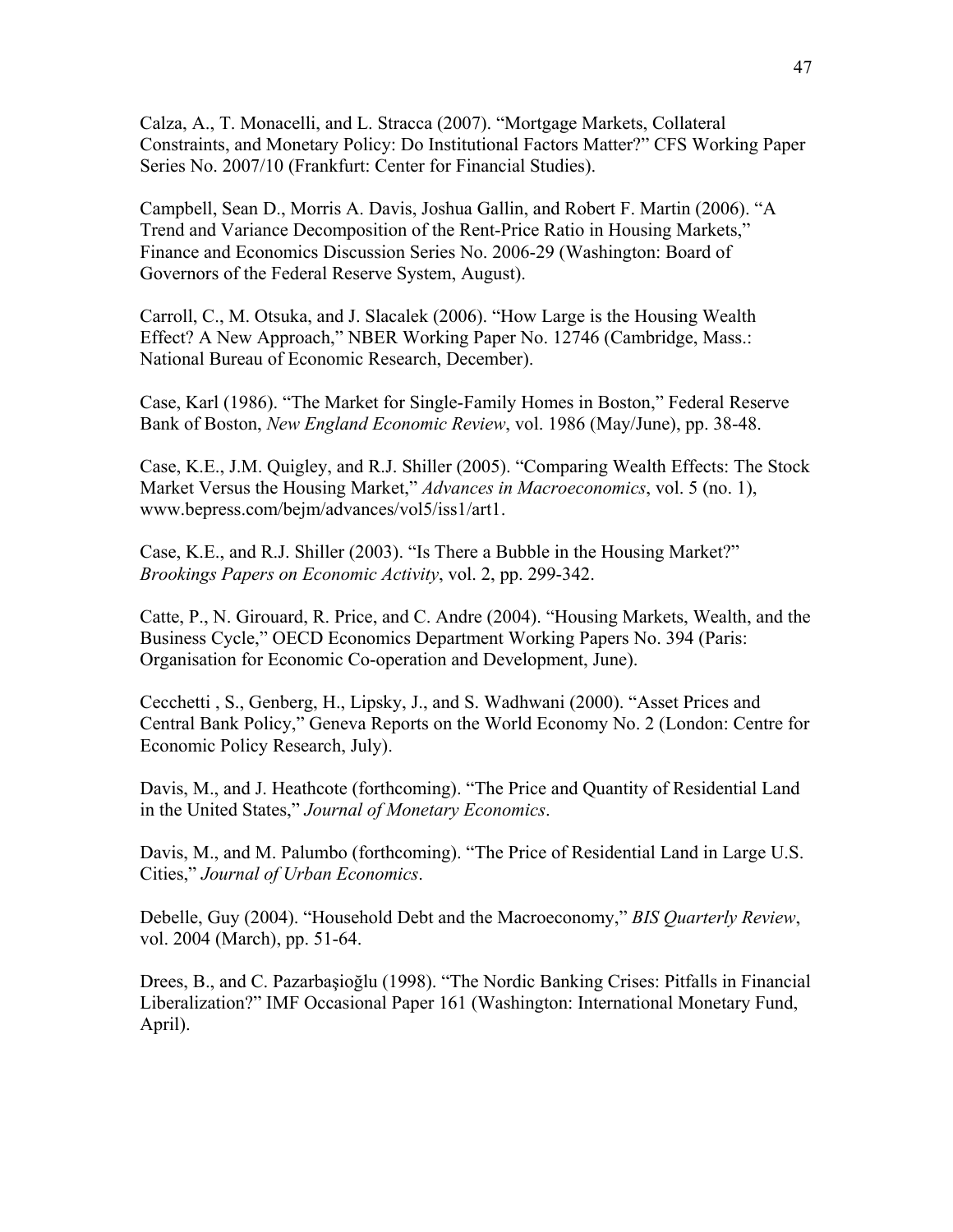Dvornak, N., and M. Kohler (2003). "Housing Wealth, Stock Market Wealth and Consumption: A Panel Analysis for Australia," RBA Research Discussion Papers No. RDP2003-07 (Sydney: Reserve Bank of Australia, July).

Dupor, Bill (2005). "Stabilizing Non-fundamental Asset Price Movements under Discretion and Limited Information," *Journal of Monetary Economics*, vol. 52 (May), pp. 727-47.

Dynan, Karen E., Douglas W. Elmendorf, and Daniel E. Sichel (2005). "Can Financial Innovation Help to Explain the Reduced Volatility of Economic Activity?" Finance and Economics Discussion Series No. 2005-54 (Washington: Board of Governors of the Federal Reserve System, November).

Dynan, Karen E., and Donald L. Kohn (2007). "The Rise in U.S. Household Indebtedness: Causes and Consequences," prepared for the Reserve Bank of Australia Conference on "The Structure and the Resilience of the Financial System.

Edge, Rochelle M., Michael T. Kiley, and Jean-Philippe Laforte (2007). "Natural Rate Measures in an Estimated DSGE Model of the U.S. Economy," Finance and Economics Discussion Series Working Paper No. 2007-08 (Washington: Board of Governors of the Federal Reserve System, March).

Estrella, Arturo (2002). "Securitization and the Efficacy of Monetary Policy," Federal Reserve Bank of New York, *Economic Policy Review*, vol. 9 (May), pp. 243-55.

Gallin, Joshua (2003). "The Long-run Relationship Between House Prices and Income: Evidence From Local Housing Markets," Finance and Economics Discussion Series Working Paper No. 2003-17 (Washington: Board of Governors of the Federal Reserve System, April).

Gallin, Joshua (2004). "The Long-Run Relationship between House Prices and Rents," Finance and Economics Discussion Series No. 2004-50 (Washington: Board of Governors of the Federal Reserve System, September).

Genesove, D., and C. Mayer (2001). "Loss Aversion and Seller Behavior: Evidence From the Housing Market," *Quarterly Journal of Economics*, vol. 116, pp. 1233-60.

Giavazzi, Francesco, and Frederic S. Mishkin (2006). *An Evaluation of Swedish Monetary Policy Between 1995 and 2005* (Stockholm: Sveriges Riksdag).

Girouard, N., and S. Blondal (2001). "House Prices and Economic Activity," OECD Economics Department Working Papers No. 279 (Paris: Organisation for Economic Cooperation and Development, January).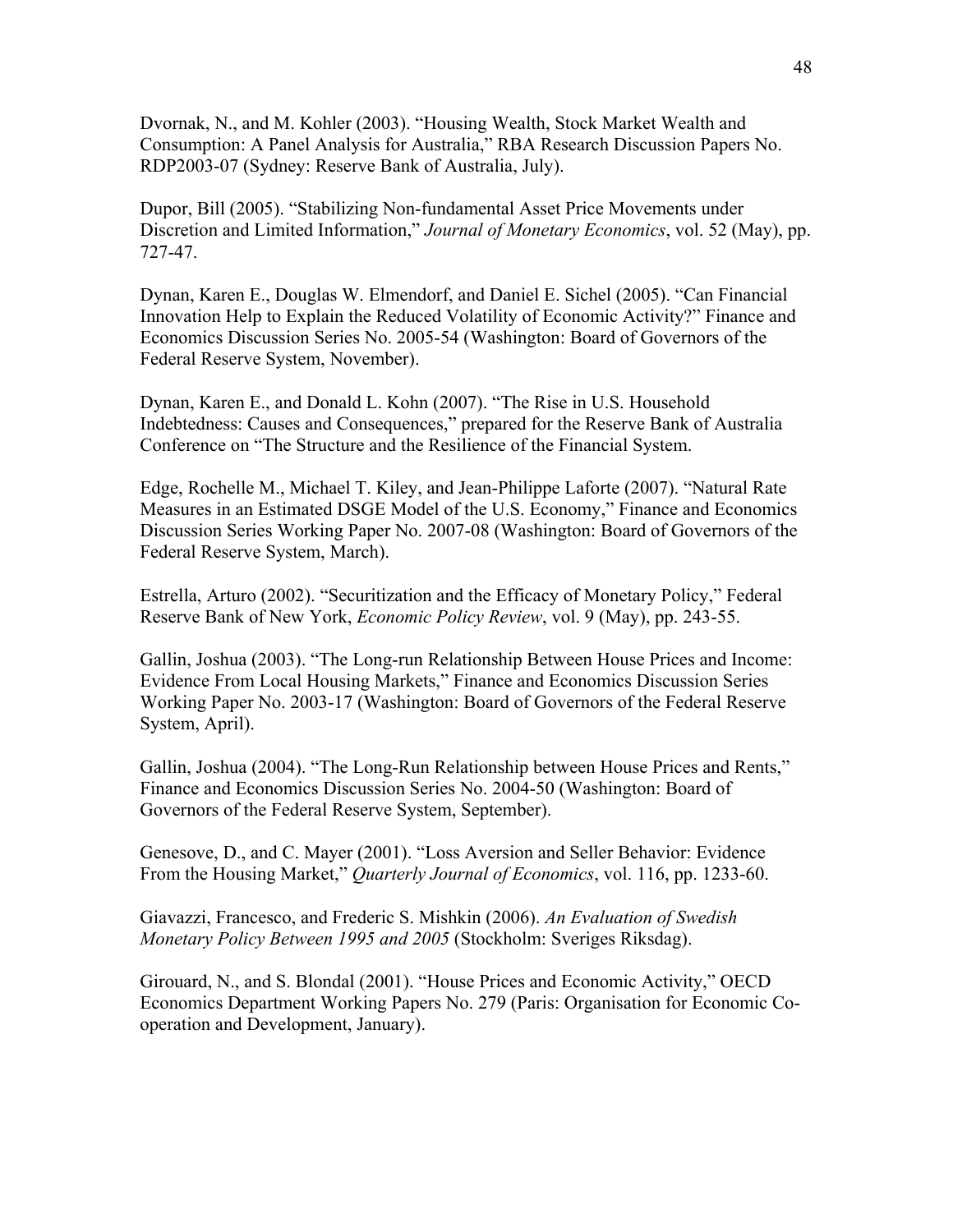Gjedrem, Svein (2003). "Financial Stability, Asset Prices, and Monetary Policy," speech delivered at the Center for Monetary Economics, Norwegian School of Management, June 3.

Glaeser, E., J. Gyourko, and R. Saks (2005a). "Why is Manhattan so Expensive? Regulation and the Rise of House Prices," *Journal of Law and Economics*, vol. 48, pp. 331-70.

Glaeser, E., Gyourko J., and R. Saks (2005b). "Why Have Housing Prices Gone Up?" *American Economic Review*, vol. 95 (May, Papers and Proceedings), pp. 329-33.

Green, R.K., and S. Wachter (2005). "The American Mortgage in Historical and International Context," *Journal of Economic Perspectives*, vol. 19 (no. 4), pp. 93-114.

Greenspan, A. (1999). "Lessons from the Global Crises," speech delivered before the World Bank Group and the International Monetary Fund, Washington, September 27.

Greenspan, A. (2002). "Economic Volatility," speech delivered at a symposium sponsored by the Federal Reserve Bank of Kansas City, Jackson Hole, Wyo., August 30.

Greenspan, A. (2004). "Risk and Uncertainty in Monetary Policy," speech delivered at the Meetings of the American Economic Association, San Diego, January 3.

Greenspan, Alan, and James Kennedy (2005). "Estimates of Home Mortgage Originations, Repayments, and Debt on One-to-Four-Family Residences," Finance and Economics Discussion Series No. 2005-41 (Washington: Board of Governors of the Federal Reserve System, September).

Gruen, D., M. Plumb, and A. Stone (2005). "How Should Monetary Policy Respond to Asset Price Bubbles?" *International Journal of Central Banking*, vol. 1 (December), pp. 1-31.

Hanushek, Eric, and John Quigley (1980). "What is the Price Elasticity of Housing Demand?" *Review of Economics and Statistics*, vol. 62, pp. 449-54.

Hatzius, J. (2005). "Housing Holds the Key to Fed Policy," Goldman Sachs Global Economics Paper No. 137 (New York: Goldman Sachs, February).

Hendershott, Patric H. (1980). "Real User Costs and the Demand for Single-Family Housing," *Brookings Papers on Economic Activity*, vol. 1980 (no. 2), pp. 401-52.

Henderson, J. Vernon, and Yannis Ioannides (1986). "Tenure Choice and the Demand for Housing," *Economica*, vol. 53, pp. 231-46.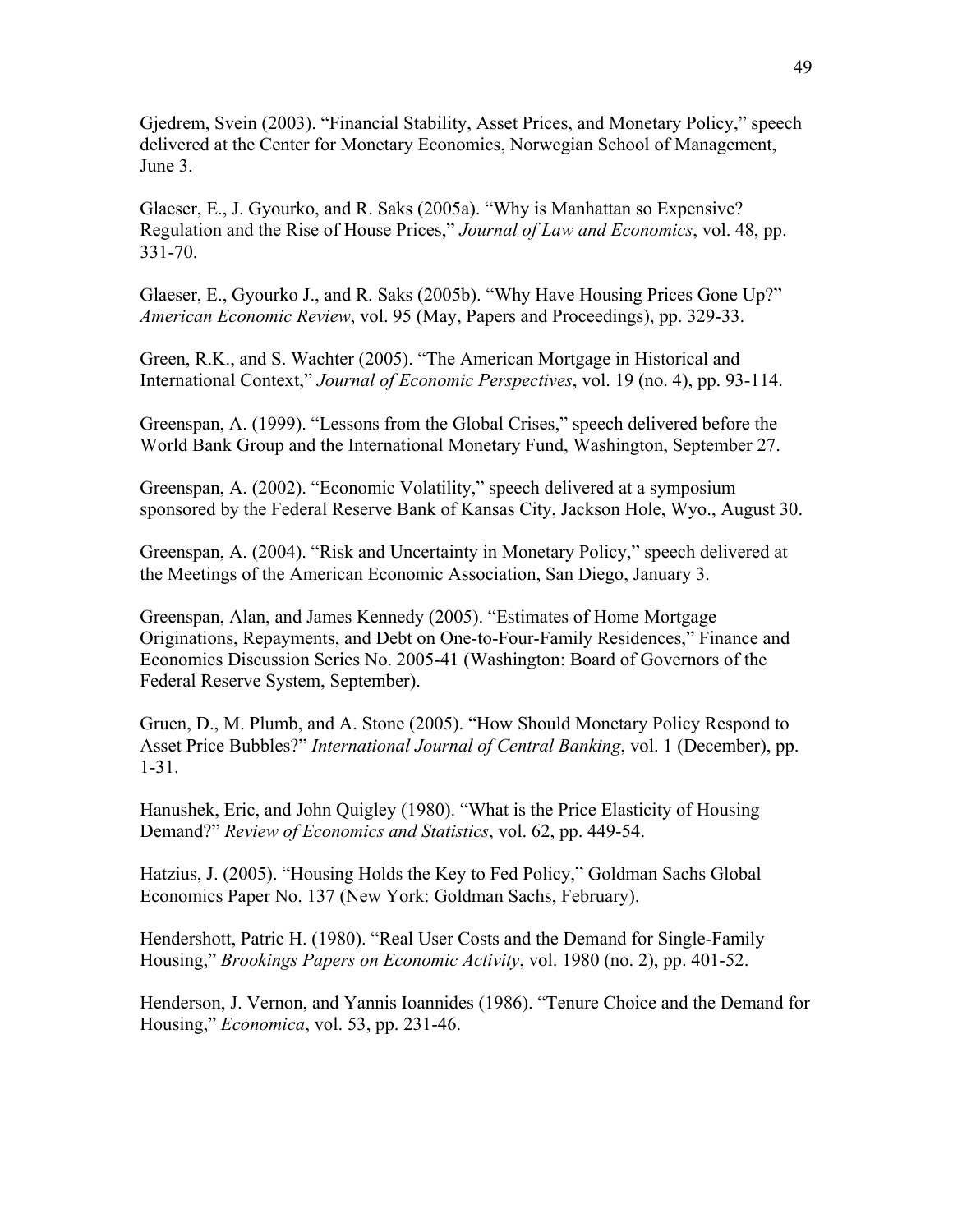Herring, R.J., and S.M. Wachter (1999). "Real Estate Booms and Banking Busts—An International Perspective," Group of Thirty Occasional Paper 58 (Washington: Group of Thirty).

Himmelberg, C., C. Mayer, and T. Sinai (2005). "Assessing High House Prices: Bubbles, Fundamentals and Misperceptions," *Journal of Economic Perspectives*, vol. 19, pp. 67- 92.

Hurst, E., and F. Stafford (2004). "Home is Where the Equity Is: Mortgage Refinancing and Household Consumption," *Journal of Money, Credit and Banking*, vol. 36 (no. 6), pp. 985-1014.

International Monetary Fund (2004). "Three Current Policy Issues," *World Economic Outlook,* Chapter II (Washington: International Monetary Fund, September), www.imf.org/external/pubs/ft/weo.

International Monetary Fund (2006). "How Do Financial Systems Affect Economic Cycles," *World Economic Outlook*, Chapter IV (Washington: International Monetary Fund, September), www.imf.org/external/pubs/ft/weo.

Issing, Otmar (2003a). "Monetary and Financial Stability: Is There a Trade-off?" comments at the Bank for International Settlements, March.

Issing, Otmar (2003b). Introductory statement delivered at the European Central Bank Workshop on "Asset Prices and Monetary Policy," December 11.

Jorgenson, Dale (1963). "Capital Theory and Investment Behavior," *American Economic Review*, vol. 53 (May), pp. 247-59.

Kane, Edward (1989). *The S&L Insurance Mess: How Did it Happen?* (Washington: Urban Institute Press).

Katz, Lawrence, and Kenneth Rosen (1987). "The Interjurisdictional Effects of Growth Controls on House Prices," *Journal of Law & Economics*, vol. 30, pp. 149-60.

Kearl, J.R. (1979). "Inflation, Mortgages and Housing," *Journal of Political Economy*, vol. 87 (no. 5), pp. 1115-38.

Kearl, James R., and Frederic S. Mishkin (1977). "Illiquidity, the Demand for Residential Housing, and Monetary Policy" (with J. R. Kearl), *Journal of Finance*, vol. 37 (December), pp. 1571-86.

King, Mervyn (2004a). Remarks made in a panel discussion on Alan Greenspan's speech on Risk and Uncertainty in Monetary Policy delivered at the American Economic Association Annual Meeting in San Diego, January 3, www.bankofengland.co.uk/publications/speeches/2004/speech209.pdf.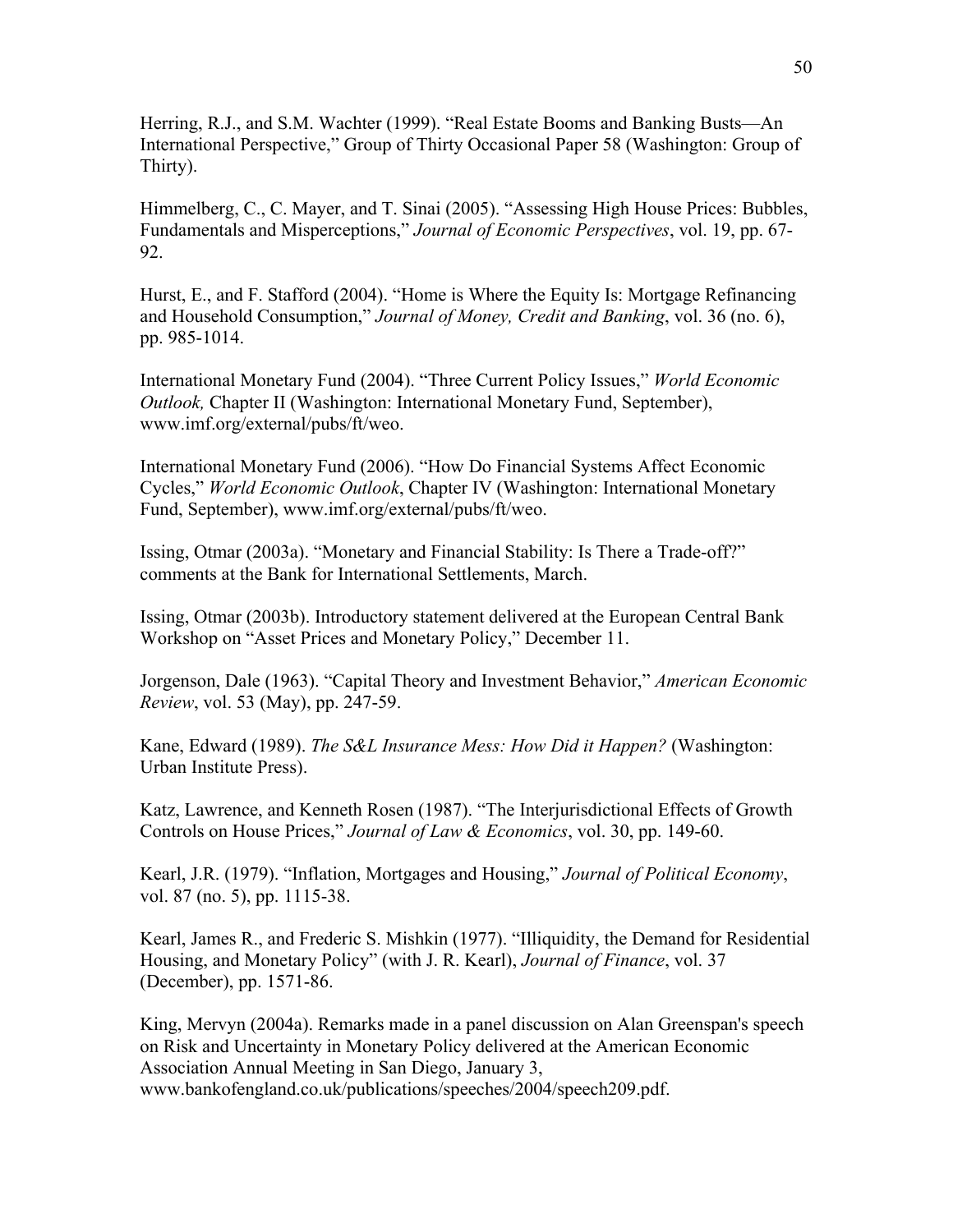King, Mervyn (2004b). Speech delivered to the CBI Scotland Diner at the Glasgow Hilton Hotel, June 14, www.bankofengland.co.uk/publications/speeches/2004/speech221.pdf.

Klyuev, V., and P. Mills (2006). "Is Housing Wealth an ATM? The Relationship Between Household Wealth, Home Equity Withdrawal, and Saving Rates," IMF Working Paper WP/06/162 (Washington: International Monetary Fund).

Kohn, Donald (2006). "Monetary Policy and Asset Prices," speech delivered at "Monetary Policy: A Journey from Theory to Practice," a European Central Bank Colloquium held in honor of Otmar Issing, Frankfurt, March 16.

Lusardi, Annamaria (1996). "Current Income, Permanent Income, and Consumption: Evidence from Two Panel Data Sets," *Journal of Business and Economic Statistics*, vol. 14 (no. 1), pp. 81-90.

Ludwig, A., and T. Slok (2002). "The Impact of Changes in Stock Prices and House Prices on Consumption in OECD Countries," IMF Working Paper No. 2002-1 (Washington: International Monetary Fund).

Malpezzi, Stephen (1996). "Housing Prices, Externalities, and Regulation in U.S. Metropolitan Areas," *Journal of Housing Research*, vol. 7, pp. 209-41.

Mayer, C.J., and C.T. Somerville (2000). "Land Use Regulation and New Construction," *Regional Science and Urban Economics*, vol. 30 (no. 6), pp. 659-83.

McCarthy, J., and R. Peach (2002). "Monetary Policy Transmission to Residential Investment," Federal Reserve Bank of New York, *Economic Policy Review*, vol. 8 (no. 1), pp. 139-58.

McCarthy, J., and R. Peach (2004). "Are Home Prices the Next 'Bubble'?" Federal Reserve Bank of New York, *Economic Policy Review*, vol. 10, pp. 1-17.

Mishkin, Frederic S. (1997). "The Causes and Propagation of Financial Instability: Lessons for Policymakers," in *Maintaining Financial Stability in a Global Economy*, Symposium Proceedings (Kansas City: Federal Reserve Bank of Kansas City), pp. 55-96.

Mishkin, Frederic S. (2007). *The Economics of Money, Banking and Financial Markets*, 8th ed. (Boston: Addison Wesley).

Mishkin, Frederic S., and Eugene White (2003). "U.S. Stock Market Crashes and Their

Aftermath: Implications for Monetary Policy," in William Curt Hunter, George G. Kaufman, and Michael Pormerleano, eds., *Asset Price Bubbles: The Implications for Monetary, Regulatory, and International Policies* (Cambridge, Mass.: MIT Press), pp.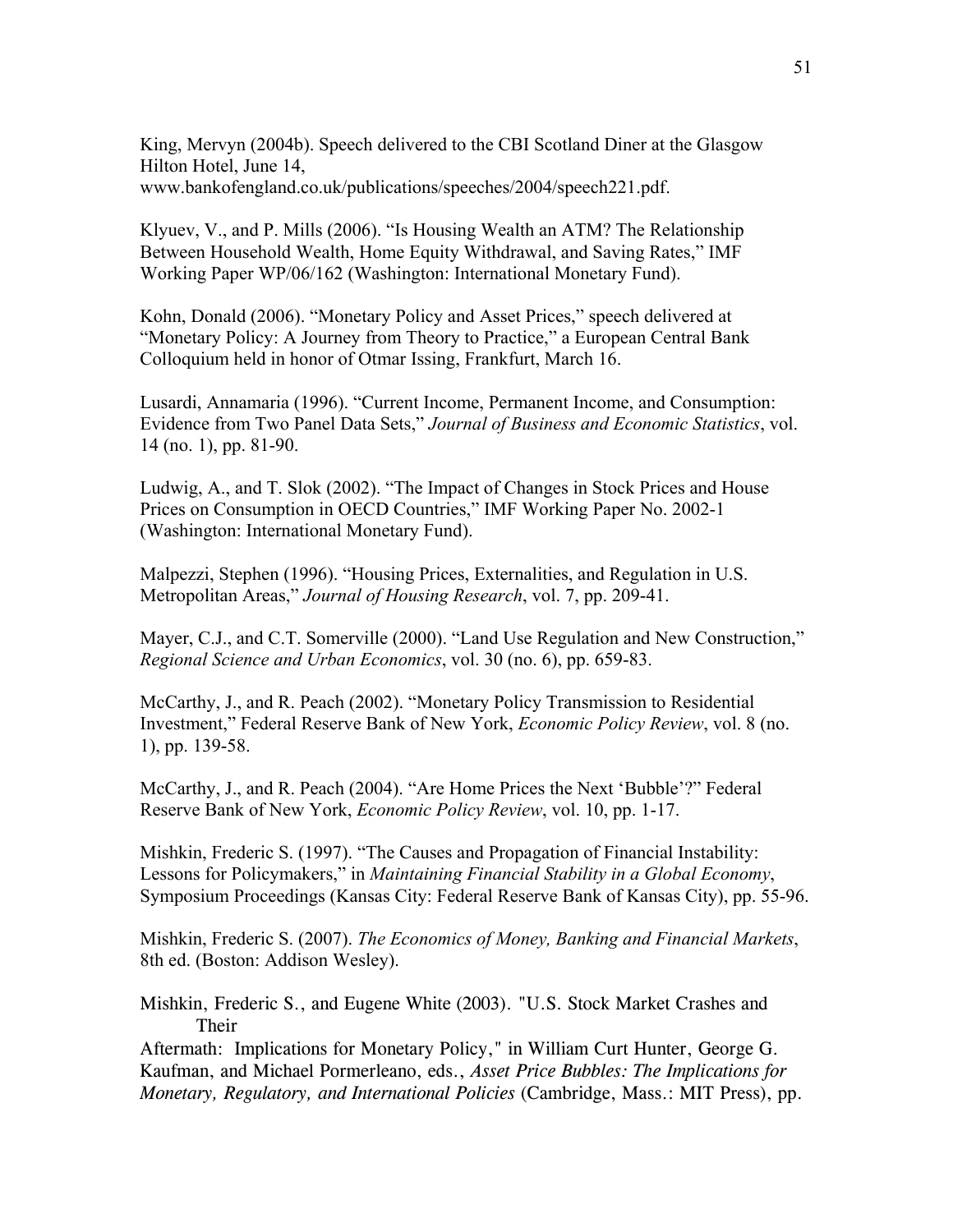Modigliani, F., and R. Brumberg (1954). "Utility Analysis and the Consumption Function: An Interpretation of Cross-Section Data," in K. Kurihara, ed., *Post Keynesian Economics* (New Brunswick, N.J.: Rutgers University Press), pp. 388-436.

Modigliani, F., and R.A. Cohn (1979). "Inflation, Rational Valuation and the Market," *Financial Analysts Journal*, vol. 35 (March/April), pp. 24-44.

Peach, Richard (1983). "An Econometric Model of Investment in Single-family Housing," Ph.D. dissertation, University of Maryland.

Poole, William (1972). "Housing Finance Under Inflationary Conditions," in *Ways to Moderate Fluctuations in Housing Construction*, Federal Reserve Staff Study (Washington: Board of Governors of the Federal Reserve System).

Posen, Adam S. (2003). "It Takes More Than a Bubble to Become Japan," Reserve Bank of Australia Annual Conference, *Asset Prices and Monetary Policy* (Sydney: Reserve Bank of Australia), pp. 203-49.

Poterba, J. (1984) "Tax Subsidies to Owner-Occupied Housing: An Asset-Market Approach," *Quarterly Journal of Economics*, vol. 99 (November), pp. 729-75.

Reifschneider, David, Robert Tetlow, and John Williams (1999). "Aggregate Disturbances, Monetary Policy, and the Macroeconomy: The FRB/US Perspective," *Federal Reserve Bulletin*, vol. 85 (January), pp. 1-19.

Robertson, R. (2006). "Thinking About the Big Drop in Australian Housing Affordability" (Sydney: Macquarie Bank, December).

Rosenberg, Irma (2006). "Monetary Policy in Sweden," speech delivered at the Swedibank, September 18.

Schwab, Robert M. (1982). "Inflation Expectations and the Demand for Housing," *American Economic Review*, vol. 72 (no. 1), pp. 143-53.

Selody, Jack, and Carolyn Wilkins (2004). "Asset Prices and Monetary Policy: A Canadian Perspective on the Issues," *Bank of Canada Review* (Autumn), pp. 3-14.

Shiller, R. (2005). *Irrational Exuberance*, 2nd ed. (Princeton: Princeton University Press).